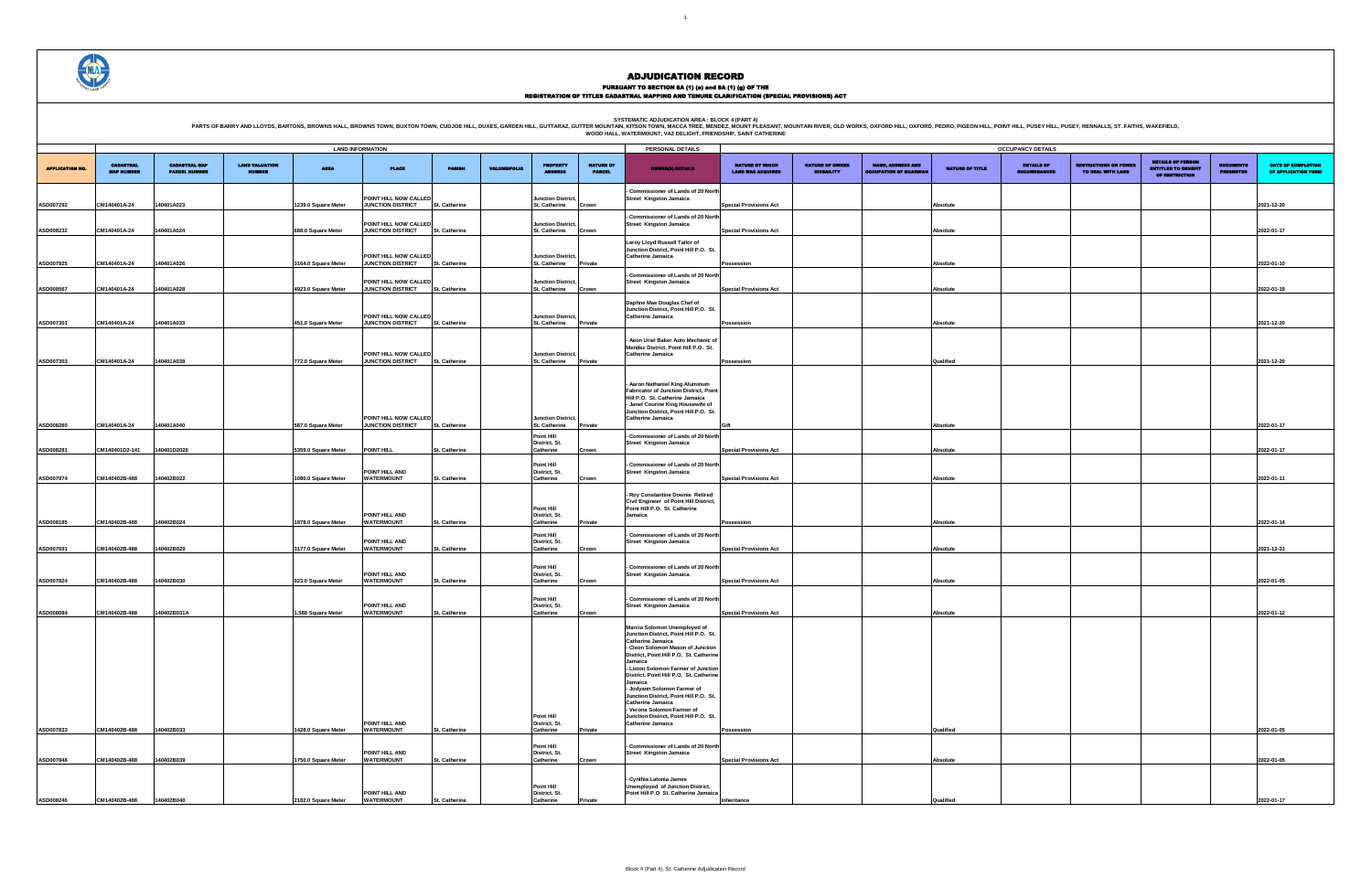PURSUANT TO SECTION 8A (1) (0) and 8A (1) (g) OF THE<br>REGISTRATION OF TITLES CADASTRAL MAPPING AND TENURE CLARIFICATION (SPECIAL PROVISIONS) ACT

SYSTEMATIC ADJUDICATION AREA : BLOCK 4 (PART 4)<br>PARTS OF BARRY AND LLOYDS, BARTONS, BROWNS HALL, BROWNS HALL, BROWNS TOWN, BUXTON TOWN, CUDJOE HILL, DUXES, GARDEN HILL, GUTTARAZ, GUTTER MOUNTAIN (KITSON TOWN, MACCA TREE, M

|                                                    |                                             |                                                           |                        | <b>OCCUPANCY DETAILS</b>                 |                                                   |                                                                          |                                                 |                                           |
|----------------------------------------------------|---------------------------------------------|-----------------------------------------------------------|------------------------|------------------------------------------|---------------------------------------------------|--------------------------------------------------------------------------|-------------------------------------------------|-------------------------------------------|
| <b>NATURE BY WHICH</b><br><b>LAND WAS ACQUIRED</b> | <b>NATURE OF OWNER</b><br><b>DISBAILITY</b> | <b>NAME, ADDRESS AND</b><br><b>OCCUPATION OF GUARDIAN</b> | <b>NATURE OF TITLE</b> | <b>DETAILS OF</b><br><b>ENCUMBRANCES</b> | <b>RESTRICTIONS ON POWER</b><br>TO DEAL WITH LAND | <b>DETAILS OF PERSON</b><br><b>ENTITLED TO BENEFIT</b><br>OF RESTRICTION | <b>DOCUMENTS</b><br><b>PRESENTED</b>            | DATE OF COMPLETION<br>OF APPLICATION FORM |
|                                                    |                                             |                                                           |                        |                                          |                                                   |                                                                          |                                                 |                                           |
| Inheritance                                        |                                             |                                                           | Qualified              |                                          |                                                   |                                                                          |                                                 | 2022-01-17                                |
| <b>Special Provisions Act</b>                      |                                             |                                                           | Absolute               |                                          |                                                   |                                                                          |                                                 | 2022-01-11                                |
| <b>Special Provisions Act</b>                      |                                             |                                                           | Absolute               | One Holding Title                        |                                                   |                                                                          |                                                 | 2022-01-12                                |
| <b>Special Provisions Act</b>                      |                                             |                                                           | Absolute               | One Holding Title                        |                                                   |                                                                          |                                                 | 2022-01-12                                |
|                                                    |                                             |                                                           |                        |                                          |                                                   |                                                                          |                                                 |                                           |
|                                                    |                                             |                                                           |                        |                                          |                                                   |                                                                          |                                                 |                                           |
|                                                    |                                             |                                                           |                        |                                          |                                                   |                                                                          |                                                 |                                           |
|                                                    |                                             |                                                           |                        |                                          |                                                   |                                                                          |                                                 |                                           |
| Possession                                         |                                             |                                                           | Absolute               |                                          |                                                   |                                                                          |                                                 | 2022-01-19                                |
| Possession                                         |                                             |                                                           | Qualified              |                                          |                                                   |                                                                          |                                                 | 2021-12-23                                |
|                                                    |                                             |                                                           |                        |                                          |                                                   |                                                                          | Survey Plan<br><b>Examination No.</b><br>250893 |                                           |
| Possession                                         |                                             |                                                           | Absolute               |                                          |                                                   |                                                                          | - Survey Plan                                   | 2021-12-24                                |
| Possession                                         |                                             |                                                           | Absolute               |                                          |                                                   |                                                                          | <b>Examination No.</b><br>320802                | 2021-11-23                                |
|                                                    |                                             |                                                           |                        |                                          |                                                   |                                                                          | Survey Plan<br><b>Examination No.</b><br>250894 |                                           |
| Possession                                         |                                             |                                                           | Absolute               |                                          |                                                   |                                                                          | Survey Plan<br><b>Examination No.</b>           | 2021-12-29                                |
| Purchase                                           |                                             |                                                           | Absolute               |                                          |                                                   |                                                                          | 295728<br>Receipt                               | 2021-12-17                                |
|                                                    |                                             |                                                           |                        |                                          |                                                   |                                                                          |                                                 |                                           |
| Possession                                         |                                             |                                                           | Absolute               |                                          |                                                   |                                                                          |                                                 | 2022-01-04                                |
| Possession                                         |                                             |                                                           | Absolute               |                                          |                                                   |                                                                          |                                                 | 2022-01-11                                |
|                                                    |                                             |                                                           |                        |                                          |                                                   |                                                                          |                                                 |                                           |
| Possession                                         |                                             |                                                           | Absolute               |                                          |                                                   |                                                                          |                                                 | 2021-12-22                                |
| <b>Special Provisions Act</b>                      |                                             |                                                           | Absolute               |                                          |                                                   |                                                                          |                                                 | 2022-01-19                                |
|                                                    |                                             |                                                           |                        |                                          |                                                   |                                                                          |                                                 |                                           |
|                                                    |                                             |                                                           |                        |                                          |                                                   |                                                                          |                                                 |                                           |
| Possession                                         |                                             |                                                           | Qualified              | <b>One Holding Title</b>                 |                                                   |                                                                          |                                                 | 2022-01-19                                |
|                                                    |                                             |                                                           |                        |                                          |                                                   |                                                                          |                                                 |                                           |
| Possession                                         |                                             |                                                           | Qualified              | <b>One Holding Title</b>                 |                                                   |                                                                          |                                                 | 2022-01-19                                |



|                        |                   |                      |                       |                     | <b>LAND INFORMATION</b>              |                      |                     |                                        |                  | PERSONAL DETAILS                                                                   |                               |                        |                               |                 | <b>OCCUPANCY DETAILS</b>        |                              |                                                        |                                        |               |
|------------------------|-------------------|----------------------|-----------------------|---------------------|--------------------------------------|----------------------|---------------------|----------------------------------------|------------------|------------------------------------------------------------------------------------|-------------------------------|------------------------|-------------------------------|-----------------|---------------------------------|------------------------------|--------------------------------------------------------|----------------------------------------|---------------|
|                        |                   |                      |                       |                     |                                      |                      |                     |                                        |                  |                                                                                    |                               |                        |                               |                 |                                 |                              |                                                        |                                        |               |
|                        | <b>CADASTRAL</b>  | <b>CADASTRAL MAP</b> | <b>LAND VALUATION</b> | <b>AREA</b>         |                                      | <b>PARISH</b>        | <b>VOLUME/FOLIO</b> | <b>PROPERTY</b>                        | <b>NATURE OF</b> |                                                                                    | <b>NATURE BY WHICH</b>        | <b>NATURE OF OWNER</b> | <b>NAME, ADDRESS AND</b>      | NATURE OF TITLE | <b>DETAILS OF</b>               | <b>RESTRICTIONS ON POWER</b> | <b>DETAILS OF PERSON</b><br><b>ENTITLED TO BENEFIT</b> | <b>DOCUMENTS</b>                       | <b>DATE</b>   |
| <b>APPLICATION NO.</b> | <b>MAP NUMBER</b> | <b>PARCEL NUMBER</b> | NUMBER                |                     | <b>PLACE</b>                         |                      |                     |                                        | <b>PARCEL</b>    | <b>OWNER(8) DETAILS</b>                                                            | <b>LAND WAS ACQUIRED</b>      | <b>DISBAILITY</b>      | <b>OCCUPATION OF GUARDIAL</b> |                 | <b>IBRANCES</b><br><b>ENCUE</b> | TO DEAL WITH LAND            | OF RESTRICTION                                         | PRESENTED                              | <b>OF API</b> |
|                        |                   |                      |                       |                     |                                      |                      |                     |                                        |                  |                                                                                    |                               |                        |                               |                 |                                 |                              |                                                        |                                        |               |
|                        |                   |                      |                       |                     |                                      |                      |                     |                                        |                  |                                                                                    |                               |                        |                               |                 |                                 |                              |                                                        |                                        |               |
|                        |                   |                      |                       |                     |                                      |                      |                     |                                        |                  | - Cynthia Latonia James                                                            |                               |                        |                               |                 |                                 |                              |                                                        |                                        |               |
|                        |                   |                      |                       |                     | POINT HILL AND                       |                      |                     | Point Hill<br>District, St.            |                  | Unemployed of Junction District,<br>Point Hill P.O St. Catherine Jamaica           |                               |                        |                               |                 |                                 |                              |                                                        |                                        |               |
| ASD008243              | CM140402B-488     | 140402B041           |                       | 1237.0 Square Meter | <b>WATERMOUNT</b>                    | St. Catherine        |                     | Catherine                              | Private          |                                                                                    | Inheritance                   |                        |                               | Qualified       |                                 |                              |                                                        |                                        | 2022-01-17    |
|                        |                   |                      |                       |                     |                                      |                      |                     | Point Hill                             |                  | Commissioner of Lands of 20 North                                                  |                               |                        |                               |                 |                                 |                              |                                                        |                                        |               |
| ASD007981              | CM140402B-488     | 40402B042            |                       | 619.0 Square Meter  | POINT HILL AND<br><b>WATERMOUNT</b>  | St. Catherine        |                     | District, St.<br>Catherine             | Crown            | <b>Street Kingston Jamaica</b>                                                     | <b>Special Provisions Act</b> |                        |                               | Absolute        |                                 |                              |                                                        |                                        | 2022-01-11    |
|                        |                   |                      |                       |                     |                                      |                      |                     | Point Hill                             |                  | - Commissioner of Lands of 20 North                                                |                               |                        |                               |                 |                                 |                              |                                                        |                                        |               |
|                        |                   |                      |                       |                     |                                      |                      |                     | District, St.                          |                  | <b>Street Kingston Jamaica</b>                                                     |                               |                        |                               |                 |                                 |                              |                                                        |                                        |               |
| ASD008055              | CM140404B-465     | 140404B001           |                       | 3341.0 Square Meter | POINT HILL DISTRICT                  | St. Catherine        |                     | Catherine                              | Crown            |                                                                                    | <b>Special Provisions Act</b> |                        |                               | Absolute        | <b>One Holding Title</b>        |                              |                                                        |                                        | 2022-01-12    |
|                        |                   |                      |                       |                     |                                      |                      |                     | Point Hill<br>District, St.            |                  | - Commissioner of Lands of 20 North<br><b>Street Kingston Jamaica</b>              |                               |                        |                               |                 |                                 |                              |                                                        |                                        |               |
| ASD008062              | CM140404B-465     | 40404B001A           |                       | 1022.0 Square Meter | POINT HILL DISTRICT                  | St. Catherine        |                     | Catherine                              | Crown            |                                                                                    | <b>Special Provisions Act</b> |                        |                               | Absolute        | <b>One Holding Title</b>        |                              |                                                        |                                        | 2022-01-12    |
|                        |                   |                      |                       |                     |                                      |                      |                     |                                        |                  | <b>Winston Ranaldo Magee</b>                                                       |                               |                        |                               |                 |                                 |                              |                                                        |                                        |               |
|                        |                   |                      |                       |                     |                                      |                      |                     |                                        |                  | <b>Construction Worker of Duxes</b>                                                |                               |                        |                               |                 |                                 |                              |                                                        |                                        |               |
|                        |                   |                      |                       |                     |                                      |                      |                     |                                        |                  | District, Point Hill P.O. St. Catherine<br>Jamaica                                 |                               |                        |                               |                 |                                 |                              |                                                        |                                        |               |
|                        |                   |                      |                       |                     |                                      |                      |                     |                                        |                  | - John Alexander Lennon Alias                                                      |                               |                        |                               |                 |                                 |                              |                                                        |                                        |               |
|                        |                   |                      |                       |                     |                                      |                      |                     |                                        |                  | <b>Macca Farmer of Duxes District,</b><br>Point Hill P.O. St. Catherine            |                               |                        |                               |                 |                                 |                              |                                                        |                                        |               |
|                        |                   |                      |                       |                     |                                      |                      |                     |                                        |                  | Jamaica                                                                            |                               |                        |                               |                 |                                 |                              |                                                        |                                        |               |
|                        |                   |                      |                       |                     |                                      |                      |                     |                                        |                  | - Sharon Jacinth Jones Domestic<br>Helper of Point Hill, Fairfield District,       |                               |                        |                               |                 |                                 |                              |                                                        |                                        |               |
|                        |                   |                      |                       |                     |                                      |                      |                     | <b>Point Hill</b>                      |                  | Point Hill P.O. St. Catherine                                                      |                               |                        |                               |                 |                                 |                              |                                                        |                                        |               |
| ASD008493              | CM140404B-465     | 140404B002           |                       | 4009.0 Square Meter | POINT HILL DISTRICT                  | <b>St. Catherine</b> |                     | District, St.<br>Catherine             | Private          | Jamaica                                                                            | <b>Possession</b>             |                        |                               | Absolute        |                                 |                              |                                                        |                                        | 2022-01-19    |
|                        |                   |                      |                       |                     |                                      |                      |                     |                                        |                  | - Shirley Merle Daley Retiree of                                                   |                               |                        |                               |                 |                                 |                              |                                                        |                                        |               |
|                        |                   |                      |                       |                     |                                      |                      |                     | <b>Point Hill</b>                      |                  | Duxes District, Point Hill P.O. St.                                                |                               |                        |                               |                 |                                 |                              |                                                        |                                        |               |
| ASD007434              | CM140404B-465     | 140404B006           |                       | 1131.0 Square Meter | POINT HILL DISTRICT                  | St. Catherine        |                     | District, St.<br>Catherine             | Private          | <b>Catherine Jamaica</b>                                                           | Possession                    |                        |                               | Qualified       |                                 |                              |                                                        |                                        | 2021-12-23    |
|                        |                   |                      |                       |                     |                                      |                      |                     |                                        |                  |                                                                                    |                               |                        |                               |                 |                                 |                              |                                                        |                                        |               |
|                        |                   |                      |                       |                     |                                      |                      |                     | <b>Point Hill</b>                      |                  | Jennifer Evadnie Gordon Geriatric<br>Nurse of Point Hill District, Point Hill      |                               |                        |                               |                 |                                 |                              |                                                        | - Survey Plan<br><b>Examination No</b> |               |
|                        |                   |                      |                       |                     |                                      |                      |                     | District, St.                          |                  | P.O. St. Catherine Jamaica                                                         |                               |                        |                               |                 |                                 |                              |                                                        | 250893                                 |               |
| ASD007478              | CM140404B-465     | 140404B007           |                       | 736.0 Square Meter  | POINT HILL DISTRICT                  | St. Catherine        |                     | Catherine                              | Private          |                                                                                    | Possession                    |                        |                               | Absolute        |                                 |                              |                                                        |                                        | 2021-12-24    |
|                        |                   |                      |                       |                     |                                      |                      |                     |                                        |                  | - Power of Hope Deliverance                                                        |                               |                        |                               |                 |                                 |                              |                                                        | - Survey Plan                          |               |
|                        |                   |                      |                       |                     |                                      |                      |                     | <b>Point Hill</b>                      |                  | Ministry of Point Hill District, Point                                             |                               |                        |                               |                 |                                 |                              |                                                        | <b>Examination No.</b>                 |               |
| ASD006932              | CM140404B-465     | 140404B008           |                       | 983.0 Square Meter  | POINT HILL DISTRICT                  | St. Catherine        |                     | District, St.                          | Private          | Hill P.O. St. Catherine Jamaica                                                    |                               |                        |                               |                 |                                 |                              |                                                        | 320802                                 |               |
|                        |                   |                      |                       |                     |                                      |                      |                     | Catherine                              |                  |                                                                                    | Possession                    |                        |                               | Absolute        |                                 |                              |                                                        |                                        | 2021-11-23    |
|                        |                   |                      |                       |                     |                                      |                      |                     |                                        |                  | - Rena Paulette Harvey Retired                                                     |                               |                        |                               |                 |                                 |                              |                                                        | - Survey Plan                          |               |
|                        |                   |                      |                       |                     |                                      |                      |                     | <b>Point Hill</b><br>District, St.     |                  | Room Attendant of 941 E 166 St<br>South Holland Illonois United States             |                               |                        |                               |                 |                                 |                              |                                                        | <b>Examination No.</b><br>250894       |               |
| ASD007594              | CM140404B-465     | 140404B009           |                       | 709.0 Square Meter  | POINT HILL DISTRICT                  | St. Catherine        |                     | Catherine                              | Private          |                                                                                    | <b>Possession</b>             |                        |                               | Absolute        |                                 |                              |                                                        |                                        | 2021-12-29    |
|                        |                   |                      |                       |                     |                                      |                      |                     |                                        |                  |                                                                                    |                               |                        |                               |                 |                                 |                              |                                                        | - Survey Plan                          |               |
|                        |                   |                      |                       |                     |                                      |                      |                     | <b>Point Hill</b>                      |                  | - Verona Emily Stennett Alias Peggie<br><b>Unemployed of Duxes District, Point</b> |                               |                        |                               |                 |                                 |                              |                                                        | <b>Examination No.</b><br>: 295728     |               |
|                        |                   |                      |                       |                     |                                      |                      |                     | District, St.                          |                  | Hill P.O. St. Catherine Jamaica                                                    |                               |                        |                               |                 |                                 |                              |                                                        | Receipt                                |               |
| ASD007260              | CM140404B-465     | 140404B010           |                       | 1035.0 Square Meter | POINT HILL DISTRICT                  | St. Catherine        |                     | Catherine                              | Private          |                                                                                    | Purchase                      |                        |                               | Absolute        |                                 |                              |                                                        |                                        | 2021-12-17    |
|                        |                   |                      |                       |                     |                                      |                      |                     |                                        |                  | - Durant Cameron Farmer of                                                         |                               |                        |                               |                 |                                 |                              |                                                        |                                        |               |
|                        |                   |                      |                       |                     |                                      |                      |                     | <b>Mountain River</b><br>District, St. |                  | Mountain River District, Point Hill<br>P.O. St. Catherine Jamaica                  |                               |                        |                               |                 |                                 |                              |                                                        |                                        |               |
| ASD007783              | CM140419D-201     | 140419D036           |                       | 679.0 Square Meter  | <b>MOUNTAIN RIVER</b>                | <b>St. Catherine</b> |                     | Catherine                              | Private          |                                                                                    | Possession                    |                        |                               | Absolute        |                                 |                              |                                                        |                                        | 2022-01-04    |
|                        |                   |                      |                       |                     |                                      |                      |                     |                                        |                  | - Elaine Anderson-Hyman Retired                                                    |                               |                        |                               |                 |                                 |                              |                                                        |                                        |               |
|                        |                   |                      |                       |                     |                                      |                      |                     | <b>Mountain River</b>                  |                  | <b>Registered Nurse of Watermount</b><br>District, Point Hill P.O. St. Catherine   |                               |                        |                               |                 |                                 |                              |                                                        |                                        |               |
|                        |                   |                      |                       |                     |                                      |                      |                     | District, St.                          |                  | Jamaica                                                                            |                               |                        |                               |                 |                                 |                              |                                                        |                                        |               |
| <b>ASD008002</b>       | CM140419D-201     | 140419D039           |                       |                     | 6045.685 Square Meter MOUNTAIN RIVER | <b>St. Catherine</b> |                     | Catherine                              | Private          |                                                                                    | <b>Possession</b>             |                        |                               | Absolute        |                                 |                              |                                                        |                                        | 2022-01-11    |
|                        |                   |                      |                       |                     |                                      |                      |                     |                                        |                  | - Elaine Anderson-Hyman Retired<br><b>Registered Nurse of Watermount</b>           |                               |                        |                               |                 |                                 |                              |                                                        |                                        |               |
|                        |                   |                      |                       |                     |                                      |                      |                     | <b>Mountain River</b>                  |                  | District, Point Hill P.O. St. Catherine                                            |                               |                        |                               |                 |                                 |                              |                                                        |                                        |               |
| ASD007375              | CM140419D-201     | 140419D040           |                       | 1181.0 Square Meter | <b>MOUNTAIN RIVER</b>                | St. Catherine        |                     | District, St.<br>Catherine             | Private          | Jamaica                                                                            | Possession                    |                        |                               | Absolute        |                                 |                              |                                                        |                                        | 2021-12-22    |
|                        |                   |                      |                       |                     |                                      |                      |                     |                                        |                  |                                                                                    |                               |                        |                               |                 |                                 |                              |                                                        |                                        |               |
|                        |                   |                      |                       |                     |                                      |                      |                     | <b>Mountain River</b><br>District, St. |                  | - Commissioner of Lands of 20 North<br><b>Street Kingston Jamaica</b>              |                               |                        |                               |                 |                                 |                              |                                                        |                                        |               |
| ASD008552              | CM140419D-201     | 140419D041           |                       | 1077.0 Square Meter | <b>MOUNTAIN RIVER</b>                | St. Catherine        |                     | Catherine                              | Crown            |                                                                                    | <b>Special Provisions Act</b> |                        |                               | Absolute        |                                 |                              |                                                        |                                        | 2022-01-19    |
|                        |                   |                      |                       |                     |                                      |                      |                     |                                        |                  | - Beverly Elaine Laing-Walker                                                      |                               |                        |                               |                 |                                 |                              |                                                        |                                        |               |
|                        |                   |                      |                       |                     |                                      |                      |                     |                                        |                  | <b>Retired Teacher of 4 Princess Alice</b>                                         |                               |                        |                               |                 |                                 |                              |                                                        |                                        |               |
|                        |                   |                      |                       |                     |                                      |                      |                     |                                        |                  | Drive, Kingston 7 St. Andrew<br>Jamaica                                            |                               |                        |                               |                 |                                 |                              |                                                        |                                        |               |
|                        |                   |                      |                       |                     |                                      |                      |                     |                                        |                  | - Lena Estella Laing Housewife of 4                                                |                               |                        |                               |                 |                                 |                              |                                                        |                                        |               |
|                        |                   |                      |                       |                     |                                      |                      |                     | Old Works<br>District, St.             |                  | Princess Alice Drive, Kingston 7 St.<br>Andrew Jamaica                             |                               |                        |                               |                 |                                 |                              |                                                        |                                        |               |
| ASD008693              | CM140430B-389     | 140430B024           |                       | 2496.0 Square Meter | <b>OLD WORKS</b>                     | St. Catherine        |                     | Catherine                              | Private          |                                                                                    | Possession                    |                        |                               | Qualified       | One Holding Title               |                              |                                                        |                                        | 2022-01-19    |
|                        |                   |                      |                       |                     |                                      |                      |                     |                                        |                  | - Beverly Elaine Laing-Walker                                                      |                               |                        |                               |                 |                                 |                              |                                                        |                                        |               |
|                        |                   |                      |                       |                     |                                      |                      |                     |                                        |                  | <b>Retired Teacher of 4 Princess Alice</b><br>Drive, Kingston 7 St. Andrew         |                               |                        |                               |                 |                                 |                              |                                                        |                                        |               |
|                        |                   |                      |                       |                     |                                      |                      |                     |                                        |                  | Jamaica                                                                            |                               |                        |                               |                 |                                 |                              |                                                        |                                        |               |
|                        |                   |                      |                       |                     |                                      |                      |                     | Old Works                              |                  | - Lena Estella Laing Housewife of 4<br>Princess Alice Drive, Kingston 7 St.        |                               |                        |                               |                 |                                 |                              |                                                        |                                        |               |
|                        |                   |                      |                       |                     |                                      |                      |                     | District, St.                          |                  | Andrew Jamaica                                                                     |                               |                        |                               |                 |                                 |                              |                                                        |                                        |               |
| ASD008704              | CM140430B-389     | 140430B025           |                       | 3022.0 Square Meter | <b>OLD WORKS</b>                     | <b>St. Catherine</b> |                     | Catherine                              |                  |                                                                                    | Possession                    |                        |                               | Qualified       | <b>One Holding Title</b>        |                              |                                                        |                                        | 2022-01-19    |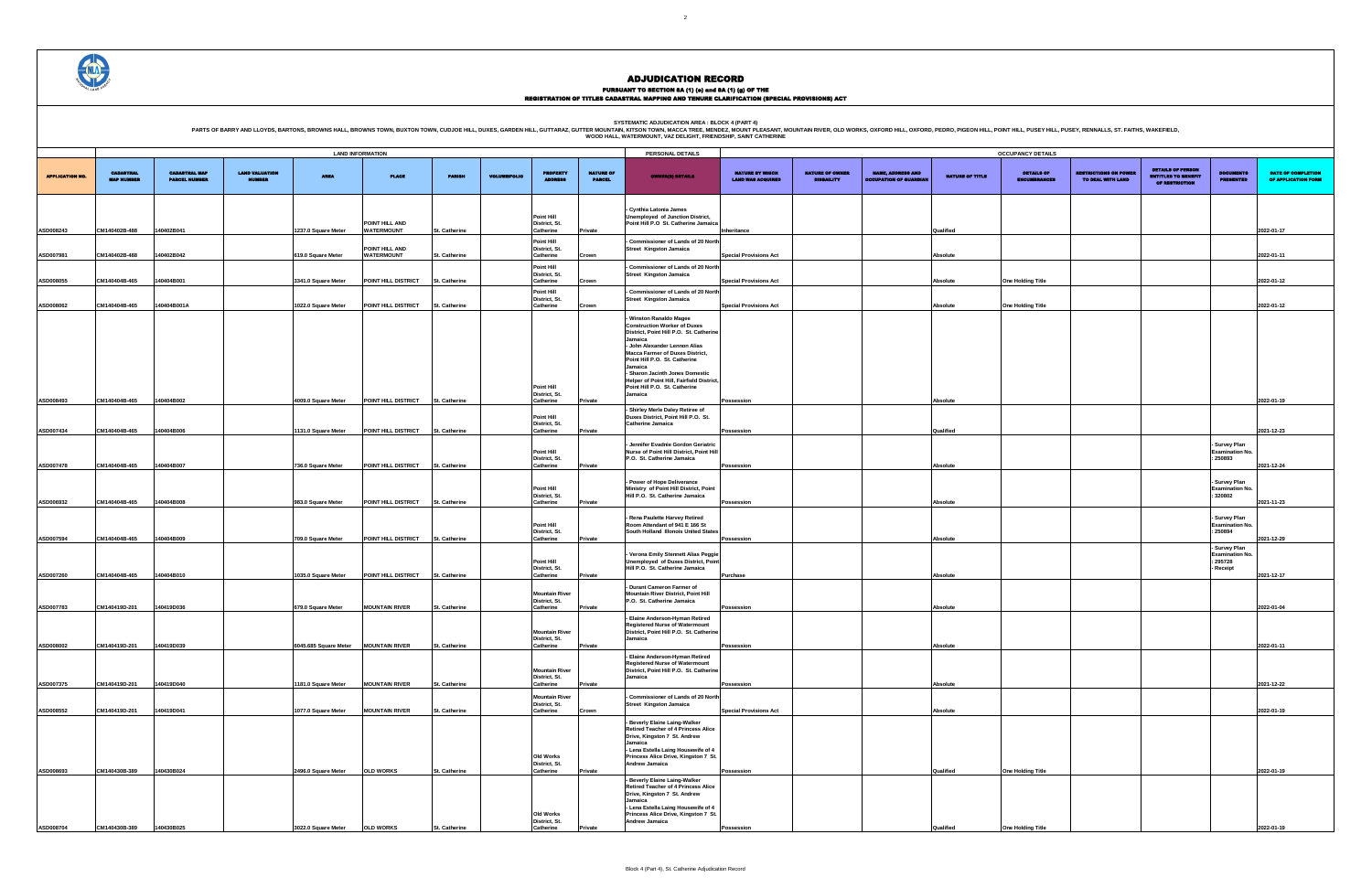### PURSUANT TO SECTION 8A (1) (0) and 8A (1) (g) OF THE<br>REGISTRATION OF TITLES CADASTRAL MAPPING AND TENURE CLARIFICATION (SPECIAL PROVISIONS) ACT

|                                                    |                                             |                                                           |                        | <b>OCCUPANCY DETAILS</b>                 |                                                   |                                                                          |                                               |                                                  |
|----------------------------------------------------|---------------------------------------------|-----------------------------------------------------------|------------------------|------------------------------------------|---------------------------------------------------|--------------------------------------------------------------------------|-----------------------------------------------|--------------------------------------------------|
| <b>NATURE BY WHICH</b><br><b>LAND WAS ACQUIRED</b> | <b>NATURE OF OWNER</b><br><b>DISBAILITY</b> | <b>NAME, ADDRESS AND</b><br><b>OCCUPATION OF GUARDIAN</b> | <b>NATURE OF TITLE</b> | <b>DETAILS OF</b><br><b>ENCUMBRANCES</b> | <b>RESTRICTIONS ON POWER</b><br>TO DEAL WITH LAND | <b>DETAILS OF PERSON</b><br><b>ENTITLED TO BENEFIT</b><br>OF RESTRICTION | <b>DOCUMENTS</b><br><b>PRESENTED</b>          | <b>DATE OF COMPLETION</b><br>OF APPLICATION FORM |
|                                                    |                                             |                                                           |                        |                                          |                                                   |                                                                          |                                               |                                                  |
|                                                    |                                             |                                                           |                        |                                          |                                                   |                                                                          |                                               |                                                  |
|                                                    |                                             |                                                           |                        |                                          |                                                   |                                                                          |                                               |                                                  |
| Possession                                         |                                             |                                                           | Qualified              | One Holding Title                        |                                                   |                                                                          |                                               | 2022-01-19                                       |
|                                                    |                                             |                                                           |                        |                                          |                                                   |                                                                          |                                               |                                                  |
|                                                    |                                             |                                                           |                        |                                          |                                                   |                                                                          |                                               |                                                  |
| Possession                                         |                                             |                                                           | Qualified              | One Holding Title                        |                                                   |                                                                          |                                               | 2022-01-19                                       |
|                                                    |                                             |                                                           |                        |                                          |                                                   |                                                                          |                                               |                                                  |
|                                                    |                                             |                                                           |                        |                                          |                                                   |                                                                          |                                               |                                                  |
| Possession                                         |                                             |                                                           | Absolute               |                                          |                                                   |                                                                          |                                               | 2021-12-24                                       |
|                                                    |                                             |                                                           |                        |                                          |                                                   |                                                                          |                                               |                                                  |
| <b>Special Provisions Act</b>                      |                                             |                                                           | Absolute               |                                          |                                                   |                                                                          |                                               | 2022-01-17                                       |
| <b>Special Provisions Act</b>                      |                                             |                                                           | Absolute               |                                          |                                                   |                                                                          |                                               | 2022-01-19                                       |
|                                                    |                                             |                                                           |                        |                                          |                                                   |                                                                          |                                               |                                                  |
|                                                    |                                             |                                                           |                        |                                          |                                                   |                                                                          | Property Tax                                  |                                                  |
|                                                    |                                             |                                                           |                        |                                          |                                                   |                                                                          | Receipts<br>- Last Will and<br>Testament of : |                                                  |
| Possession                                         |                                             |                                                           | Absolute               |                                          |                                                   |                                                                          | <b>Donald Taylor</b>                          | 2022-01-19                                       |
|                                                    |                                             |                                                           |                        |                                          |                                                   |                                                                          |                                               |                                                  |
| <b>Special Provisions Act</b>                      |                                             |                                                           | Absolute               |                                          |                                                   |                                                                          |                                               | 2022-01-13                                       |
|                                                    |                                             |                                                           |                        |                                          |                                                   |                                                                          |                                               |                                                  |
| Possession                                         |                                             |                                                           | Absolute               |                                          |                                                   |                                                                          |                                               | 2022-01-13                                       |
|                                                    |                                             |                                                           |                        |                                          |                                                   |                                                                          |                                               |                                                  |
| Possession                                         |                                             |                                                           | Absolute               |                                          |                                                   |                                                                          |                                               | 2021-12-29                                       |
|                                                    |                                             |                                                           |                        |                                          |                                                   |                                                                          |                                               |                                                  |
| Possession                                         |                                             |                                                           | Qualified              | One Holding Title                        |                                                   |                                                                          |                                               | 2022-01-19                                       |
|                                                    |                                             |                                                           |                        |                                          |                                                   |                                                                          |                                               |                                                  |
| Possession                                         |                                             |                                                           | Absolute               |                                          |                                                   |                                                                          |                                               | 2022-01-19                                       |
|                                                    |                                             |                                                           |                        |                                          |                                                   |                                                                          |                                               |                                                  |
|                                                    |                                             |                                                           |                        |                                          |                                                   |                                                                          |                                               |                                                  |
|                                                    |                                             |                                                           |                        |                                          |                                                   |                                                                          |                                               |                                                  |
| Possession                                         |                                             |                                                           | Absolute               |                                          |                                                   |                                                                          |                                               | 2022-01-19                                       |
| <b>Special Provisions Act</b>                      |                                             |                                                           | Absolute               |                                          |                                                   |                                                                          |                                               | 2022-01-19                                       |
|                                                    |                                             |                                                           |                        |                                          |                                                   |                                                                          |                                               |                                                  |
| Possession                                         |                                             |                                                           | Qualified              |                                          |                                                   |                                                                          |                                               | 2022-01-19                                       |



### ADJUDICATION RECORD

|                        |                                       |                                              |                                        |                                                                                                                                                                          | <b>LAND INFORMATION</b>                         |                      |                     |                                    |                                   | PERSONAL DETAILS                                                                 |                                                    |                                             |                                                          |                        | <b>OCCUPANCY DETAILS</b>          |                                                   |                                                                          |                                       |                              |
|------------------------|---------------------------------------|----------------------------------------------|----------------------------------------|--------------------------------------------------------------------------------------------------------------------------------------------------------------------------|-------------------------------------------------|----------------------|---------------------|------------------------------------|-----------------------------------|----------------------------------------------------------------------------------|----------------------------------------------------|---------------------------------------------|----------------------------------------------------------|------------------------|-----------------------------------|---------------------------------------------------|--------------------------------------------------------------------------|---------------------------------------|------------------------------|
|                        |                                       |                                              |                                        |                                                                                                                                                                          |                                                 |                      |                     |                                    |                                   |                                                                                  |                                                    |                                             |                                                          |                        |                                   |                                                   |                                                                          |                                       |                              |
| <b>APPLICATION NO.</b> | <b>CADASTRAL</b><br><b>MAP NUMBER</b> | <b>CADASTRAL MAP</b><br><b>PARCEL NUMBER</b> | <b>LAND VALUATION</b><br><b>NUMBER</b> | <b>AREA</b>                                                                                                                                                              | <b>PLACE</b>                                    | <b>PARISH</b>        | <b>VOLUME/FOLIO</b> | <b>PROPERTY</b><br><b>ARRIVES</b>  | <b>NATURE OF</b><br><b>PARCEL</b> | <b>OWNER(8) DETAILS</b>                                                          | <b>NATURE BY WHICH</b><br><b>LAND WAS ACQUIRED</b> | <b>NATURE OF OWNER</b><br><b>DISBAILITY</b> | <b>NAME, ADDRESS AND</b><br><b>OCCUPATION OF GUARDIA</b> | <b>NATURE OF TITLE</b> | <b>DETAILS OF</b><br>ENCUMBRANCES | <b>RESTRICTIONS ON POWEI</b><br>TO DEAL WITH LAND | <b>DETAILS OF PERSON</b><br><b>ENTITLED TO BENEFIT</b><br>OF RESTRICTION | <b>DOCUMENTS</b><br><b>PRESENTED</b>  | <b>DATE</b><br><b>OF API</b> |
|                        |                                       |                                              |                                        |                                                                                                                                                                          |                                                 |                      |                     |                                    |                                   | <b>Beverly Elaine Laing-Walker</b><br><b>Retired Teacher of 4 Princess Alice</b> |                                                    |                                             |                                                          |                        |                                   |                                                   |                                                                          |                                       |                              |
|                        |                                       |                                              |                                        |                                                                                                                                                                          |                                                 |                      |                     |                                    |                                   | Drive, Kingston 7 St. Andrew<br>Jamaica                                          |                                                    |                                             |                                                          |                        |                                   |                                                   |                                                                          |                                       |                              |
|                        |                                       |                                              |                                        |                                                                                                                                                                          |                                                 |                      |                     | Old Works                          |                                   | - Lena Estella Laing Housewife of 4<br>Princess Alice Drive, Kingston 7 St.      |                                                    |                                             |                                                          |                        |                                   |                                                   |                                                                          |                                       |                              |
| ASD008706              | CM140430B-389                         | 140430B026                                   |                                        | <b>OLD WORKS</b><br>2910.0 Square Meter<br><b>OLD WORKS</b><br>4883.0 Square Meter<br>5227.0 Square Meter<br><b>OLD WORKS</b><br>4101.0 Square Meter<br><b>OLD WORKS</b> |                                                 |                      |                     | District, St.<br>Catherine         | Private                           | Andrew Jamaica                                                                   | Possession                                         |                                             |                                                          | Qualified              | One Holding Title                 |                                                   |                                                                          |                                       | 2022-01-19                   |
|                        |                                       |                                              |                                        |                                                                                                                                                                          |                                                 |                      |                     |                                    |                                   | - Beverly Elaine Laing-Walker                                                    |                                                    |                                             |                                                          |                        |                                   |                                                   |                                                                          |                                       |                              |
|                        |                                       |                                              |                                        |                                                                                                                                                                          |                                                 |                      |                     |                                    |                                   | Retired Teacher of 4 Princess Alice<br>Drive, Kingston 7 St. Andrew              |                                                    |                                             |                                                          |                        |                                   |                                                   |                                                                          |                                       |                              |
|                        |                                       |                                              |                                        |                                                                                                                                                                          |                                                 |                      |                     |                                    |                                   | Jamaica<br>- Lena Estella Laing Housewife of 4                                   |                                                    |                                             |                                                          |                        |                                   |                                                   |                                                                          |                                       |                              |
|                        |                                       |                                              |                                        |                                                                                                                                                                          |                                                 |                      |                     | Old Works<br>District, St.         |                                   | Princess Alice Drive, Kingston 7 St.<br>Andrew Jamaica                           |                                                    |                                             |                                                          |                        |                                   |                                                   |                                                                          |                                       |                              |
| ASD008707              | CM140430B-389                         | 140430B027                                   |                                        |                                                                                                                                                                          |                                                 | <b>St. Catherine</b> |                     | Catherine                          | Private                           |                                                                                  | Possession                                         |                                             |                                                          | Qualified              | One Holding Title                 |                                                   |                                                                          |                                       | 2022-01-19                   |
|                        |                                       |                                              |                                        |                                                                                                                                                                          |                                                 |                      |                     |                                    |                                   | - Mikel George Ebanks Police Officer<br>of Old Works District, Watermount        |                                                    |                                             |                                                          |                        |                                   |                                                   |                                                                          |                                       |                              |
|                        |                                       |                                              |                                        |                                                                                                                                                                          |                                                 |                      |                     |                                    |                                   | P.O. St. Catherine Jamaica<br>- Dedian Subrina Knight-Ebanks                     |                                                    |                                             |                                                          |                        |                                   |                                                   |                                                                          |                                       |                              |
|                        |                                       |                                              |                                        |                                                                                                                                                                          |                                                 |                      |                     | Old Works                          |                                   | Teacher of Old Works District,<br>Watermount P.O. St. Catherine                  |                                                    |                                             |                                                          |                        |                                   |                                                   |                                                                          |                                       |                              |
| ASD007476              | CM140430B-389                         | 140430B028                                   |                                        |                                                                                                                                                                          |                                                 | St. Catherine        |                     | District, St.<br>Catherine         | Private                           | Jamaica                                                                          | Possession                                         |                                             |                                                          | Absolute               |                                   |                                                   |                                                                          |                                       | 2021-12-24                   |
|                        |                                       |                                              |                                        |                                                                                                                                                                          |                                                 |                      |                     | Old Works                          |                                   | Commissioner of Lands of 20 North                                                |                                                    |                                             |                                                          |                        |                                   |                                                   |                                                                          |                                       |                              |
| ASD008266              | CM140430B-389                         | 140430B030                                   |                                        |                                                                                                                                                                          |                                                 | St. Catherine        |                     | District, St.<br>Catherine         | Crown                             | <b>Street Kingston Jamaica</b>                                                   | <b>Special Provisions Act</b>                      |                                             |                                                          | Absolute               |                                   |                                                   |                                                                          |                                       | 2022-01-17                   |
|                        |                                       | 140430B031                                   |                                        |                                                                                                                                                                          |                                                 |                      |                     | Old Works<br>District, St.         |                                   | - Commissioner of Lands of 20 North                                              |                                                    |                                             |                                                          |                        |                                   |                                                   |                                                                          |                                       |                              |
| ASD008290              | CM140430B-389                         |                                              |                                        | 10888.0 Square Meter                                                                                                                                                     | <b>OLD WORKS</b>                                | St. Catherine        |                     | Catherine                          | Crown                             | Street Kingston Jamaica                                                          | <b>Special Provisions Act</b>                      |                                             |                                                          | Absolute               |                                   |                                                   |                                                                          |                                       | 2022-01-19                   |
|                        |                                       |                                              |                                        |                                                                                                                                                                          |                                                 |                      |                     |                                    |                                   |                                                                                  |                                                    |                                             |                                                          |                        |                                   |                                                   |                                                                          |                                       |                              |
|                        |                                       |                                              |                                        |                                                                                                                                                                          |                                                 |                      |                     |                                    |                                   | - Junior Kenley Gage Construction<br>Worker of Old Works District, Point         |                                                    |                                             |                                                          |                        |                                   |                                                   |                                                                          | Property Tax                          |                              |
|                        |                                       |                                              |                                        |                                                                                                                                                                          |                                                 |                      |                     |                                    |                                   | Hill P.O. St. Catherine Jamaica<br>Vinette Angela Gage Household                 |                                                    |                                             |                                                          |                        |                                   |                                                   |                                                                          | Receipts<br>Last Will and             |                              |
|                        |                                       |                                              |                                        |                                                                                                                                                                          |                                                 |                      |                     | Old Works<br>District, St.         |                                   | Worker of Old Works District, Point<br>Hill P.O. St. Catherine Jamaica           |                                                    |                                             |                                                          |                        |                                   |                                                   |                                                                          | Testament of:<br><b>Donald Taylor</b> |                              |
| ASD008354              | CM140430B-389                         | 140430B032                                   |                                        | 2696.0 Square Meter                                                                                                                                                      | <b>OLD WORKS</b>                                | St. Catherine        |                     | Catherine                          | Private                           |                                                                                  | Possession                                         |                                             |                                                          | Absolute               |                                   |                                                   |                                                                          |                                       | 2022-01-19                   |
|                        |                                       |                                              |                                        |                                                                                                                                                                          | <b>SAINT FAITHS CALLED</b>                      |                      |                     | <b>Macca Tree</b><br>District, St. |                                   | - Commissioner of Lands of 20 North<br><b>Street Kingston Jamaica</b>            |                                                    |                                             |                                                          |                        |                                   |                                                   |                                                                          |                                       |                              |
| ASD008118              | CM140437A-435                         | 140437A014                                   |                                        | 1100.0 Square Meter                                                                                                                                                      | <b>MACCA TREE</b>                               | St. Catherine        |                     | Catherine                          | Crown                             |                                                                                  | <b>Special Provisions Act</b>                      |                                             |                                                          | <b>Absolute</b>        |                                   |                                                   |                                                                          |                                       | 2022-01-13                   |
|                        |                                       |                                              |                                        |                                                                                                                                                                          |                                                 |                      |                     | <b>Macca Tree</b>                  |                                   | - Kemar Demech Douglas Chef of<br>Macca Tree District, Brown's Hall              |                                                    |                                             |                                                          |                        |                                   |                                                   |                                                                          |                                       |                              |
| ASD008122              | CM140437A-435                         | 140437A015                                   |                                        | 278.0 Square Meter                                                                                                                                                       | <b>SAINT FAITHS CALLED</b><br><b>MACCA TREE</b> | St. Catherine        |                     | District, St.<br>Catherine         | Private                           | P.O. St. Catherine Jamaica                                                       | Possession                                         |                                             |                                                          | <b>Absolute</b>        |                                   |                                                   |                                                                          |                                       | 2022-01-13                   |
|                        |                                       |                                              |                                        |                                                                                                                                                                          |                                                 |                      |                     |                                    |                                   | - Avis Flo Hutchinson-Jones Retired                                              |                                                    |                                             |                                                          |                        |                                   |                                                   |                                                                          |                                       |                              |
|                        |                                       |                                              |                                        |                                                                                                                                                                          |                                                 |                      |                     | <b>Macca Tree</b>                  |                                   | <b>Businesswoman of Macca Tree</b><br>District, Brown's Hall P.O. St.            |                                                    |                                             |                                                          |                        |                                   |                                                   |                                                                          |                                       |                              |
| ASD007550              | CM140437A-435                         | 140437A016                                   |                                        | 1692.0 Square Meter                                                                                                                                                      | <b>SAINT FAITHS CALLED</b><br><b>MACCA TREE</b> | St. Catherine        |                     | District, St.<br>Catherine         | Private                           | Catherine Jamaica                                                                | Possession                                         |                                             |                                                          | Absolute               |                                   |                                                   |                                                                          |                                       | 2021-12-29                   |
|                        |                                       |                                              |                                        |                                                                                                                                                                          |                                                 |                      |                     |                                    |                                   | - Joan Anita King Thompson                                                       |                                                    |                                             |                                                          |                        |                                   |                                                   |                                                                          |                                       |                              |
|                        |                                       |                                              |                                        |                                                                                                                                                                          | SAINT FAITHS CALLED                             |                      |                     | <b>Macca Tree</b><br>District, St. |                                   | Dressmaker of Macca Tree District,<br>Browns Hall P.O. St. Catherine<br>Jamaica  |                                                    |                                             |                                                          |                        |                                   |                                                   |                                                                          |                                       |                              |
| ASD008653              | CM140437A-435                         | 140437A017                                   |                                        | 2528.0 Square Meter                                                                                                                                                      | <b>MACCA TREE</b>                               | St. Catherine        |                     | Catherine                          | Private                           |                                                                                  | Possession                                         |                                             |                                                          | Qualified              | One Holding Title                 |                                                   |                                                                          |                                       | 2022-01-19                   |
|                        |                                       |                                              |                                        |                                                                                                                                                                          |                                                 |                      |                     |                                    |                                   | - St. Catherine Municipal<br><b>Corporation of Parade Square,</b>                |                                                    |                                             |                                                          |                        |                                   |                                                   |                                                                          |                                       |                              |
|                        |                                       |                                              |                                        |                                                                                                                                                                          | <b>SAINT FAITHS CALLED</b>                      |                      |                     | <b>Macca Tree</b><br>District, St. |                                   | Spanish Town P.O. St. Catherine<br>Jamaica                                       |                                                    |                                             |                                                          |                        |                                   |                                                   |                                                                          |                                       |                              |
| ASD008664              | CM140437A-435                         | 140437A018                                   |                                        | 91.0 Square Meter                                                                                                                                                        | <b>MACCA TREE</b>                               | St. Catherine        |                     | Catherine                          | Private                           |                                                                                  | Possession                                         |                                             |                                                          | <b>Absolute</b>        |                                   |                                                   |                                                                          |                                       | 2022-01-19                   |
|                        |                                       |                                              |                                        |                                                                                                                                                                          |                                                 |                      |                     |                                    |                                   | Horace George Laing Businessman                                                  |                                                    |                                             |                                                          |                        |                                   |                                                   |                                                                          |                                       |                              |
|                        |                                       |                                              |                                        |                                                                                                                                                                          |                                                 |                      |                     |                                    |                                   | of Macca Tree District, Browns Hall<br>P.O. St. Catherine Jamaica                |                                                    |                                             |                                                          |                        |                                   |                                                   |                                                                          |                                       |                              |
|                        |                                       |                                              |                                        |                                                                                                                                                                          |                                                 |                      |                     |                                    |                                   | - Howard Orville Cregg<br><b>Businessman of Browns Hall</b>                      |                                                    |                                             |                                                          |                        |                                   |                                                   |                                                                          |                                       |                              |
|                        |                                       |                                              |                                        |                                                                                                                                                                          | <b>SAINT FAITHS CALLED</b>                      |                      |                     | <b>Macca Tree</b><br>District, St. |                                   | District, Browns Hall P.O. St.<br><b>Catherine Jamaica</b>                       |                                                    |                                             |                                                          |                        |                                   |                                                   |                                                                          |                                       |                              |
| ASD008419              | CM140437A-435                         | 140437A019                                   |                                        | 1234.0 Square Meter                                                                                                                                                      | <b>MACCA TREE</b>                               | St. Catherine        |                     | Catherine<br><b>Macca Tree</b>     | Private                           | - Commissioner of Lands of 20 North                                              | Possession                                         |                                             |                                                          | <b>Absolute</b>        |                                   |                                                   |                                                                          |                                       | 2022-01-19                   |
| ASD008524              | CM140437A-435                         | 140437A020                                   |                                        | 564.0 Square Meter                                                                                                                                                       | <b>SAINT FAITHS CALLED</b><br><b>MACCA TREE</b> | St. Catherine        |                     | District, St.<br>Catherine         | Crown                             | <b>Street Kingston Jamaica</b>                                                   | <b>Special Provisions Act</b>                      |                                             |                                                          | <b>Absolute</b>        |                                   |                                                   |                                                                          |                                       | 2022-01-19                   |
|                        |                                       |                                              |                                        |                                                                                                                                                                          |                                                 |                      |                     |                                    |                                   | - Rosemarie Elaine Stephenson                                                    |                                                    |                                             |                                                          |                        |                                   |                                                   |                                                                          |                                       |                              |
|                        |                                       |                                              |                                        |                                                                                                                                                                          |                                                 |                      |                     | <b>Macca Tree</b>                  |                                   | <b>Businesswoman of Macca Tree</b><br>District, Browns Hall P.O. St.             |                                                    |                                             |                                                          |                        |                                   |                                                   |                                                                          |                                       |                              |
| ASD008492              | CM140437A-435                         | 140437A021                                   |                                        | 842.0 Square Meter                                                                                                                                                       | <b>SAINT FAITHS CALLED</b><br><b>MACCA TREE</b> | St. Catherine        |                     | District, St.<br>Catherine         | Private                           | Catherine Jamaica                                                                | Possession                                         |                                             |                                                          | Qualified              |                                   |                                                   |                                                                          |                                       | 2022-01-19                   |

**SYSTEMATIC ADJUDICATION AREA : BLOCK 4 (PART 4)**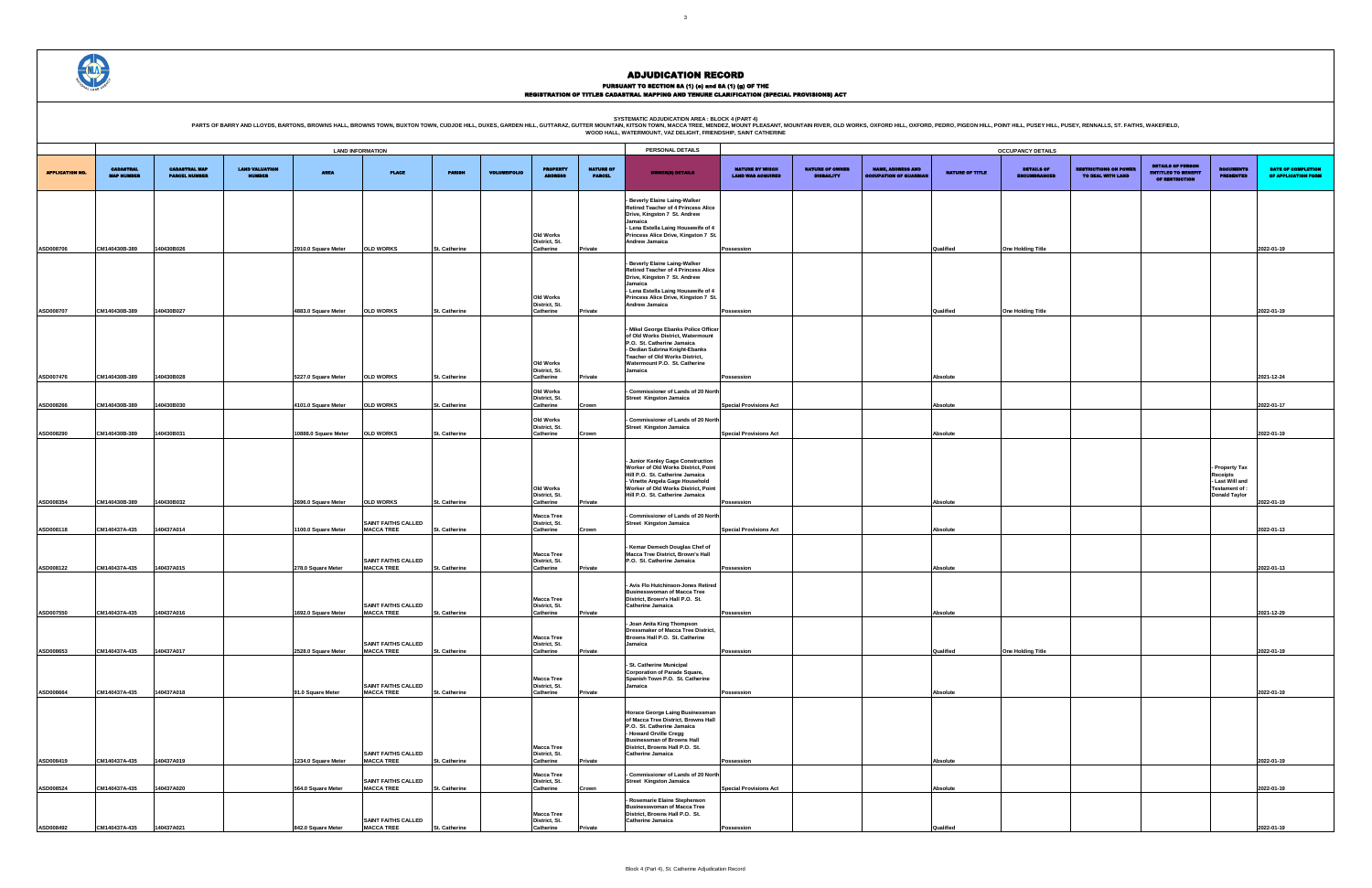### PURSUANT TO SECTION 8A (1) (0) and 8A (1) (g) OF THE<br>REGISTRATION OF TITLES CADASTRAL MAPPING AND TENURE CLARIFICATION (SPECIAL PROVISIONS) ACT

|                                             |                                             |                                                           |                 | <b>OCCUPANCY DETAILS</b>                 |                                                   |                                                                          |                                      |                                           |
|---------------------------------------------|---------------------------------------------|-----------------------------------------------------------|-----------------|------------------------------------------|---------------------------------------------------|--------------------------------------------------------------------------|--------------------------------------|-------------------------------------------|
| NATURE BY WHICH<br><b>LAND WAS ACQUIRED</b> | <b>NATURE OF OWNER</b><br><b>DISBAILITY</b> | <b>NAME, ADDRESS AND</b><br><b>OCCUPATION OF GUARDIAN</b> | NATURE OF TITLE | <b>DETAILS OF</b><br><b>ENCUMBRANCES</b> | <b>RESTRICTIONS ON POWER</b><br>TO DEAL WITH LAND | <b>DETAILS OF PERSON</b><br><b>ENTITLED TO BENEFIT</b><br>OF RESTRICTION | <b>DOCUMENTS</b><br><b>PRESENTED</b> | DATE OF COMPLETION<br>OF APPLICATION FORM |
| <b>Special Provisions Act</b>               |                                             |                                                           | Absolute        |                                          |                                                   |                                                                          |                                      | 2022-01-19                                |
|                                             |                                             |                                                           |                 |                                          |                                                   |                                                                          |                                      |                                           |
| Possession                                  |                                             |                                                           | Qualified       | One Holding Title                        |                                                   |                                                                          | - Property Tax<br>Receipts           | 2022-01-19                                |
| Purchase                                    |                                             |                                                           | Absolute        |                                          |                                                   |                                                                          | Receipt                              | 2021-12-22                                |
| Possession                                  |                                             |                                                           | Absolute        |                                          |                                                   |                                                                          |                                      | 2022-01-13                                |
| <b>Special Provisions Act</b>               |                                             |                                                           | Absolute        |                                          |                                                   |                                                                          |                                      | 2022-01-14                                |
|                                             |                                             |                                                           |                 |                                          |                                                   |                                                                          |                                      |                                           |
| Possession                                  |                                             |                                                           | Absolute        |                                          |                                                   |                                                                          |                                      | 2022-01-14                                |
| Possession                                  |                                             |                                                           | Absolute        |                                          |                                                   |                                                                          |                                      | 2022-01-19                                |
|                                             |                                             |                                                           |                 |                                          |                                                   |                                                                          |                                      |                                           |
| Possession                                  |                                             |                                                           | Absolute        |                                          |                                                   |                                                                          |                                      | 2022-01-19                                |
|                                             |                                             |                                                           |                 |                                          |                                                   |                                                                          |                                      |                                           |
|                                             |                                             |                                                           |                 |                                          |                                                   |                                                                          |                                      |                                           |
| Possession                                  |                                             |                                                           | Absolute        | One Holding Title                        |                                                   |                                                                          |                                      | 2022-01-14                                |
|                                             |                                             |                                                           |                 |                                          |                                                   |                                                                          |                                      |                                           |
|                                             |                                             |                                                           |                 |                                          |                                                   |                                                                          |                                      |                                           |
| Possession                                  |                                             |                                                           | Absolute        | One Holding Title                        |                                                   |                                                                          |                                      | 2022-01-14                                |
|                                             |                                             |                                                           |                 |                                          |                                                   |                                                                          |                                      |                                           |
| Possession                                  |                                             |                                                           | Absolute        |                                          |                                                   |                                                                          |                                      | 2022-01-19                                |
| Possession                                  |                                             |                                                           | Absolute        |                                          |                                                   |                                                                          |                                      | 2022-01-13                                |



#### ADJUDICATION RECORD

**SYSTEMATIC ADJUDICATION AREA : BLOCK 4 (PART 4)**

|                        |                                       |                                              |                                        |                     | <b>LAND INFORMATION</b>                         |                      |                     |                                                 |                                   | PERSONAL DETAILS                                                                                                                                                                                                                                                                                                                      |                                                    |                                             |                                                          |                 | <b>OCCUPANCY DETAILS</b>                 |                                                   |                                                                          |                                      |                              |
|------------------------|---------------------------------------|----------------------------------------------|----------------------------------------|---------------------|-------------------------------------------------|----------------------|---------------------|-------------------------------------------------|-----------------------------------|---------------------------------------------------------------------------------------------------------------------------------------------------------------------------------------------------------------------------------------------------------------------------------------------------------------------------------------|----------------------------------------------------|---------------------------------------------|----------------------------------------------------------|-----------------|------------------------------------------|---------------------------------------------------|--------------------------------------------------------------------------|--------------------------------------|------------------------------|
| <b>APPLICATION NO.</b> | <b>CADASTRAL</b><br><b>MAP NUMBER</b> | <b>CADASTRAL MAP</b><br><b>PARCEL NUMBER</b> | <b>LAND VALUATION</b><br><b>NUMBER</b> | <b>AREA</b>         | <b>PLACE</b>                                    | <b>PARISH</b>        | <b>VOLUME/FOLIO</b> | <b>PROPERTY</b>                                 | <b>NATURE OF</b><br><b>PARCEL</b> | <b>OWNER(8) DETAILS</b>                                                                                                                                                                                                                                                                                                               | <b>NATURE BY WHICH</b><br><b>LAND WAS ACQUIRED</b> | <b>NATURE OF OWNER</b><br><b>DISBAILITY</b> | <b>NAME, ADDRESS AND</b><br><b>OCCUPATION OF GUARDIA</b> | NATURE OF TITLE | <b>DETAILS OF</b><br><b>ENCUMBRANCES</b> | <b>RESTRICTIONS ON POWER</b><br>TO DEAL WITH LAND | <b>DETAILS OF PERSON</b><br><b>ENTITLED TO BENEFIT</b><br>OF RESTRICTION | <b>DOCUMENTS</b><br><b>PRESENTED</b> | <b>DATE</b><br><b>OF API</b> |
| ASD008496              | CM140437A-435                         | 140437A023                                   |                                        | 3644.0 Square Meter | <b>SAINT FAITHS CALLED</b><br><b>MACCA TREE</b> | <b>St. Catherine</b> |                     | <b>Macca Tree</b><br>District, St.<br>Catherine | Crown                             | Commissioner of Lands of 20 North<br>Street Kingston Jamaica                                                                                                                                                                                                                                                                          | <b>Special Provisions Act</b>                      |                                             |                                                          | <b>Absolute</b> |                                          |                                                   |                                                                          |                                      | 2022-01-19                   |
| ASD008655              | CM140437A-435                         | 140437A024                                   |                                        | 3459.0 Square Meter | <b>SAINT FAITHS CALLED</b><br><b>MACCA TREE</b> | St. Catherine        |                     | <b>Macca Tree</b><br>District, St.<br>Catherine | Private                           | - Joan Anita King Thompson<br><b>Dressmaker of Macca Tree District,</b><br>Browns Hall P.O. St. Catherine<br>Jamaica                                                                                                                                                                                                                  | Possession                                         |                                             |                                                          | Qualified       | One Holding Title                        |                                                   |                                                                          |                                      | 2022-01-19                   |
| ASD007385              | CM140437A-435                         | 140437A025                                   |                                        | 2373.0 Square Meter | <b>SAINT FAITHS CALLED</b><br><b>MACCA TREE</b> | <b>St. Catherine</b> |                     | <b>Macca Tree</b><br>District, St.<br>Catherine | Private                           | <b>Malvern Patrick Warmington Retiree</b><br>of Macca Tree District, Brown's Hall<br>P.O. St. Catherine Jamaica                                                                                                                                                                                                                       | Purchase                                           |                                             |                                                          | <b>Absolute</b> |                                          |                                                   |                                                                          | Property Tax<br>Receipts<br>Receipt  | 2021-12-22                   |
| ASD008137              | CM140437A-435                         | 140437A027                                   |                                        | 4319.0 Square Meter | SAINT FAITHS CALLED<br><b>MACCA TREE</b>        | St. Catherine        |                     | <b>Macca Tree</b><br>District, St.<br>Catherine | Private                           | - Nathan Haynes Walker Farmer of<br><b>Macca Tree District, Browns Hall</b><br>P.O. St. Catherine Jamaica                                                                                                                                                                                                                             | Possession                                         |                                             |                                                          | <b>Absolute</b> |                                          |                                                   |                                                                          |                                      | 2022-01-13                   |
| ASD008173              | CM140437A-435                         | 140437A029                                   |                                        | 551.0 Square Meter  | <b>SAINT FAITHS CALLED</b><br><b>MACCA TREE</b> | <b>St. Catherine</b> |                     | <b>Macca Tree</b><br>District, St.<br>Catherine | Crown                             | - Commissioner of Lands of 20 North<br><b>Street Kingston Jamaica</b>                                                                                                                                                                                                                                                                 | <b>Special Provisions Act</b>                      |                                             |                                                          | <b>Absolute</b> |                                          |                                                   |                                                                          |                                      | 2022-01-14                   |
| ASD008159              | CM140437A-435                         | 140437A030                                   |                                        | 513.0 Square Meter  | <b>SAINT FAITHS CALLED</b><br><b>MACCA TREE</b> | <b>St. Catherine</b> |                     | <b>Macca Tree</b><br>District, St.<br>Catherine | Private                           | - Linda May Hinds Nurse of 10<br>Ramcharon Street, Off Thavenot<br>Street, Tachrigua San Juan Trinidad<br>and Tobago                                                                                                                                                                                                                  | Possession                                         |                                             |                                                          | <b>Absolute</b> |                                          |                                                   |                                                                          |                                      | 2022-01-14                   |
|                        |                                       |                                              |                                        |                     | <b>SAINT FAITHS CALLED</b>                      |                      |                     | <b>Macca Tree</b><br>District, St.              |                                   | - Cecelia Esmena Bennett Housewife<br>of Macca Tree District, Browns Hall<br>P.O. St. Catherine Jamaica                                                                                                                                                                                                                               |                                                    |                                             |                                                          |                 |                                          |                                                   |                                                                          |                                      |                              |
| ASD008488              | CM140437A-435                         | 140437A034                                   |                                        | 2732.0 Square Meter | <b>MACCA TREE</b>                               | St. Catherine        |                     | Catherine                                       | Private                           |                                                                                                                                                                                                                                                                                                                                       | Possession                                         |                                             |                                                          | <b>Absolute</b> |                                          |                                                   |                                                                          |                                      | 2022-01-19                   |
| ASD008467              | CM140437A-435                         | 40437A035                                    |                                        | 2182.0 Square Meter | <b>SAINT FAITHS CALLED</b><br><b>MACCA TREE</b> | St. Catherine        |                     | <b>Macca Tree</b><br>District, St.<br>Catherine | Private                           | Cecelia Esmena Bennett Housewife<br>of Macca Tree District, Browns Hall<br>P.O. St. Catherine Jamaica                                                                                                                                                                                                                                 | Possession                                         |                                             |                                                          | <b>Absolute</b> |                                          |                                                   |                                                                          |                                      | 2022-01-19                   |
| ASD008168              | CM140437A-435                         | 140437A036                                   |                                        | 830.0 Square Meter  | <b>SAINT FAITHS CALLED</b><br><b>MACCA TREE</b> | St. Catherine        |                     | <b>Macca Tree</b><br>District, St.<br>Catherine | Private                           | Jehrome Hinds Landscaper of<br>Macca Tree District, Browns Hall<br>P.O. St. Catherine Jamaica<br>- Ann Marie Hinds Businesswoman<br>of Macca Tree District. Browns Hall<br>P.O. St. Catherine Jamaica<br>- Marcia Sonia Orethia Hinds Home<br><b>Health Aide of Macca Tree District,</b><br>Browns Hall P.O. St. Catherine<br>Jamaica | Possession                                         |                                             |                                                          | <b>Absolute</b> | One Holding Title                        |                                                   |                                                                          |                                      | 2022-01-14                   |
|                        |                                       |                                              |                                        |                     | <b>SAINT FAITHS CALLED</b>                      |                      |                     | <b>Macca Tree</b><br>District, St.              |                                   | Jehrome Hinds Landscaper of<br>Macca Tree District, Browns Hall<br>P.O. St. Catherine Jamaica<br>- Ann Marie Hinds Businesswoman<br>of Macca Tree District, Browns Hall<br>P.O. St. Catherine Jamaica<br>- Marcia Sonia Orethia Hinds Home<br>Health Aide of Macca Tree District,<br>Browns Hall P.O. St. Catherine<br>Jamaica        |                                                    |                                             |                                                          |                 |                                          |                                                   |                                                                          |                                      |                              |
| ASD008169              | CM140437A-435                         | 140437A037                                   |                                        | 1644.0 Square Meter | <b>MACCA TREE</b><br><b>SAINT FAITHS CALLED</b> | <b>St. Catherine</b> |                     | Catherine<br><b>Macca Tree</b><br>District, St. | Private                           | - Lorna Evadney Campbell Nurse of<br>48 Laney Place, Apartment 2D<br>Tubman Terrace, Poughkeepsie<br><b>New York United States</b>                                                                                                                                                                                                    | Possession                                         |                                             |                                                          | <b>Absolute</b> | One Holding Title                        |                                                   |                                                                          |                                      | 2022-01-14                   |
| ASD008435              | CM140437A-435                         | 140437A038                                   |                                        | 4465.0 Square Meter | <b>MACCA TREE</b><br><b>SAINT FAITHS CALLED</b> | <b>St. Catherine</b> |                     | Catherine<br><b>Macca Tree</b><br>District, St. | Private                           | Susanna Dawkins Self Employed of<br><b>Macca Tree District, Browns Hall</b><br>P.O. St. Catherine Jamaica                                                                                                                                                                                                                             | Possession                                         |                                             |                                                          | <b>Absolute</b> |                                          |                                                   |                                                                          |                                      | 2022-01-19                   |
| ASD008133              | CM140437A-435                         | 140437A039                                   |                                        | 2706.0 Square Meter | <b>MACCA TREE</b>                               | <b>St. Catherine</b> |                     | Catherine                                       | Private                           |                                                                                                                                                                                                                                                                                                                                       | Possession                                         |                                             |                                                          | <b>Absolute</b> |                                          |                                                   |                                                                          |                                      | 2022-01-13                   |

INT HILL, PUSEY HILL, PUSEY, RENNALLS, ST. FAITHS, WAKEFIELD,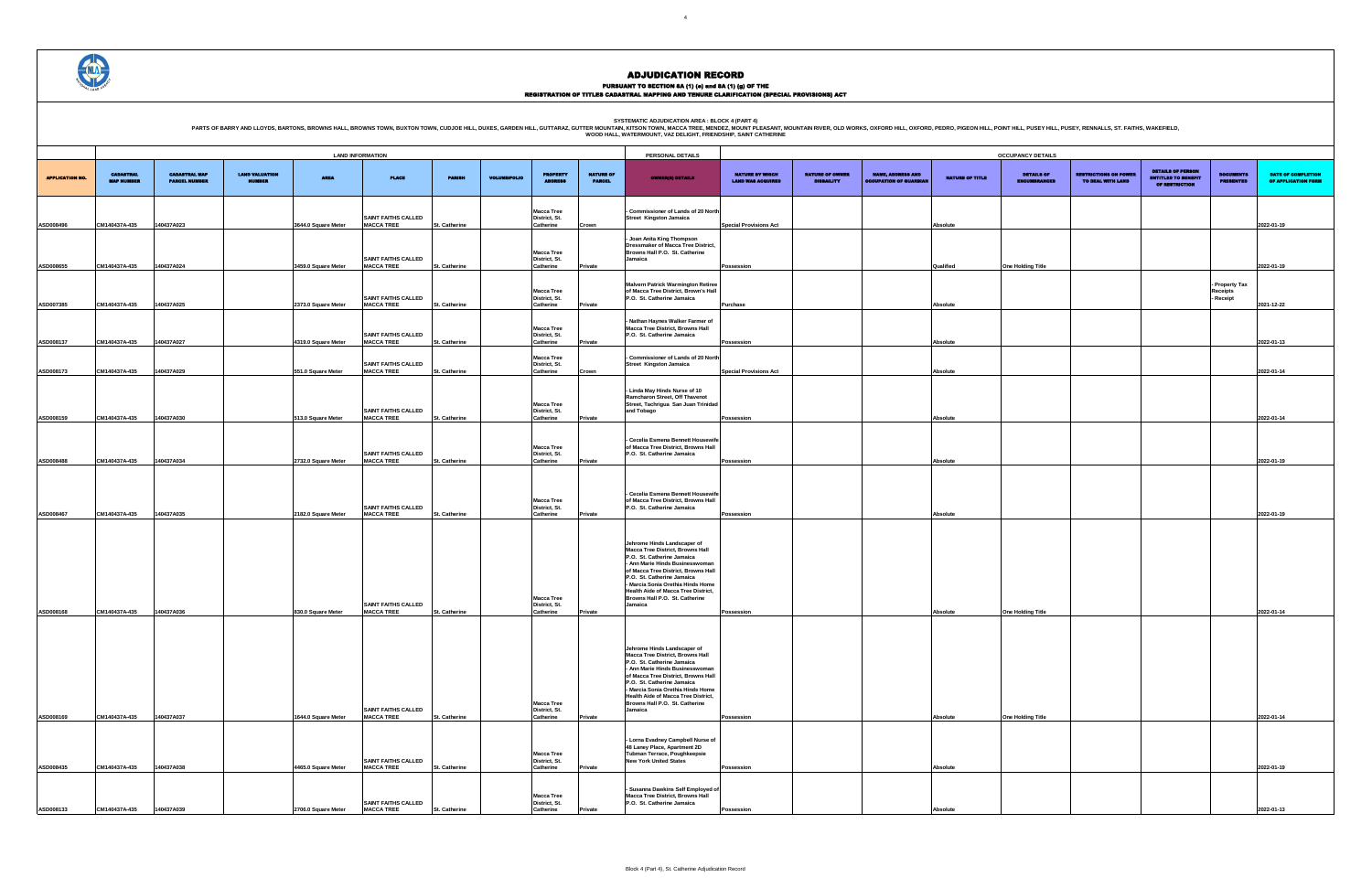PURSUANT TO SECTION 8A (1) (e) and 8A (1) (g) OF THE<br>REGISTRATION OF TITLES CADASTRAL MAPPING AND TENURE CLARIFICATION (SPECIAL PROVISIONS) ACT

|                 | <b>OCCUPANCY DETAILS</b>                 |                                                   |                                                                          |                                      |                                                  |
|-----------------|------------------------------------------|---------------------------------------------------|--------------------------------------------------------------------------|--------------------------------------|--------------------------------------------------|
| NATURE OF TITLE | <b>DETAILS OF</b><br><b>ENCUMBRANCES</b> | <b>RESTRICTIONS ON POWER</b><br>TO DEAL WITH LAND | <b>DETAILS OF PERSON</b><br><b>ENTITLED TO BENEFIT</b><br>OF RESTRICTION | <b>DOCUMENTS</b><br><b>PRESENTED</b> | <b>DATE OF COMPLETION</b><br>OF APPLICATION FORM |
|                 |                                          |                                                   |                                                                          |                                      |                                                  |
|                 |                                          |                                                   |                                                                          |                                      |                                                  |
|                 |                                          |                                                   |                                                                          |                                      |                                                  |
|                 |                                          |                                                   |                                                                          |                                      |                                                  |
| Qualified       |                                          |                                                   |                                                                          |                                      | 2022-01-17                                       |
| Absolute        |                                          |                                                   |                                                                          |                                      | 2022-01-19                                       |
|                 |                                          |                                                   |                                                                          |                                      |                                                  |
| Qualified       |                                          |                                                   |                                                                          |                                      | 2022-01-19                                       |
|                 |                                          |                                                   |                                                                          |                                      |                                                  |
| Absolute        |                                          |                                                   |                                                                          |                                      | 2022-01-19                                       |
|                 |                                          |                                                   |                                                                          |                                      |                                                  |
|                 |                                          |                                                   |                                                                          |                                      |                                                  |
|                 |                                          |                                                   |                                                                          |                                      |                                                  |
| Absolute        | Right of Way 3m wide                     |                                                   |                                                                          |                                      | 2021-12-24                                       |
|                 |                                          |                                                   |                                                                          |                                      |                                                  |
|                 |                                          |                                                   |                                                                          |                                      |                                                  |
| Absolute        |                                          |                                                   |                                                                          |                                      | 2022-01-10                                       |
|                 |                                          |                                                   |                                                                          |                                      |                                                  |
| Absolute        |                                          |                                                   |                                                                          |                                      | 2022-01-12                                       |
|                 |                                          |                                                   |                                                                          |                                      |                                                  |
| Absolute        |                                          |                                                   |                                                                          |                                      | 2022-01-19                                       |
|                 |                                          |                                                   |                                                                          |                                      |                                                  |
| Absolute        |                                          |                                                   |                                                                          |                                      | 2022-01-19                                       |
|                 |                                          |                                                   |                                                                          |                                      |                                                  |
| Absolute        | Right of Way 2m                          |                                                   |                                                                          |                                      | 2022-01-19                                       |
| Qualified       | Right of Way 2m wide                     |                                                   |                                                                          |                                      | 2022-01-10                                       |
|                 |                                          |                                                   |                                                                          |                                      |                                                  |
| Absolute        |                                          |                                                   |                                                                          |                                      | 2022-01-19                                       |
|                 |                                          |                                                   |                                                                          |                                      |                                                  |
| Absolute        |                                          |                                                   |                                                                          |                                      | 2022-01-11                                       |

|                         |                                       |                                              |                                 |                                           |                                                                               |                                       |                     |                                                                          |                                   | WOOD HALL, WATERMOUNT, VAZ DELIGHT, FRIENDSHIP, SAINT CATHERINE                                                                                                                                                                                                                                                                                              |                                                    |                                             |                                                                                            |                              |                                          |                                                   |                                                                   |                              |                               |
|-------------------------|---------------------------------------|----------------------------------------------|---------------------------------|-------------------------------------------|-------------------------------------------------------------------------------|---------------------------------------|---------------------|--------------------------------------------------------------------------|-----------------------------------|--------------------------------------------------------------------------------------------------------------------------------------------------------------------------------------------------------------------------------------------------------------------------------------------------------------------------------------------------------------|----------------------------------------------------|---------------------------------------------|--------------------------------------------------------------------------------------------|------------------------------|------------------------------------------|---------------------------------------------------|-------------------------------------------------------------------|------------------------------|-------------------------------|
|                         |                                       |                                              |                                 |                                           | <b>LAND INFORMATION</b>                                                       |                                       |                     |                                                                          |                                   | PERSONAL DETAILS                                                                                                                                                                                                                                                                                                                                             |                                                    |                                             |                                                                                            |                              | <b>OCCUPANCY DETAILS</b>                 |                                                   |                                                                   |                              |                               |
| <b>APPLICATION NO.</b>  | <b>CADASTRAL</b><br><b>MAP NUMBER</b> | <b>CADASTRAL MAP</b><br><b>PARCEL NUMBER</b> | LAND VALUATION<br><b>NUMBER</b> | <b>AREA</b>                               | <b>PLAGE</b>                                                                  | <b>PARISH</b>                         | <b>VOLUME/FOLIO</b> | <b>PROPERTY</b><br><b>ADDRESS</b>                                        | <b>NATURE OF</b><br><b>PARCEL</b> | <b>OWNER(8) DETAILS</b>                                                                                                                                                                                                                                                                                                                                      | <b>NATURE BY WHICH</b><br><b>LAND WAS ACQUIRED</b> | <b>NATURE OF OWNER</b><br><b>DISBAILITY</b> | <b>NAME, ADDRESS AND</b><br><b>OCCUPATION OF GUARDIAN</b>                                  | <b>NATURE OF TITLE</b>       | <b>DETAILS OF</b><br><b>ENCUMBRANCES</b> | <b>LESTRICTIONS ON POWER</b><br>TO DEAL WITH LAND | <b>DETAILS OF PERSON</b><br>ENTITLED TO BENEFIT<br>OF RESTRICTION | <b>OCUMENTS</b><br>PRESENTED | <b>DATE:</b><br><b>OF API</b> |
| ASD008224               | CM140437A-435                         | 140437A044                                   |                                 | 1249.0 Square Meter                       | <b>SAINT FAITHS CALLED</b><br><b>MACCA TREE</b>                               | St. Catherine                         |                     | <b>Macca Tree</b><br>District, St.<br>Catherine                          | Private                           | - Elijah Pearson Carpenter of Macca<br>Tree District, Browns Hall P.O. St.<br><b>Catherine Jamaica</b><br>- Maxine Marcia Squire Self<br><b>Employed of Macca Tree District,</b><br>Browns Hall P.O. St. Catherine<br>Jamaica<br>- Joseph Squire Farmer of Macca<br>Tree District, Browns Hall P.O St.<br>Catherine Jamaica                                  | Possession                                         |                                             | Maxine Self Employed of<br><b>Macca Tree District,</b><br>Browns Hall P.O St.<br>Catherine | Qualified                    |                                          |                                                   |                                                                   |                              | 2022-01-17                    |
| ASD008427               | CM140437A-435                         | 140437A045                                   |                                 | 1499.0 Square Meter                       | <b>SAINT FAITHS CALLED</b><br><b>MACCA TREE</b>                               | St. Catherine                         |                     | <b>Macca Tree</b><br>District, St.<br>Catherine                          | Crown                             | Commissioner of Lands of 20 North<br><b>Street Kingston Jamaica</b>                                                                                                                                                                                                                                                                                          | <b>Special Provisions Act</b>                      |                                             |                                                                                            | <b>Absolute</b>              |                                          |                                                   |                                                                   |                              | 2022-01-19                    |
| ASD008460               | CM140437A-435                         | 140437A047                                   |                                 | 2511.0 Square Meter                       | <b>SAINT FAITHS CALLED</b><br><b>MACCA TREE</b>                               | St. Catherine                         |                     | <b>Macca Tree</b><br>District, St.<br>Catherine                          | Private                           | - Annetta Allwood Hospital Attendant<br>of Mountain River District, Point Hill<br>P.O. St. Catherine Jamaica                                                                                                                                                                                                                                                 | Possession                                         |                                             |                                                                                            | Qualified                    |                                          |                                                   |                                                                   |                              | 2022-01-19                    |
| ASD008431               | CM140437A-435                         | 40437A048                                    |                                 | 757.0 Square Meter                        | <b>SAINT FAITHS CALLED</b><br><b>MACCA TREE</b>                               | St. Catherine                         |                     | <b>Macca Tree</b><br>District, St.<br>Catherine                          | Crown                             | - Commissioner of Lands of 20 North<br><b>Street Kingston Jamaica</b>                                                                                                                                                                                                                                                                                        | <b>Special Provisions Act</b>                      |                                             |                                                                                            | <b>Absolute</b>              |                                          |                                                   |                                                                   |                              | 2022-01-19                    |
| ASD007465               | CM140437A-435                         | 140437A062                                   |                                 | 4921.0 Square Meter                       | <b>SAINT FAITHS CALLED</b><br><b>MACCA TREE</b>                               | St. Catherine                         |                     | <b>Macca Tree</b><br>District, St.<br>Catherine                          | Private                           | <b>Clifton Campbell Businessman of</b><br><b>Macca Tree District, Browns Hall</b><br>P.O., St. Catherine Jamaica<br>- Yolanda Marsden Farmer of Macca<br>Tree District, Browns Hall P.O., St.<br>Catherine Jamaica<br>- Carlton McBean Farmer of Macca<br>Tree District, Browns Hall P.O., St.<br><b>Catherine Jamaica</b><br>- Incorporated Lay Body of the | Possession                                         |                                             |                                                                                            | <b>Absolute</b>              | Right of Way 3m wide                     |                                                   |                                                                   |                              | 2021-12-24                    |
| ASD007932               | CM140437A-435                         | 140437A063                                   |                                 | 913.0 Square Meter                        | <b>SAINT FAITHS CALLED</b><br><b>MACCA TREE</b>                               | St. Catherine                         |                     | <b>Macca Tree</b><br>District, St.<br>Catherine                          | Private                           | Church in Jamaica and the Cayman<br>islands in the Province of the West<br>Indies of Church House, 2 Caledonia<br>Avenue, Kingston 5 St. Andrew<br>Jamaica                                                                                                                                                                                                   | Possession                                         |                                             |                                                                                            | <b>Absolute</b>              |                                          |                                                   |                                                                   |                              | 2022-01-10                    |
| ASD008059               | CM140437A-435                         | 140437A064                                   |                                 | 2192.0 Square Meter                       | <b>SAINT FAITHS CALLED</b><br><b>MACCA TREE</b>                               | St. Catherine                         |                     | <b>Macca Tree</b><br>District, St.<br>Catherine                          | Crown                             | - Commissioner of Lands of 20 North<br><b>Street Kingston Jamaica</b>                                                                                                                                                                                                                                                                                        | <b>Special Provisions Act</b>                      |                                             |                                                                                            | <b>Absolute</b>              |                                          |                                                   |                                                                   |                              | 2022-01-12                    |
| ASD008379 CM140437B-463 |                                       | 140437B003                                   |                                 |                                           | SAINT FAITHS CALLED<br>2733.0 Square Meter MACCA TREE                         | <b>St. Catherine</b>                  |                     | <b>Saint Faiths</b><br>District, St.<br>Catherine<br><b>Saint Faiths</b> | <b>Private</b>                    | - Staffel Clive Thompson Farmer of<br>Mount Pleasant District, Browns Hall<br>P.O. St. Catherine Jamaica<br>- Dezreen Elaine Johnson Nanny of 6<br>Hannum St, Skaneateles New York                                                                                                                                                                           | Possession                                         |                                             |                                                                                            | <b>Absolute</b>              |                                          |                                                   |                                                                   |                              | 2022-01-19                    |
| ASD008403               | CM140437B-463                         | 140437B004                                   |                                 | 938.0 Square Meter                        | <b>SAINT FAITHS CALLED</b><br><b>MACCA TREE</b><br><b>SAINT FAITHS CALLED</b> | <b>St. Catherine</b>                  |                     | District, St.<br>Catherine<br><b>Saint Faiths</b><br>District, St.       | Private                           | <b>United States</b><br>Commissioner of Lands of 20 North<br><b>Street Kingston Jamaica</b>                                                                                                                                                                                                                                                                  | Gift                                               |                                             |                                                                                            | <b>Absolute</b>              |                                          |                                                   |                                                                   |                              | 2022-01-19                    |
| ASD008348<br>ASD007928  | CM140437B-463<br>CM140437B-463        | 140437B005<br>140437B006                     |                                 | 777.0 Square Meter<br>3096.0 Square Meter | <b>MACCA TREE</b><br><b>SAINT FAITHS CALLED</b><br><b>MACCA TREE</b>          | St. Catherine<br><b>St. Catherine</b> |                     | Catherine<br><b>Saint Faiths</b><br>District, St.<br>Catherine           | Crown<br>Private                  | Camella McCalla Unemployed of 83<br>Dempster Avenue, Sydenham,<br>Spanish Town P.O St. Catherine<br>Jamaica                                                                                                                                                                                                                                                  | <b>Special Provisions Act</b><br>Inheritance       |                                             |                                                                                            | <b>Absolute</b><br>Qualified | Right of Way 2m<br>Right of Way 2m wide  |                                                   |                                                                   |                              | 2022-01-19<br>2022-01-10      |
| ASD008450               | CM140437B-463                         | 140437B007                                   |                                 | 1281.0 Square Meter                       | <b>SAINT FAITHS CALLED</b><br><b>MACCA TREE</b>                               | <b>St. Catherine</b>                  |                     | <b>Saint Faiths</b><br>District, St.<br>Catherine                        | Private                           | - Fredrick McCalla Farmer of Saint<br>Faith's District, Browns Hall P.O St.<br>Catherine Jamaica                                                                                                                                                                                                                                                             | Possession                                         |                                             |                                                                                            | <b>Absolute</b>              |                                          |                                                   |                                                                   |                              | 2022-01-19                    |
| ASD007995               | CM140437B-463                         | 140437B009                                   |                                 | 753.0 Square Meter                        | <b>SAINT FAITHS CALLED</b><br><b>MACCA TREE</b>                               | St. Catherine                         |                     | <b>Saint Faiths</b><br>District, St.<br>Catherine                        | Crown                             | - Commissioner of Lands of 20 North<br><b>Street Kingston Jamaica</b>                                                                                                                                                                                                                                                                                        | <b>Special Provisions Act</b>                      |                                             |                                                                                            | <b>Absolute</b>              |                                          |                                                   |                                                                   |                              | 2022-01-11                    |

SYSTEMATIC ADJUDICATION AREA : BLOCK 4 (PART 4)<br>PARTS OF BARRY AND LLOYDS, BARTONS, BROWNS HALL, BROWNS HALL, BROWNS TOWN, BUXTON TOWN, CUDJOE HILL, DUXES, GARDEN HILL, GUTTARAZ, GUTTER MOUNTAIN (KITSON TOWN, MACCA TREE, M

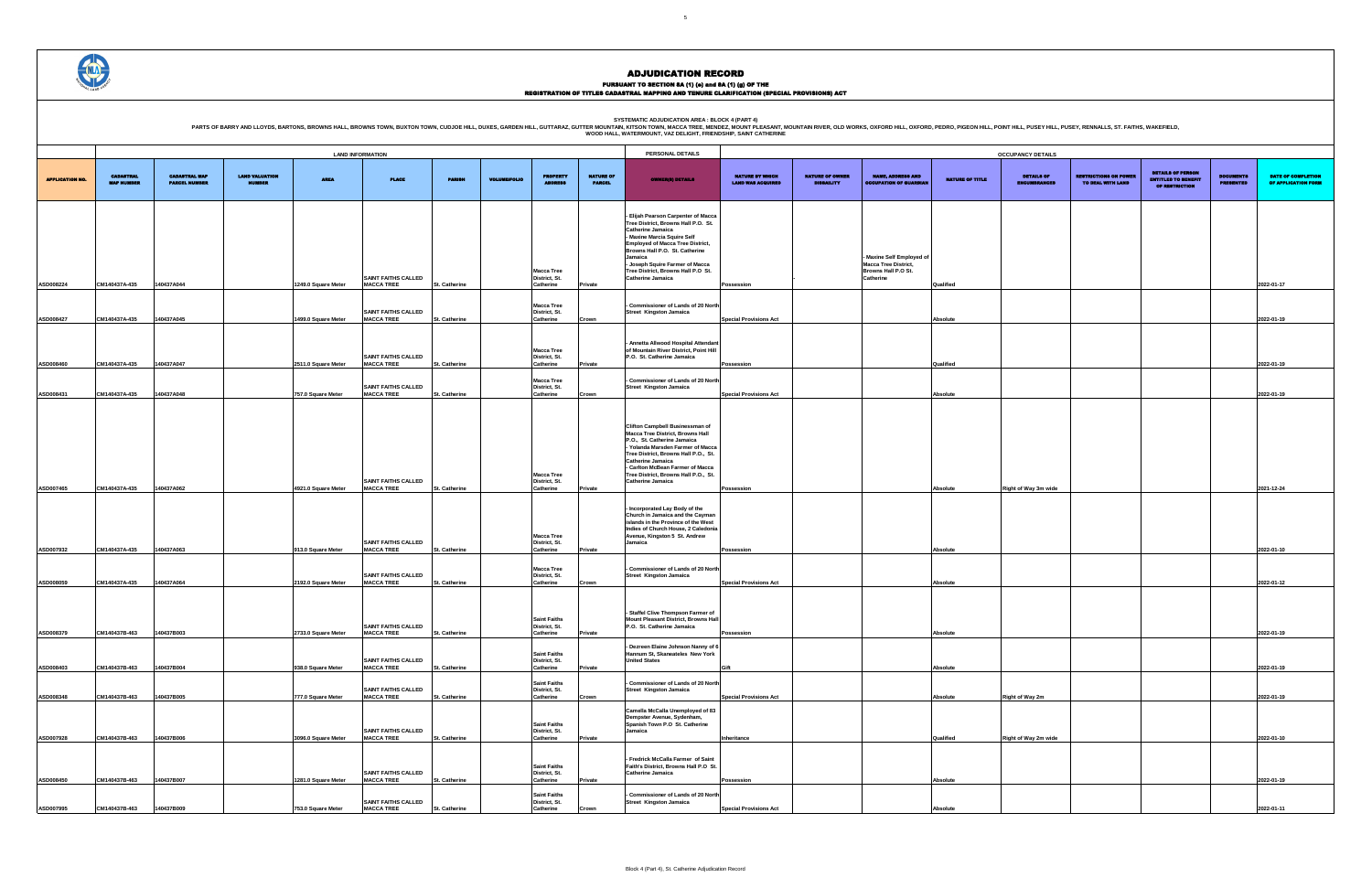PURSUANT TO SECTION 8A (1) (e) and 8A (1) (g) OF THE<br>REGISTRATION OF TITLES CADASTRAL MAPPING AND TENURE CLARIFICATION (SPECIAL PROVISIONS) ACT

|                                                    |                                             |                                                           |                 | <b>OCCUPANCY DETAILS</b>                 |                                                   |                                                                          |                                      |                                           |
|----------------------------------------------------|---------------------------------------------|-----------------------------------------------------------|-----------------|------------------------------------------|---------------------------------------------------|--------------------------------------------------------------------------|--------------------------------------|-------------------------------------------|
| <b>NATURE BY WHICH</b><br><b>LAND WAS ACQUIRED</b> | <b>NATURE OF OWNER</b><br><b>DISBAILITY</b> | <b>NAME, ADDRESS AND</b><br><b>OCCUPATION OF GUARDIAN</b> | NATURE OF TITLE | <b>DETAILS OF</b><br><b>ENCUMBRANCES</b> | <b>RESTRICTIONS ON POWER</b><br>TO DEAL WITH LAND | <b>DETAILS OF PERSON</b><br><b>ENTITLED TO BENEFIT</b><br>OF RESTRICTION | <b>DOCUMENTS</b><br><b>PRESENTED</b> | DATE OF COMPLETION<br>OF APPLICATION FORM |
|                                                    |                                             |                                                           |                 |                                          |                                                   |                                                                          |                                      |                                           |
| <b>Special Provisions Act</b>                      |                                             |                                                           | Absolute        |                                          |                                                   |                                                                          |                                      | 2022-01-11                                |
|                                                    |                                             |                                                           |                 |                                          |                                                   |                                                                          |                                      |                                           |
| <b>Special Provisions Act</b>                      |                                             |                                                           | Absolute        |                                          |                                                   |                                                                          |                                      | 2022-01-19                                |
| <b>Special Provisions Act</b>                      |                                             |                                                           | Absolute        |                                          |                                                   |                                                                          |                                      | 2021-12-23                                |
|                                                    |                                             |                                                           |                 |                                          |                                                   |                                                                          |                                      |                                           |
| <b>Special Provisions Act</b>                      |                                             |                                                           | Absolute        |                                          |                                                   |                                                                          |                                      | 2021-12-24                                |
| <b>Special Provisions Act</b>                      |                                             |                                                           | Absolute        |                                          |                                                   |                                                                          |                                      | 2021-12-24                                |
|                                                    |                                             |                                                           |                 |                                          |                                                   |                                                                          |                                      |                                           |
| <b>Special Provisions Act</b>                      |                                             |                                                           | Absolute        |                                          |                                                   |                                                                          |                                      | 2021-12-28                                |
| <b>Special Provisions Act</b>                      |                                             |                                                           | Absolute        | Right of Way 4m wide                     |                                                   |                                                                          |                                      | 2022-01-19                                |
|                                                    |                                             |                                                           |                 |                                          |                                                   |                                                                          |                                      |                                           |
|                                                    |                                             |                                                           |                 |                                          |                                                   |                                                                          |                                      |                                           |
|                                                    |                                             |                                                           |                 |                                          |                                                   |                                                                          |                                      |                                           |
|                                                    |                                             |                                                           |                 |                                          |                                                   |                                                                          |                                      |                                           |
|                                                    |                                             |                                                           |                 |                                          |                                                   |                                                                          |                                      |                                           |
|                                                    |                                             |                                                           |                 |                                          |                                                   |                                                                          |                                      |                                           |
|                                                    |                                             |                                                           |                 |                                          |                                                   |                                                                          |                                      |                                           |
| Possession                                         |                                             |                                                           | Absolute        |                                          |                                                   |                                                                          |                                      | 2022-01-19                                |
|                                                    |                                             |                                                           |                 |                                          |                                                   |                                                                          |                                      |                                           |
| <b>Special Provisions Act</b>                      |                                             |                                                           | Absolute        |                                          |                                                   |                                                                          |                                      | 2021-12-23                                |
|                                                    |                                             |                                                           |                 |                                          |                                                   |                                                                          |                                      |                                           |
| Possession                                         |                                             |                                                           | Absolute        |                                          |                                                   |                                                                          |                                      | 2022-01-12                                |
|                                                    |                                             |                                                           |                 |                                          |                                                   |                                                                          |                                      |                                           |
|                                                    |                                             |                                                           |                 |                                          |                                                   |                                                                          |                                      |                                           |
|                                                    |                                             |                                                           |                 |                                          |                                                   |                                                                          |                                      |                                           |
| Possession                                         |                                             |                                                           | Absolute        |                                          |                                                   |                                                                          |                                      | 2022-01-11                                |

|                        |                                       |                                              |                                        |                     | <b>LAND INFORMATION</b>                         |               |                     |                                                   |                                   | PERSONAL DETAILS                                                                                                                                                                                                                                                                                                                                                                                                                                                               |                                                    |                                             |                                                           |                        | <b>OCCUPANCY DETAILS</b>          |                                                  |                                                                   |                                     |                              |
|------------------------|---------------------------------------|----------------------------------------------|----------------------------------------|---------------------|-------------------------------------------------|---------------|---------------------|---------------------------------------------------|-----------------------------------|--------------------------------------------------------------------------------------------------------------------------------------------------------------------------------------------------------------------------------------------------------------------------------------------------------------------------------------------------------------------------------------------------------------------------------------------------------------------------------|----------------------------------------------------|---------------------------------------------|-----------------------------------------------------------|------------------------|-----------------------------------|--------------------------------------------------|-------------------------------------------------------------------|-------------------------------------|------------------------------|
| <b>APPLICATION NO.</b> | <b>CADASTRAL</b><br><b>MAP NUMBER</b> | <b>CADASTRAL MAP</b><br><b>PARCEL NUMBER</b> | <b>LAND VALUATION</b><br><b>NUMBER</b> | <b>AREA</b>         | <b>PLACE</b>                                    | <b>PARISE</b> | <b>VOLUME/FOLIO</b> | <b>PROPERTY</b><br><b>ADDRESS</b>                 | <b>NATURE OF</b><br><b>PARCEL</b> | <b>OWNER(8) DETAILS</b>                                                                                                                                                                                                                                                                                                                                                                                                                                                        | <b>NATURE BY WHICH</b><br><b>LAND WAS ACQUIRED</b> | <b>NATURE OF OWNER</b><br><b>DISBAILITY</b> | <b>NAME, ADDRESS AND</b><br><b>OCCUPATION OF GUARDIAN</b> | <b>NATURE OF TITLE</b> | <b>DETAILS OF</b><br>ENCUMBRANCES | <b>ESTRICTIONS ON POWER</b><br>TO DEAL WITH LAND | <b>DETAILS OF PERSON</b><br>ENTITLED TO BENEFIT<br>OF RESTRICTION | <b>OCUMENTS</b><br><b>PRESENTED</b> | <b>DATE</b><br><b>OF API</b> |
| ASD007997              | CM140437B-463                         | 140437B010                                   |                                        | 978.0 Square Meter  | <b>SAINT FAITHS CALLED</b><br><b>MACCA TREE</b> | St. Catherine |                     | <b>Saint Faiths</b><br>District, St.<br>Catherine | Crown                             | Commissioner of Lands of 20 North<br><b>Street Kingston Jamaica</b>                                                                                                                                                                                                                                                                                                                                                                                                            | <b>Special Provisions Act</b>                      |                                             |                                                           | Absolute               |                                   |                                                  |                                                                   |                                     | 2022-01-11                   |
| ASD008549              | CM140437B-463                         | 140437B011                                   |                                        | 720.0 Square Meter  | <b>SAINT FAITHS CALLED</b><br><b>MACCA TREE</b> | St. Catherine |                     | <b>Saint Faiths</b><br>District, St.<br>Catherine | Crown                             | Commissioner of Lands of 20 North<br>Street Kingston Jamaica                                                                                                                                                                                                                                                                                                                                                                                                                   | <b>Special Provisions Act</b>                      |                                             |                                                           | Absolute               |                                   |                                                  |                                                                   |                                     | 2022-01-19                   |
| ASD007454              | CM140437B-463                         | 140437B013                                   |                                        | 4908.0 Square Meter | <b>SAINT FAITHS CALLED</b><br><b>MACCA TREE</b> | St. Catherine |                     | <b>Saint Faiths</b><br>District, St.<br>Catherine | Crown                             | Commissioner of Lands of 20 North<br>Street Kingston Jamaica                                                                                                                                                                                                                                                                                                                                                                                                                   | <b>Special Provisions Act</b>                      |                                             |                                                           | Absolute               |                                   |                                                  |                                                                   |                                     | 2021-12-23                   |
| ASD007500              | CM140437B-463                         | 140437B031                                   |                                        | 2882.0 Square Meter | <b>SAINT FAITHS CALLED</b><br><b>MACCA TREE</b> | St. Catherine |                     | <b>Saint Faiths</b><br>District, St.<br>Catherine | Crown                             | Commissioner of Lands of 20 North<br>Street Kingston Jamaica                                                                                                                                                                                                                                                                                                                                                                                                                   | <b>Special Provisions Act</b>                      |                                             |                                                           | Absolute               |                                   |                                                  |                                                                   |                                     | 2021-12-24                   |
| ASD007497              | CM140437B-463                         | 140437B032                                   |                                        | 3926.0 Square Meter | <b>SAINT FAITHS CALLED</b><br><b>MACCA TREE</b> | St. Catherine |                     | <b>Saint Faiths</b><br>District, St.<br>Catherine | Crown                             | Commissioner of Lands of 20 North<br>Street Kingston Jamaica                                                                                                                                                                                                                                                                                                                                                                                                                   | <b>Special Provisions Act</b>                      |                                             |                                                           | Absolute               |                                   |                                                  |                                                                   |                                     | 2021-12-24                   |
| ASD007503              | CM140437B-463                         | 140437B033                                   |                                        | 2775.0 Square Meter | <b>SAINT FAITHS CALLED</b><br><b>MACCA TREE</b> | St. Catherine |                     | <b>Saint Faiths</b><br>District, St.<br>Catherine | Crown                             | Commissioner of Lands of 20 North<br><b>Street Kingston Jamaica</b>                                                                                                                                                                                                                                                                                                                                                                                                            | <b>Special Provisions Act</b>                      |                                             |                                                           | Absolute               |                                   |                                                  |                                                                   |                                     | 2021-12-28                   |
| ASD008548              | CM140437B-463                         | 140437B053                                   |                                        | 1497.0 Square Meter | <b>SAINT FAITHS CALLED</b><br><b>MACCA TREE</b> | St. Catherine |                     | <b>Saint Faiths</b><br>District, St.<br>Catherine | Crown                             | - Commissioner of Lands of 20 North<br>Street Kingston Jamaica                                                                                                                                                                                                                                                                                                                                                                                                                 | <b>Special Provisions Act</b>                      |                                             |                                                           | Absolute               | Right of Way 4m wide              |                                                  |                                                                   |                                     | 2022-01-19                   |
| ASD008532              | CM140437B-463                         | 140437B054                                   |                                        | 1410.0 Square Meter | <b>SAINT FAITHS CALLED</b><br><b>MACCA TREE</b> | St. Catherine |                     | <b>Saint Faiths</b><br>District, St.<br>Catherine | Private                           | Lisa Marcia Hemmings Alias Andy<br>Accountant/Hairdresser of 46B<br>Mulberry Mews, Spanish Town P.O.<br>St. Catherine Jamaica<br>- Desmond Granville Hemmings<br>Auto-Mechanic of 47 Helsinki<br>Square, Southwark, London (UK)<br><b>United Kingdom</b><br>- Michelle Karen Archer Nurse of<br>2178 India Boulevard, Deltona<br><b>Florida United States</b><br>- Dian Marvia Hemmings Self<br>Employed of Lot 222 Quarry Hill,<br>Spanish Town P.O. St. Catherine<br>Jamaica | Possession                                         |                                             |                                                           | Absolute               |                                   |                                                  |                                                                   |                                     | 2022-01-19                   |
| ASD007451              | CM140437B-463                         | 140437B055                                   |                                        | 2168.0 Square Meter | <b>SAINT FAITHS CALLED</b><br><b>MACCA TREE</b> | St. Catherine |                     | <b>Saint Faiths</b><br>District, St.<br>Catherine | Crown                             | Commissioner of Lands of 20 North<br><b>Street Kingston Jamaica</b>                                                                                                                                                                                                                                                                                                                                                                                                            | <b>Special Provisions Act</b>                      |                                             |                                                           | Absolute               |                                   |                                                  |                                                                   |                                     | 2021-12-23                   |
| ASD008079              | CM140437B-463                         | 140437B057                                   |                                        | 563.0 Square Meter  | <b>SAINT FAITHS CALLED</b><br><b>MACCA TREE</b> | St. Catherine |                     | <b>Saint Faiths</b><br>District, St.<br>Catherine | Private                           | - Claris Luileta Hemmings<br><b>Dressmaker of Macca Tree District,</b><br>Browns Hall P.O. St. Catherine<br>Jamaica                                                                                                                                                                                                                                                                                                                                                            | Possession                                         |                                             |                                                           | Absolute               |                                   |                                                  |                                                                   |                                     | 2022-01-12                   |
| ASD007965              | CM140437B-463                         | 140437B057A                                  |                                        | 464.0 Square Meter  | <b>SAINT FAITHS CALLED</b><br><b>MACCA TREE</b> | St. Catherine |                     | <b>Saint Faiths</b><br>District, St.<br>Catherine |                                   | - Vincent Augustus Hemmings<br>Retired Taxi Operator of Macca Tree<br>District, Browns Hall P.O. St.<br>Catherine Jamaica                                                                                                                                                                                                                                                                                                                                                      | ossession                                          |                                             |                                                           |                        |                                   |                                                  |                                                                   |                                     | 2022-01-11                   |



# ADJUDICATION RECORD

**SYSTEMATIC ADJUDICATION AREA : BLOCK 4 (PART 4)**

OINT HILL, PUSEY HILL, PUSEY, RENNALLS, ST. FAITHS, WAKEFIELD,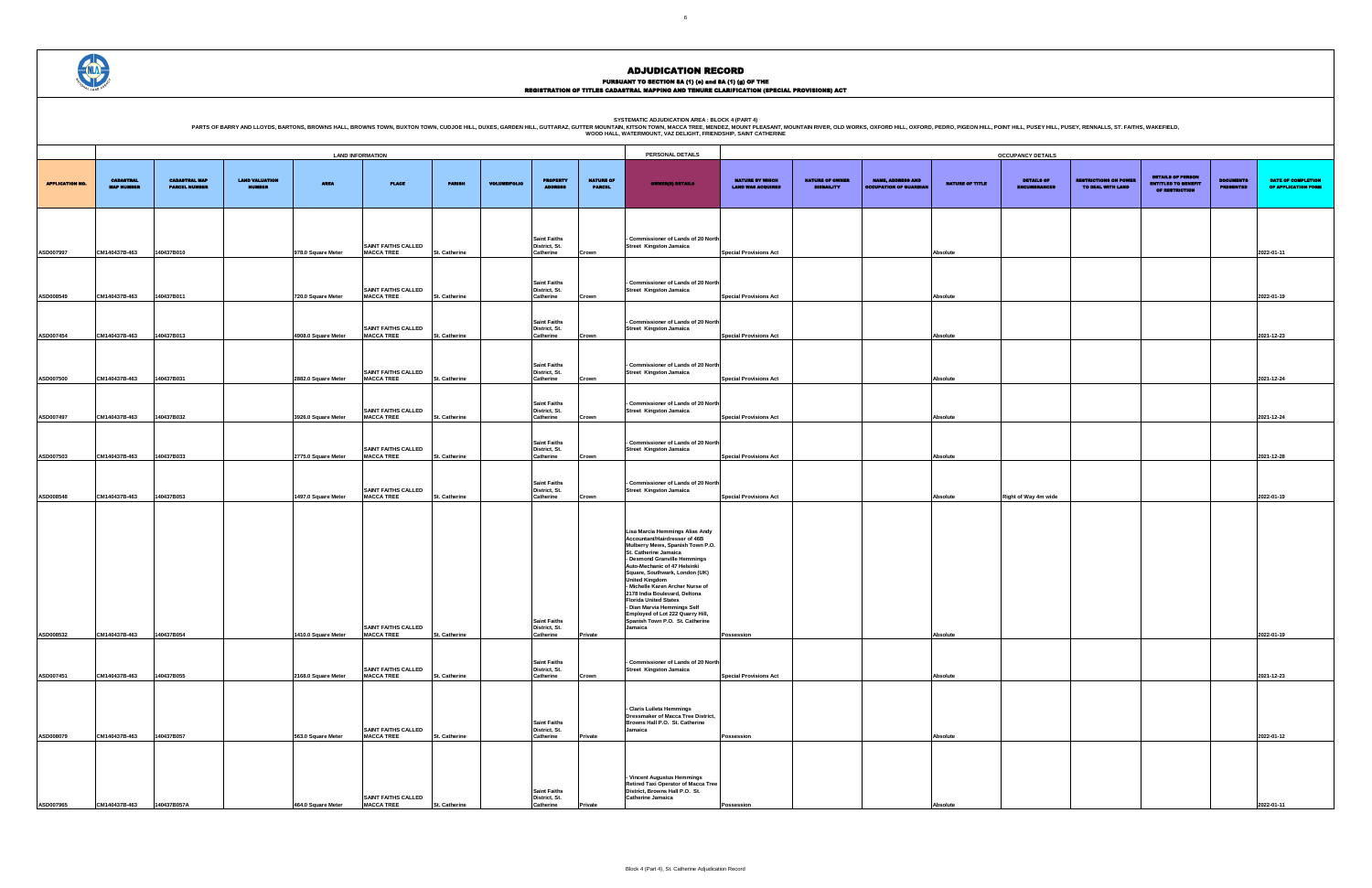### PURSUANT TO SECTION 8A (1) (0) and 8A (1) (g) OF THE<br>REGISTRATION OF TITLES CADASTRAL MAPPING AND TENURE CLARIFICATION (SPECIAL PROVISIONS) ACT

SYSTEMATIC ADJUDICATION AREA : BLOCK 4 (PART 4)<br>PARTS OF BARRY AND LLOYDS, BARTONS, BROWNS HALL, BROWNS HALL, BROWNS TOWN, BUXTON TOWN, CUDJOE HILL, DUXES, GARDEN HILL, GUTTARAZ, GUTTER MOUNTAIN (KITSON TOWN, MACCA TREE, M

|                        |                                       |                                              |                                        |                      | <b>LAND INFORMATION</b>                |                      |                     |                                      |                                   | PERSONAL DETAILS                                                             |                                                    |                                             |                                                          |                        | <b>OCCUPANCY DETAILS</b>                 |                                                   |                                              |                                      |                                                  |
|------------------------|---------------------------------------|----------------------------------------------|----------------------------------------|----------------------|----------------------------------------|----------------------|---------------------|--------------------------------------|-----------------------------------|------------------------------------------------------------------------------|----------------------------------------------------|---------------------------------------------|----------------------------------------------------------|------------------------|------------------------------------------|---------------------------------------------------|----------------------------------------------|--------------------------------------|--------------------------------------------------|
|                        |                                       |                                              |                                        |                      |                                        |                      |                     |                                      |                                   |                                                                              |                                                    |                                             |                                                          |                        |                                          |                                                   | <b>DETAILS OF PERSON</b>                     |                                      |                                                  |
| <b>APPLICATION NO.</b> | <b>CADASTRAL</b><br><b>MAP NUMBER</b> | <b>CADASTRAL MAP</b><br><b>PARCEL NUMBER</b> | <b>LAND VALUATION</b><br><b>NUMBER</b> | <b>AREA</b>          | <b>PLACE</b>                           | <b>PARISH</b>        | <b>VOLUME/FOLIO</b> | <b>PROPERTY</b><br><b>ADDRESS</b>    | <b>NATURE OF</b><br><b>PARCEL</b> | <b>OWNER(8) DETAILS</b>                                                      | <b>NATURE BY WHICH</b><br><b>LAND WAS ACQUIRED</b> | <b>NATURE OF OWNER</b><br><b>DISBAILITY</b> | <b>NAME, ADDRESS AND</b><br><b>DCCUPATION OF GUARDIA</b> | <b>NATURE OF TITLE</b> | <b>DETAILS OF</b><br><b>ENCUMBRANCES</b> | <b>RESTRICTIONS ON POWEI</b><br>TO DEAL WITH LAND | <b>ENTITLED TO BENEFIT</b><br>OF RESTRICTION | <b>DOCUMENTS</b><br><b>PRESENTED</b> | <b>DATE OF COMPLETION</b><br>OF APPLICATION FORM |
|                        |                                       |                                              |                                        |                      |                                        |                      |                     |                                      |                                   |                                                                              |                                                    |                                             |                                                          |                        |                                          |                                                   |                                              |                                      |                                                  |
|                        |                                       |                                              |                                        |                      |                                        |                      |                     |                                      |                                   |                                                                              |                                                    |                                             |                                                          |                        |                                          |                                                   |                                              |                                      |                                                  |
|                        |                                       |                                              |                                        |                      |                                        |                      |                     |                                      |                                   | Jeneva Gloria Reynolds                                                       |                                                    |                                             |                                                          |                        |                                          |                                                   |                                              |                                      |                                                  |
|                        |                                       |                                              |                                        |                      |                                        |                      |                     |                                      |                                   | Administrator of Flat 111 Cornell                                            |                                                    |                                             |                                                          |                        |                                          |                                                   |                                              |                                      |                                                  |
|                        |                                       |                                              |                                        |                      |                                        |                      |                     |                                      |                                   | Square London(UK) United<br>Kingdom                                          |                                                    |                                             |                                                          |                        |                                          |                                                   |                                              |                                      |                                                  |
|                        |                                       |                                              |                                        |                      |                                        |                      |                     |                                      |                                   | - Maxine Denise Reynolds Adult<br>Student of Flat 12 Salus Court, 27         |                                                    |                                             |                                                          |                        |                                          |                                                   |                                              |                                      |                                                  |
|                        |                                       |                                              |                                        |                      |                                        |                      |                     |                                      |                                   | Parker Road, Croydon Surrey<br><b>United Kingdom</b>                         |                                                    |                                             |                                                          |                        |                                          |                                                   |                                              |                                      |                                                  |
|                        |                                       |                                              |                                        |                      |                                        |                      |                     |                                      |                                   | - Dennis Albert Reynolds Caregiver                                           |                                                    |                                             |                                                          |                        |                                          |                                                   |                                              |                                      |                                                  |
|                        |                                       |                                              |                                        |                      |                                        |                      |                     |                                      |                                   | of 106 Grantham Road London(UK)<br><b>United Kingdom</b>                     |                                                    |                                             |                                                          |                        |                                          |                                                   |                                              |                                      |                                                  |
|                        |                                       |                                              |                                        |                      |                                        |                      |                     |                                      |                                   | - Anthony Alvin Reynolds<br>Unemployed of 33 Nelsons Row                     |                                                    |                                             |                                                          |                        |                                          |                                                   |                                              |                                      |                                                  |
|                        |                                       |                                              |                                        |                      |                                        |                      |                     |                                      |                                   | London(UK) United Kingdom<br>- Paul Seymour Reynolds                         |                                                    |                                             |                                                          |                        |                                          |                                                   |                                              |                                      |                                                  |
|                        |                                       |                                              |                                        |                      |                                        |                      |                     |                                      |                                   | Unemployed of Flat 60 Edwyn                                                  |                                                    |                                             |                                                          |                        |                                          |                                                   |                                              |                                      |                                                  |
|                        |                                       |                                              |                                        |                      |                                        |                      |                     |                                      |                                   | House, 5 Neville Gill Close<br>London(UK) United Kingdom                     |                                                    |                                             |                                                          |                        |                                          |                                                   |                                              |                                      |                                                  |
|                        |                                       |                                              |                                        |                      |                                        |                      |                     |                                      |                                   | - Derrick Fitz Reynolds Unemployed<br>of 106 Grantham Road, London(UK)       |                                                    |                                             |                                                          |                        |                                          |                                                   |                                              |                                      |                                                  |
|                        |                                       |                                              |                                        |                      |                                        |                      |                     |                                      |                                   | <b>United Kingdom</b><br>- Yvonne Doreen Reynolds Self                       |                                                    |                                             |                                                          |                        |                                          |                                                   |                                              |                                      |                                                  |
|                        |                                       |                                              |                                        |                      |                                        |                      |                     |                                      |                                   | Employed of 33 Crownstone Road<br>London(UK) United Kingdom                  |                                                    |                                             |                                                          |                        |                                          |                                                   |                                              |                                      |                                                  |
|                        |                                       |                                              |                                        |                      |                                        |                      |                     |                                      |                                   | - Ivy May Reynolds Retiree of 33                                             |                                                    |                                             |                                                          |                        |                                          |                                                   |                                              |                                      |                                                  |
|                        |                                       |                                              |                                        |                      | <b>SAINT FAITHS CALLED</b>             |                      |                     | <b>Saint Faiths</b><br>District, St. |                                   | <b>Crownstone Road, Brixton</b><br>London(UK) United Kingdom                 |                                                    |                                             |                                                          |                        |                                          |                                                   |                                              |                                      |                                                  |
| ASD008058              | CM140437B-463                         | 140437B058                                   |                                        | 576.0 Square Meter   | <b>MACCA TREE</b>                      | <b>St. Catherine</b> |                     | Catherine                            | Private                           |                                                                              | Inheritance                                        |                                             |                                                          | Qualified              |                                          |                                                   |                                              |                                      | 2022-01-12                                       |
|                        |                                       |                                              |                                        |                      |                                        |                      |                     |                                      |                                   |                                                                              |                                                    |                                             |                                                          |                        |                                          |                                                   |                                              |                                      |                                                  |
|                        |                                       |                                              |                                        |                      |                                        |                      |                     |                                      |                                   | - Dorothy Adassa Fairweather<br>Retiree of 61 Punt Avenue, Colbeck           |                                                    |                                             |                                                          |                        |                                          |                                                   |                                              |                                      |                                                  |
|                        |                                       |                                              |                                        |                      | <b>SAINT FAITHS CALLED</b>             |                      |                     | <b>Saint Faiths</b><br>District, St. |                                   | Heights, P.O Box 380, Old Harbour<br>St. Catherine Jamaica                   |                                                    |                                             |                                                          |                        |                                          |                                                   |                                              |                                      |                                                  |
| ASD007572              | CM140437B-463                         | 140437B060                                   |                                        | 709.0 Square Meter   | <b>MACCA TREE</b>                      | <b>St. Catherine</b> |                     | Catherine                            | <b>Private</b>                    |                                                                              | Possession                                         |                                             |                                                          | Absolute               |                                          |                                                   |                                              |                                      | 2021-12-29                                       |
|                        |                                       |                                              |                                        |                      |                                        |                      |                     |                                      |                                   |                                                                              |                                                    |                                             |                                                          |                        |                                          |                                                   |                                              |                                      |                                                  |
|                        |                                       |                                              |                                        |                      | <b>INDUSTRY CALLED SAINT</b>           |                      |                     | <b>Saint Faiths</b><br>District, St. |                                   | Commissioner of Lands of 20 North<br><b>Street Kingston Jamaica</b>          |                                                    |                                             |                                                          |                        |                                          |                                                   |                                              |                                      |                                                  |
| ASD008004              | CM140448B-383                         | 140448B001                                   |                                        | 3334.0 Square Meter  | <b>FAITHS</b>                          | St. Catherine        |                     | Catherine                            | Crown                             |                                                                              | <b>Special Provisions Act</b>                      |                                             |                                                          | Absolute               |                                          |                                                   |                                              |                                      | 2022-01-11                                       |
|                        |                                       |                                              |                                        |                      |                                        |                      |                     |                                      |                                   |                                                                              |                                                    |                                             |                                                          |                        |                                          |                                                   |                                              |                                      |                                                  |
|                        |                                       |                                              |                                        |                      | <b>INDUSTRY CALLED SAINT</b>           |                      |                     | <b>Saint Faiths</b><br>District, St. |                                   | - Commissioner of Lands of 20 North<br><b>Street Kingston Jamaica</b>        |                                                    |                                             |                                                          |                        |                                          |                                                   |                                              |                                      |                                                  |
| ASD007999              | CM140448B-383                         | 140448B002                                   |                                        | 29027.0 Square Meter | <b>FAITHS</b>                          | St. Catherine        |                     | Catherine                            | Crown                             |                                                                              | <b>Special Provisions Act</b>                      |                                             |                                                          | Absolute               |                                          |                                                   |                                              |                                      | 2022-01-11                                       |
|                        |                                       |                                              |                                        |                      |                                        |                      |                     | <b>Saint Faiths</b>                  |                                   | - Commissioner of Lands of 20 North                                          |                                                    |                                             |                                                          |                        |                                          |                                                   |                                              |                                      |                                                  |
|                        |                                       |                                              |                                        |                      | <b>INDUSTRY CALLED SAINT</b>           |                      |                     | District, St.                        |                                   | <b>Street Kingston Jamaica</b>                                               |                                                    |                                             |                                                          |                        |                                          |                                                   |                                              |                                      |                                                  |
| ASD007971              | CM140448B-383                         | 140448B003                                   |                                        | 1930.0 Square Meter  | <b>FAITHS</b>                          | <b>St. Catherine</b> |                     | Catherine                            | Crown                             |                                                                              | <b>Special Provisions Act</b>                      |                                             |                                                          | Absolute               |                                          |                                                   |                                              |                                      | 2022-01-11                                       |
|                        |                                       |                                              |                                        |                      |                                        |                      |                     |                                      |                                   | - Icilda Bailey Entrepeneur of Saint                                         |                                                    |                                             |                                                          |                        |                                          |                                                   |                                              |                                      |                                                  |
|                        |                                       |                                              |                                        |                      | <b>INDUSTRY CALLED SAINT</b>           |                      |                     | <b>Saint Faiths</b><br>District, St. |                                   | Faiths District, Browns Hall P.O. St.<br><b>Catherine Jamaica</b>            |                                                    |                                             |                                                          |                        |                                          |                                                   |                                              |                                      |                                                  |
| ASD007923              | CM140448B-383                         | 140448B004                                   |                                        | 644.0 Square Meter   | <b>FAITHS</b>                          | <b>St. Catherine</b> |                     | Catherine                            | Private                           |                                                                              | Possession                                         |                                             |                                                          | Qualified              |                                          |                                                   |                                              |                                      | 2022-01-10                                       |
|                        |                                       |                                              |                                        |                      |                                        |                      |                     |                                      |                                   | <b>Mathew Augustas Francis</b><br><b>Construction Worker of Saint Faiths</b> |                                                    |                                             |                                                          |                        |                                          |                                                   |                                              |                                      |                                                  |
|                        |                                       |                                              |                                        |                      |                                        |                      |                     |                                      |                                   | District, Browns Hall P.O. St.<br><b>Catherine Jamaica</b>                   |                                                    |                                             |                                                          |                        |                                          |                                                   |                                              |                                      |                                                  |
|                        |                                       |                                              |                                        |                      |                                        |                      |                     |                                      |                                   | - Mavis Maud Bailey Housewife of                                             |                                                    |                                             |                                                          |                        |                                          |                                                   |                                              |                                      |                                                  |
|                        |                                       |                                              |                                        |                      | <b>INDUSTRY CALLED SAINT</b>           |                      |                     | <b>Saint Faiths</b><br>District, St. |                                   | Saint Faiths District, Browns Hall<br>P.O. St. Catherine Jamaica             |                                                    |                                             |                                                          |                        |                                          |                                                   |                                              |                                      |                                                  |
| ASD007927              | CM140448B-383                         | 140448B005                                   |                                        | 807.0 Square Meter   | <b>FAITHS</b>                          | St. Catherine        |                     | Catherine                            | Private                           |                                                                              | Possession                                         |                                             |                                                          | Absolute               |                                          |                                                   |                                              |                                      | 2022-01-10                                       |
|                        |                                       |                                              |                                        |                      |                                        |                      |                     |                                      |                                   | - Leyton Marieo Herbert Electrician                                          |                                                    |                                             |                                                          |                        |                                          |                                                   |                                              |                                      |                                                  |
|                        |                                       |                                              |                                        |                      | <b>INDUSTRY CALLED SAINT</b>           |                      |                     | <b>Saint Faiths</b><br>District, St. |                                   | of Saint Faiths District, Browns Hall<br>P.O. St. Catherine Jamaica          |                                                    |                                             |                                                          |                        |                                          |                                                   |                                              |                                      |                                                  |
| ASD007509              | CM140448B-383                         | 140448B006                                   |                                        | 4093.0 Square Meter  | <b>FAITHS</b>                          | St. Catherine        |                     | Catherine                            | <b>Private</b>                    |                                                                              | Possession                                         |                                             |                                                          | Qualified              |                                          |                                                   |                                              |                                      | 2021-12-28                                       |
|                        |                                       |                                              |                                        |                      |                                        |                      |                     |                                      |                                   | - Loton Theophilus Roye Farmer of                                            |                                                    |                                             |                                                          |                        |                                          |                                                   |                                              |                                      |                                                  |
|                        |                                       |                                              |                                        |                      |                                        |                      |                     | <b>Saint Faiths</b><br>District, St. |                                   | Saint Faiths District, Browns Hall<br>P.O. St. Catherine Jamaica             |                                                    |                                             |                                                          |                        |                                          |                                                   |                                              |                                      |                                                  |
| ASD008625              | CM140448B-383                         | 140448B009                                   |                                        | 2333.0 Square Meter  | <b>INDUSTRY CALLED SAINT</b><br>FAITHS | St. Catherine        |                     | Catherine                            | Private                           |                                                                              | Possession                                         |                                             |                                                          | Absolute               |                                          |                                                   |                                              |                                      | 2022-01-19                                       |
|                        |                                       |                                              |                                        |                      |                                        |                      |                     |                                      |                                   |                                                                              |                                                    |                                             |                                                          |                        |                                          |                                                   |                                              |                                      |                                                  |
|                        |                                       |                                              |                                        |                      | <b>INDUSTRY CALLED SAINT</b>           |                      |                     | <b>Saint Faiths</b><br>District, St. |                                   | Commissioner of Lands of 20 North<br><b>Street Kingston Jamaica</b>          |                                                    |                                             |                                                          |                        |                                          |                                                   |                                              |                                      |                                                  |
| ASD008709              | CM140448B-383                         | 140448B011                                   |                                        | 1444.0 Square Meter  | <b>FAITHS</b>                          | St. Catherine        |                     | Catherine                            | Crown                             |                                                                              | <b>Special Provisions Act</b>                      |                                             |                                                          | Absolute               |                                          |                                                   |                                              |                                      | 2022-01-19                                       |

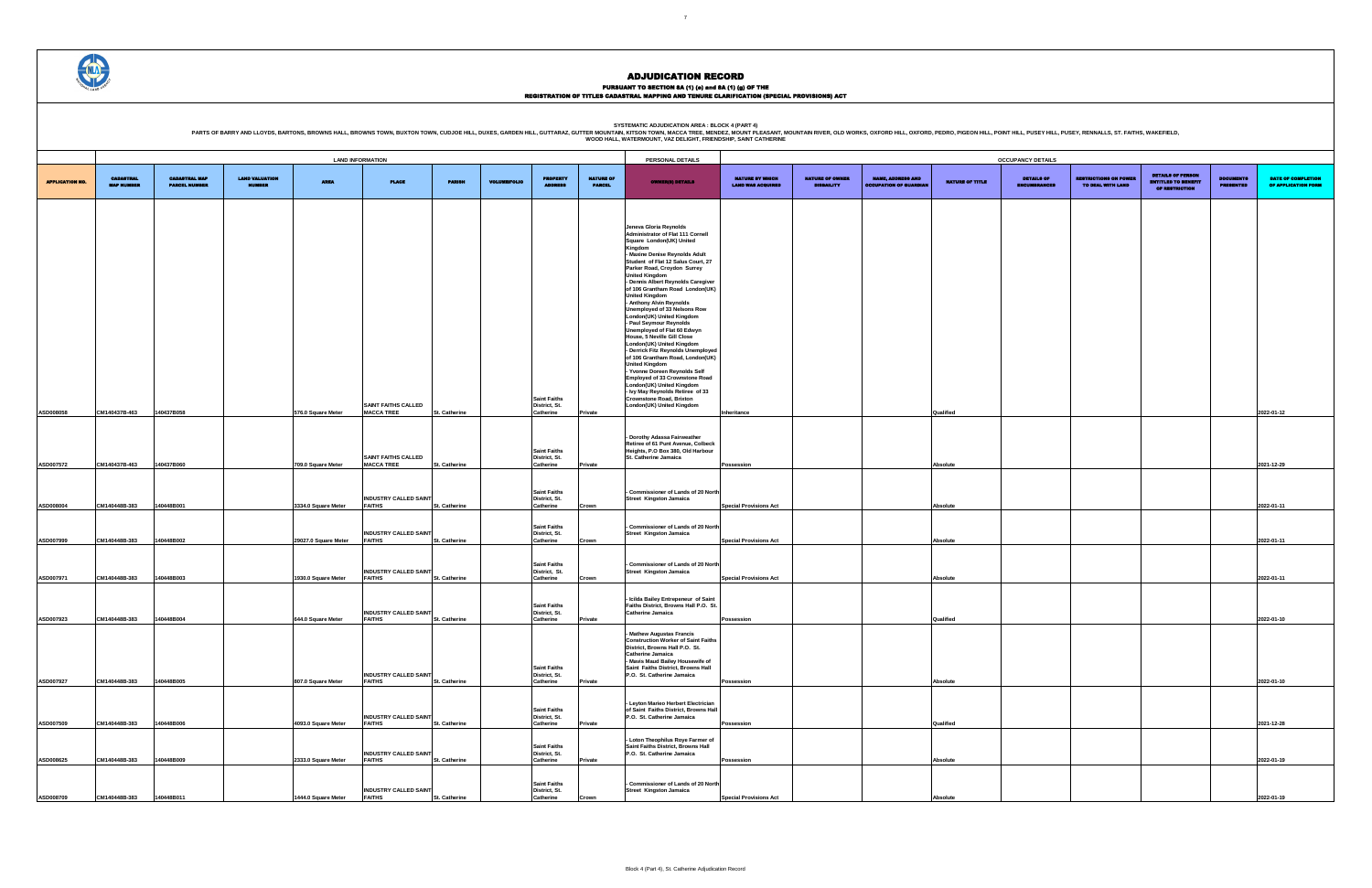PURSUANT TO SECTION 8A (1) (e) and 8A (1) (g) OF THE<br>REGISTRATION OF TITLES CADASTRAL MAPPING AND TENURE CLARIFICATION (SPECIAL PROVISIONS) ACT

SYSTEMATIC ADJUDICATION AREA : BLOCK 4 (PART 4)<br>PARTS OF BARRY AND LLOYDS, BARTONS, BROWNS HALL, BROWNS HALL, BROWNS TOWN, BUXTON TOWN, CUDJOE HILL, DUXES, GARDEN HILL, GUTTARAZ, GUTTER MOUNTAIN (KITSON TOWN, MACCA TREE, M

| UPANCY DETAILS                           |                                                   |                                                                          |                                      |                                           |
|------------------------------------------|---------------------------------------------------|--------------------------------------------------------------------------|--------------------------------------|-------------------------------------------|
| <b>DETAILS OF</b><br><b>ENCUMBRANCES</b> | <b>RESTRICTIONS ON POWER</b><br>TO DEAL WITH LAND | <b>DETAILS OF PERSON</b><br><b>ENTITLED TO BENEFIT</b><br>OF RESTRICTION | <b>DOCUMENTS</b><br><b>PRESENTED</b> | DATE OF COMPLETION<br>OF APPLICATION FORM |
|                                          |                                                   |                                                                          |                                      |                                           |
|                                          |                                                   |                                                                          |                                      |                                           |
|                                          |                                                   |                                                                          |                                      |                                           |
| ght of Way                               |                                                   |                                                                          |                                      | 2022-01-19                                |
|                                          |                                                   |                                                                          |                                      |                                           |
|                                          |                                                   |                                                                          |                                      | 2022-01-17                                |
|                                          |                                                   |                                                                          |                                      |                                           |
|                                          |                                                   |                                                                          |                                      |                                           |
|                                          |                                                   |                                                                          |                                      | 2022-01-17                                |
|                                          |                                                   |                                                                          |                                      |                                           |
|                                          |                                                   |                                                                          |                                      | 2021-12-28                                |
|                                          |                                                   |                                                                          |                                      |                                           |
|                                          |                                                   |                                                                          |                                      | 2022-01-17                                |
|                                          |                                                   |                                                                          |                                      | 2022-01-17                                |
|                                          |                                                   |                                                                          |                                      |                                           |
|                                          |                                                   |                                                                          |                                      | 2022-01-19                                |
|                                          |                                                   |                                                                          |                                      |                                           |
| ght of Way                               |                                                   |                                                                          |                                      | 2022-01-19                                |
|                                          |                                                   |                                                                          |                                      |                                           |
|                                          |                                                   |                                                                          |                                      |                                           |
|                                          |                                                   |                                                                          | - Receipt                            |                                           |
|                                          |                                                   |                                                                          |                                      | 2022-01-19                                |
|                                          |                                                   |                                                                          |                                      |                                           |
|                                          |                                                   |                                                                          |                                      | 2022-01-19                                |
|                                          |                                                   |                                                                          |                                      |                                           |
| ght of Way                               |                                                   |                                                                          |                                      | 2021-12-22                                |
|                                          |                                                   |                                                                          |                                      |                                           |
|                                          |                                                   |                                                                          |                                      | 2022-01-19                                |
|                                          |                                                   |                                                                          |                                      |                                           |
|                                          |                                                   |                                                                          |                                      | 2021-12-31                                |
|                                          |                                                   |                                                                          |                                      |                                           |
|                                          |                                                   |                                                                          |                                      | 2022-01-19                                |
|                                          |                                                   |                                                                          |                                      |                                           |
|                                          |                                                   |                                                                          |                                      | 2022-01-13                                |



|                        |                                       |                                              |                                        |                     | <b>LAND INFORMATION</b>                       |                      |                     |                                                                          |                                   | PERSONAL DETAILS                                                                                                                                                                                                       |                                             |                               |                                                           |                 | <b>OCCUPANCY DETAILS</b>   |                                                   |                                                                          |                               |                              |
|------------------------|---------------------------------------|----------------------------------------------|----------------------------------------|---------------------|-----------------------------------------------|----------------------|---------------------|--------------------------------------------------------------------------|-----------------------------------|------------------------------------------------------------------------------------------------------------------------------------------------------------------------------------------------------------------------|---------------------------------------------|-------------------------------|-----------------------------------------------------------|-----------------|----------------------------|---------------------------------------------------|--------------------------------------------------------------------------|-------------------------------|------------------------------|
| <b>APPLICATION NO.</b> | <b>CADASTRAL</b><br><b>MAP MUMBER</b> | <b>CADASTRAL MAP</b><br><b>PARCEL NUMBER</b> | <b>LAND VALUATION</b><br><b>NUMBER</b> | <b>AREA</b>         | PLACE                                         | <b>PARISH</b>        | <b>VOLUME/FOLIO</b> | <b>PROPERTY</b>                                                          | <b>NATURE OF</b><br><b>PARCEL</b> | <b>OWNER(8) DETAILS</b>                                                                                                                                                                                                | NATURE BY WHICH<br><b>LAND WAS ACQUIRED</b> | NATURE OF OWNER<br>DISBAILITY | <b>NAME, ADDRESS AND</b><br><b>OCCUPATION OF GUARDIAL</b> | NATURE OF TITLE | DETAILS OF<br>ENCUMBRANCES | <b>RESTRICTIONS ON POWER</b><br>TO DEAL WITH LAND | <b>DETAILS OF PERSON</b><br><b>ENTITLED TO BENEFIT</b><br>OF RESTRICTION | <b>DOCUMENTS</b><br>PRESENTED | <b>DATE</b><br><b>OF API</b> |
|                        |                                       |                                              |                                        |                     | <b>INDUSTRY CALLED SAINT</b>                  |                      |                     | <b>Saint Faiths</b><br>District, St.                                     |                                   | Loton Theophilus Roye Farmer of<br>Saint Faiths District, Browns Hall<br>P.O. St. Catherine Jamaica<br>- Vida Deloris Roye Housewife of<br>Saint Faiths District, Browns Hall<br>P.O. St. Catherine Jamaica            |                                             |                               |                                                           |                 |                            |                                                   |                                                                          |                               |                              |
| ASD008627              | CM140448B-383                         | 140448B012                                   |                                        | 2125.0 Square Meter | <b>FAITHS</b>                                 | St. Catherine        |                     | Catherine                                                                | Private                           |                                                                                                                                                                                                                        | Possession                                  |                               |                                                           | Absolute        | <b>Right of Way</b>        |                                                   |                                                                          |                               | 2022-01-19                   |
| ASD008245              | CM140448B-383                         | 140448B014                                   |                                        | 1023.0 Square Meter | <b>INDUSTRY CALLED SAINT</b><br><b>FAITHS</b> | <b>St. Catherine</b> |                     | <b>Saint Faiths</b><br>District, St.<br>Catherine                        | Crown                             | - Commissioner of Lands of 20 North<br><b>Street Kingston Jamaica</b>                                                                                                                                                  | <b>Special Provisions Act</b>               |                               |                                                           | Absolute        |                            |                                                   |                                                                          |                               | 2022-01-17                   |
| ASD008258              | CM140448B-383                         | 140448B016                                   |                                        | 637.0 Square Meter  | <b>INDUSTRY CALLED SAINT</b><br><b>FAITHS</b> | St. Catherine        |                     | <b>Saint Faiths</b><br>District, St.<br>Catherine                        | Private                           | - Valerie Ionie McDonald Teacher of<br>Saint Faiths District, Browns Hall<br>P.O. St. Catherine Jamaica                                                                                                                | Possession                                  |                               |                                                           | Absolute        |                            |                                                   |                                                                          |                               | 2022-01-17                   |
| ASD007523              | CM140448B-383                         | 140448B017                                   |                                        | 847.0 Square Meter  | <b>INDUSTRY CALLED SAINT</b><br><b>FAITHS</b> | St. Catherine        |                     | <b>Saint Faiths</b><br>District, St.<br>Catherine                        | Private                           | Joseph Nathaniel Ridge Alias<br><b>Santos Mechanic of Saint Faiths</b><br>District, Browns Hall P.O. St.<br>Catherine Jamaica                                                                                          | Possession                                  |                               |                                                           | Absolute        |                            |                                                   |                                                                          |                               | 2021-12-28                   |
| ASD008252              | CM140448B-383                         | 140448B018                                   |                                        | 1519.0 Square Meter | <b>INDUSTRY CALLED SAINT</b><br><b>FAITHS</b> | St. Catherine        |                     | <b>Saint Faiths</b><br>District, St.<br>Catherine<br><b>Saint Faiths</b> | Crown                             | - Commissioner of Lands of 20 North<br><b>Street Kingston Jamaica</b><br>Commissioner of Lands of 20 North                                                                                                             | <b>Special Provisions Act</b>               |                               |                                                           | Absolute        |                            |                                                   |                                                                          |                               | 2022-01-17                   |
| ASD008247              | CM140448B-383                         | 140448B020                                   |                                        | 4461.0 Square Meter | <b>INDUSTRY CALLED SAINT</b><br><b>FAITHS</b> | St. Catherine        |                     | District, St.<br>Catherine                                               | Crown                             | <b>Street Kingston Jamaica</b>                                                                                                                                                                                         | <b>Special Provisions Act</b>               |                               |                                                           | Absolute        |                            |                                                   |                                                                          |                               | 2022-01-17                   |
| ASD008398              | CM140448B-383                         | 140448B021                                   |                                        | 3215.0 Square Meter | <b>INDUSTRY CALLED SAINT</b><br><b>FAITHS</b> | <b>St. Catherine</b> |                     | <b>Saint Faiths</b><br>District, St.<br>Catherine                        | Crown                             | - Commissioner of Lands of 20 North<br><b>Street Kingston Jamaica</b>                                                                                                                                                  | <b>Special Provisions Act</b>               |                               |                                                           | Absolute        |                            |                                                   |                                                                          |                               | 2022-01-19                   |
| ASD008432              | CM140448B-383                         | 140448B022                                   |                                        | 1203.0 Square Meter | <b>INDUSTRY CALLED SAINT</b><br><b>FAITHS</b> | St. Catherine        |                     | <b>Saint Faiths</b><br>District, St.<br>Catherine                        | Crown                             | - Commissioner of Lands of 20 North<br><b>Street Kingston Jamaica</b>                                                                                                                                                  | <b>Special Provisions Act</b>               |                               |                                                           | Absolute        | <b>Right of Way</b>        |                                                   |                                                                          |                               | 2022-01-19                   |
| ASD008400              | CM140448B-383                         | 140448B025                                   |                                        | 1018.0 Square Meter | <b>INDUSTRY CALLED SAINT</b><br><b>FAITHS</b> | St. Catherine        |                     | <b>Saint Faiths</b><br>District, St.<br>Catherine                        | Private                           | - Joseph Nelson Businessman of<br>Saint Faiths District, Browns Hall<br>P.O. St. Catherine Jamaica<br>- Stacy Colisha Francis-Nelson<br>Teacher of Saint Faiths District,<br>Browns Hall P.O. St. Catherine<br>Jamaica | Possession                                  |                               |                                                           | Absolute        |                            |                                                   |                                                                          | - Receipt                     | 2022-01-19                   |
| ASD008447              | CM140448B-383                         | 140448B026                                   |                                        | 2020.0 Square Meter | <b>INDUSTRY CALLED SAINT</b><br><b>FAITHS</b> | St. Catherine        |                     | <b>Saint Faiths</b><br>District, St.<br>Catherine                        | Private                           | Sylvester Earl Scott Self Employed<br>of Race Course Macca Tree District,<br>Browns Hall P.O. St. Catherine<br>Jamaica                                                                                                 | Possession                                  |                               |                                                           | Absolute        |                            |                                                   |                                                                          |                               | 2022-01-19                   |
| ASD007383              | CM140448B-383                         | 140448B027                                   |                                        | 2897.0 Square Meter | <b>INDUSTRY CALLED SAINT</b><br><b>FAITHS</b> | St. Catherine        |                     | <b>Saint Faiths</b><br>District, St.<br>Catherine                        | Private                           | Leaford Ellison Mechanic of Saint<br>Faiths District, Browns Hall P.O. St.<br><b>Catherine Jamaica</b>                                                                                                                 | Possession                                  |                               |                                                           | Absolute        | <b>Right of Way</b>        |                                                   |                                                                          |                               | 2021-12-22                   |
| ASD008697              | CM140448B-383                         | 140448B030                                   |                                        | 2584.0 Square Meter | <b>INDUSTRY CALLED SAINT</b><br><b>FAITHS</b> | St. Catherine        |                     | <b>Saint Faiths</b><br>District, St.<br>Catherine                        | Crown                             | - Commissioner of Lands of 20 North<br><b>Street Kingston Jamaica</b>                                                                                                                                                  | <b>Special Provisions Act</b>               |                               |                                                           | Absolute        |                            |                                                   |                                                                          |                               | 2022-01-19                   |
| ASD007713              | CM140448B-383                         | 140448B031                                   |                                        | 809.0 Square Meter  | <b>INDUSTRY CALLED SAINT</b><br><b>FAITHS</b> | St. Catherine        |                     | <b>Saint Faiths</b><br>District, St.<br>Catherine                        | Private                           | Dionne Ellis Hairdresser of 115<br>Magnolia Street, Hartford<br><b>Connecticut United States</b>                                                                                                                       | Possession                                  |                               |                                                           | Absolute        |                            |                                                   |                                                                          |                               | 2021-12-31                   |
| ASD008643              | CM140449A-209                         | 140449A012                                   |                                        | 2029.0 Square Meter | <b>SAINT FAITHS</b>                           | St. Catherine        |                     | <b>Saint Faiths</b><br>District, St.<br>Catherine                        | Crown                             | - Commissioner of Lands of 20 North<br><b>Street Kingston Jamaica</b>                                                                                                                                                  | <b>Special Provisions Act</b>               |                               |                                                           | Absolute        |                            |                                                   |                                                                          |                               | 2022-01-19                   |
| ASD008134              | CM140449A-209                         | 140449A016                                   |                                        | 1258.0 Square Meter | <b>SAINT FAITHS</b>                           | St. Catherine        |                     | <b>Saint Faiths</b><br>District, St.<br>Catherine                        | Crown                             | - Commissioner of Lands of 20 North<br><b>Street Kingston Jamaica</b>                                                                                                                                                  | <b>Special Provisions Act</b>               |                               |                                                           | Absolute        |                            |                                                   |                                                                          |                               | 2022-01-13                   |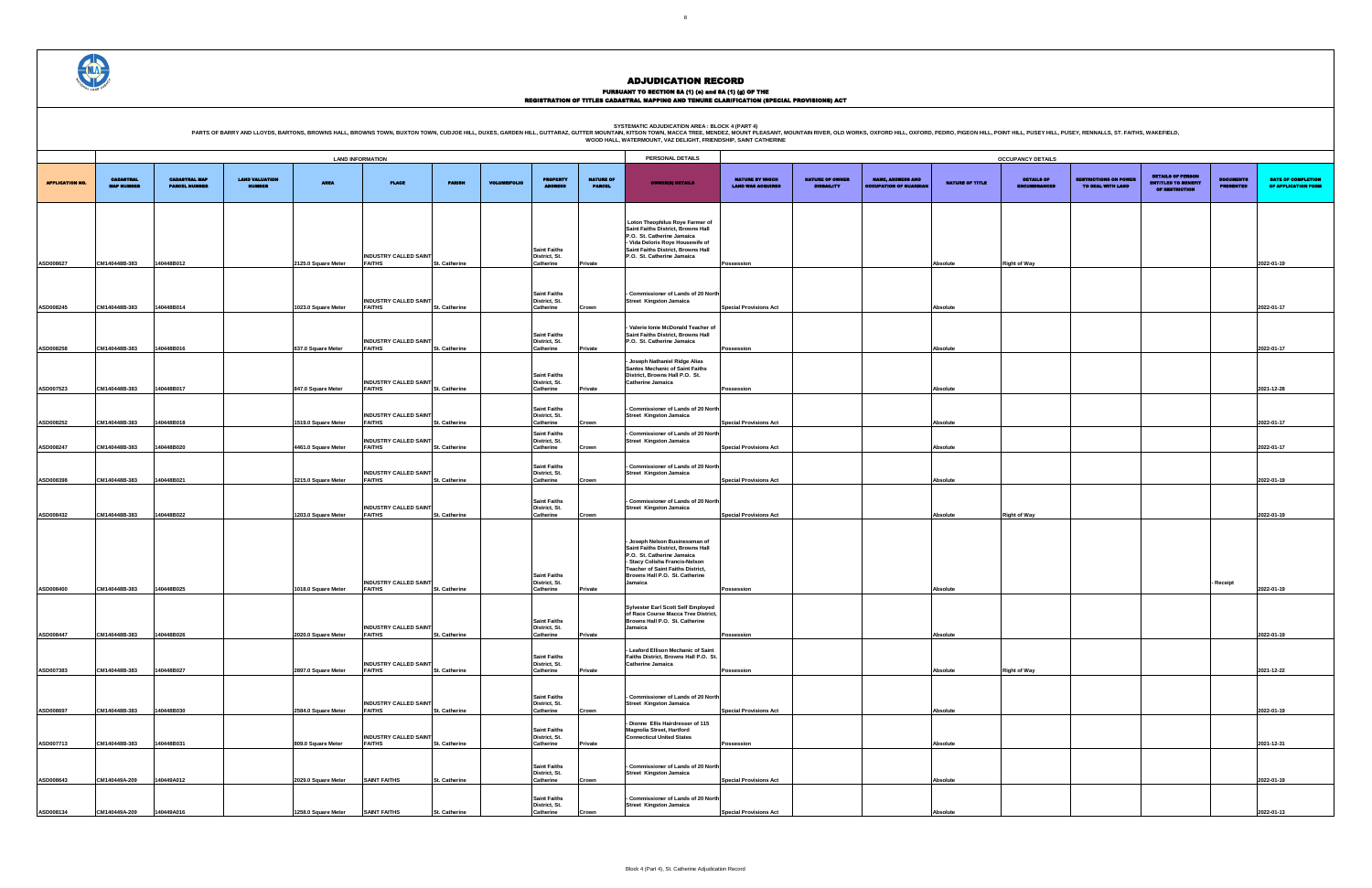PURSUANT TO SECTION 8A (1) (e) and 8A (1) (g) OF THE<br>REGISTRATION OF TITLES CADASTRAL MAPPING AND TENURE CLARIFICATION (SPECIAL PROVISIONS) ACT

| <b>CUPANCY DETAILS</b>                   |                                                   |                                                                          |                                      |                                           |
|------------------------------------------|---------------------------------------------------|--------------------------------------------------------------------------|--------------------------------------|-------------------------------------------|
| <b>DETAILS OF</b><br><b>ENCUMBRANCES</b> | <b>RESTRICTIONS ON POWER</b><br>TO DEAL WITH LAND | <b>DETAILS OF PERSON</b><br><b>ENTITLED TO BENEFIT</b><br>OF RESTRICTION | <b>DOCUMENTS</b><br><b>PRESENTED</b> | DATE OF COMPLETION<br>OF APPLICATION FORM |
|                                          |                                                   |                                                                          |                                      | 2022-01-17                                |
|                                          |                                                   |                                                                          |                                      | 2022-01-12                                |
|                                          |                                                   |                                                                          |                                      |                                           |
|                                          |                                                   |                                                                          |                                      | 2022-01-17                                |
|                                          |                                                   |                                                                          |                                      |                                           |
|                                          |                                                   |                                                                          |                                      | 2021-12-20                                |
|                                          |                                                   |                                                                          |                                      | 2022-01-17                                |
|                                          |                                                   |                                                                          |                                      |                                           |
|                                          |                                                   |                                                                          |                                      |                                           |
|                                          |                                                   |                                                                          |                                      | 2021-12-20                                |
|                                          |                                                   |                                                                          |                                      |                                           |
|                                          |                                                   |                                                                          |                                      | 2022-01-12                                |
|                                          |                                                   |                                                                          |                                      | 2022-01-12                                |
|                                          |                                                   |                                                                          |                                      |                                           |
|                                          |                                                   |                                                                          |                                      | 2022-01-17                                |
|                                          |                                                   |                                                                          |                                      |                                           |
|                                          |                                                   |                                                                          |                                      | 2022-01-19                                |
|                                          |                                                   |                                                                          |                                      | 2022-01-12                                |
|                                          |                                                   |                                                                          | - Property Tax<br>Receipts           |                                           |
|                                          |                                                   |                                                                          |                                      | 2022-01-17                                |
|                                          |                                                   |                                                                          |                                      | 2022-01-12                                |
|                                          |                                                   |                                                                          |                                      |                                           |
|                                          |                                                   |                                                                          |                                      | 2021-12-20                                |
|                                          |                                                   |                                                                          |                                      | 2021-12-30                                |
|                                          |                                                   |                                                                          |                                      | 2022-01-19                                |

|                        |                                       |                                              |                                        |                      |                     |                      |                     |                                                            |                                   | WOOD HALL, WATERMOUNT, VAZ DELIGHT, FRIENDSHIP, SAINT CATHERINE                                                                                                                                                         |                                                    |                                             |                                                           |                 |                                          |                                                  |                                                                          |                                      |                              |
|------------------------|---------------------------------------|----------------------------------------------|----------------------------------------|----------------------|---------------------|----------------------|---------------------|------------------------------------------------------------|-----------------------------------|-------------------------------------------------------------------------------------------------------------------------------------------------------------------------------------------------------------------------|----------------------------------------------------|---------------------------------------------|-----------------------------------------------------------|-----------------|------------------------------------------|--------------------------------------------------|--------------------------------------------------------------------------|--------------------------------------|------------------------------|
|                        | <b>LAND INFORMATION</b>               |                                              |                                        |                      |                     |                      |                     |                                                            |                                   | PERSONAL DETAILS                                                                                                                                                                                                        |                                                    |                                             |                                                           |                 | <b>OCCUPANCY DETAILS</b>                 |                                                  |                                                                          |                                      |                              |
| <b>APPLICATION NO.</b> | <b>CADASTRAL</b><br><b>MAP NUMBER</b> | <b>CADASTRAL MAP</b><br><b>PARCEL NUMBER</b> | <b>LAND VALUATION</b><br><b>NUMBER</b> | <b>AREA</b>          | <b>PLACE</b>        | <b>PARISH</b>        | <b>VOLUME/FOLIO</b> | <b>PROPERTY</b><br><b>ADDRESS</b>                          | <b>NATURE OF</b><br><b>PARCEL</b> | <b>OWNER(8) DETAILS</b>                                                                                                                                                                                                 | <b>NATURE BY WHICH</b><br><b>LAND WAS ACQUIRED</b> | <b>NATURE OF OWNER</b><br><b>DISBAILITY</b> | <b>NAME, ADDRESS AND</b><br><b>OCCUPATION OF GUARDIAN</b> | NATURE OF TITLE | <b>DETAILS OF</b><br><b>ENCUMBRANCES</b> | <b>USTRICTIONS ON POWER</b><br>TO DEAL WITH LAND | <b>DETAILS OF PERSON</b><br><b>ENTITLED TO BENEFIT</b><br>OF RESTRICTION | <b>DOCUMENTS</b><br><b>PRESENTED</b> | <b>DATE</b><br><b>OF API</b> |
| ASD008229              | CM140449A-209                         | 140449A017                                   |                                        | 915.0 Square Meter   | <b>SAINT FAITHS</b> | St. Catherine        |                     | <b>Saint Faiths</b><br>District, St.<br>Catherine          | Crown                             | <b>Commissioner of Lands of 20 North</b><br><b>Street Kingston Jamaica</b>                                                                                                                                              | <b>Special Provisions Act</b>                      |                                             |                                                           | Absolute        |                                          |                                                  |                                                                          |                                      | 2022-01-17                   |
| ASD008061              | CM140449A-209                         | 140449A020                                   |                                        | 3966.0 Square Meter  | <b>SAINT FAITHS</b> | St. Catherine        |                     | <b>Saint Faiths</b><br>District, St.<br>Catherine          | Crown                             | - Commissioner of Lands of 20 North<br>Street Kingston Jamaica                                                                                                                                                          | <b>Special Provisions Act</b>                      |                                             |                                                           | <b>Absolute</b> |                                          |                                                  |                                                                          |                                      | 2022-01-12                   |
|                        |                                       |                                              |                                        |                      |                     |                      |                     | <b>Saint Faiths</b><br>District, St.                       |                                   | <b>Commissioner of Lands of 20 North</b><br>Street Kingston Jamaica                                                                                                                                                     |                                                    |                                             |                                                           |                 |                                          |                                                  |                                                                          |                                      |                              |
| ASD008230              | CM140449A-209                         | 140449A021                                   |                                        | 3824.0 Square Meter  | <b>SAINT FAITHS</b> | St. Catherine        |                     | Catherine                                                  | Crown                             | Malvern Harrison Farmer of Saint                                                                                                                                                                                        | <b>Special Provisions Act</b>                      |                                             |                                                           | <b>Absolute</b> |                                          |                                                  |                                                                          |                                      | 2022-01-17                   |
| ASD007314              | CM140449A-209                         | 140449A023                                   |                                        | 451.0 Square Meter   | <b>SAINT FAITHS</b> | St. Catherine        |                     | <b>Saint Faiths</b><br>District, St.<br>Catherine          | Private                           | Faiths District, Browns Hall P.O. St.<br>Catherine Jamaica                                                                                                                                                              | Possession                                         |                                             |                                                           | Absolute        |                                          |                                                  |                                                                          |                                      | 2021-12-20                   |
| ASD008253              | CM140449A-209                         | 140449A024                                   |                                        | 4792.0 Square Meter  | <b>SAINT FAITHS</b> | St. Catherine        |                     | <b>Saint Faiths</b><br>District, St.<br>Catherine          | Crown                             | Commissioner of Lands of 20 North<br>Street Kingston Jamaica                                                                                                                                                            | <b>Special Provisions Act</b>                      |                                             |                                                           | <b>Absolute</b> |                                          |                                                  |                                                                          |                                      | 2022-01-17                   |
|                        |                                       |                                              |                                        |                      |                     |                      |                     | <b>Saint Faiths</b>                                        |                                   | - Joseph Nathaniel Ridge Mechanic<br>of Saint Faiths District, Browns Hall<br>P.O. St. Catherine Jamaica<br>- Ivis Coralee Smith-Ridge Retired<br>Principal of Saint Faiths District,<br>Browns Hall P.O. St. Catherine |                                                    |                                             |                                                           |                 |                                          |                                                  |                                                                          |                                      |                              |
| ASD007288              | CM140449A-209                         | 140449A026                                   |                                        | 3196.0 Square Meter  | <b>SAINT FAITHS</b> | St. Catherine        |                     | District, St.<br>Catherine                                 | Private                           | Jamaica                                                                                                                                                                                                                 | Possession                                         |                                             |                                                           | <b>Absolute</b> |                                          |                                                  |                                                                          |                                      | 2021-12-20                   |
| ASD008050              | CM140449A-209                         | 140449A027                                   |                                        | 2376.0 Square Meter  | <b>SAINT FAITHS</b> | St. Catherine        |                     | <b>Saint Faiths</b><br>District, St.<br>Catherine          | Private                           | Desmond O'neil Roy Maintenance<br><b>Technician of Saint Faiths District,</b><br>Browns Hall P.O. St. Catherine<br>Jamaica                                                                                              | Possession                                         |                                             |                                                           | <b>Absolute</b> |                                          |                                                  |                                                                          |                                      | 2022-01-12                   |
| ASD008054              | CM140449A-209                         | 140449A029                                   |                                        | 9049.0 Square Meter  | <b>SAINT FAITHS</b> | St. Catherine        |                     | <b>Saint Faiths</b><br>District, St.<br>Catherine          | Crown                             | - Commissioner of Lands of 20 North<br>Street Kingston Jamaica                                                                                                                                                          | <b>Special Provisions Act</b>                      |                                             |                                                           | <b>Absolute</b> |                                          |                                                  |                                                                          |                                      | 2022-01-12                   |
| ASD008270              | CM140449A-209                         | 140449A033                                   |                                        | 3927.0 Square Meter  | <b>SAINT FAITHS</b> | St. Catherine        |                     | <b>Saint Faiths</b><br>District, St.<br>Catherine          | Private                           | - Glasme Loy Gordon Alias Clair<br><b>Retired Secretary of Saint Faiths</b><br>District, Browns Hall P.O. St.<br>Catherine Jamaica                                                                                      | Possession                                         |                                             |                                                           | Absolute        |                                          |                                                  |                                                                          |                                      | 2022-01-17                   |
| ASD008660              | CM140449A-209                         | 140449A036                                   |                                        | 9803.0 Square Meter  | <b>SAINT FAITHS</b> | St. Catherine        |                     | <b>Saint Faiths</b><br>District, St.<br>Catherine          | Private                           | Errol Johnson Farmer of Saint<br>Faiths District, Browns Hall P.O. St.<br>Catherine Jamaica                                                                                                                             | Inheritance                                        |                                             |                                                           | Absolute        |                                          |                                                  |                                                                          |                                      | 2022-01-19                   |
|                        |                                       |                                              |                                        |                      |                     |                      |                     | <b>Saint Faiths</b><br>District, St.                       |                                   | Austin Agustus Chambers Farmer of<br>Saint Faiths District, Browns Hall<br>P.O. St. Catherine Jamaica                                                                                                                   |                                                    |                                             |                                                           |                 |                                          |                                                  |                                                                          |                                      |                              |
| ASD008065              | CM140450B-370                         | 140450B025                                   |                                        | 10217.0 Square Meter | <b>SAINT FAITHS</b> | St. Catherine        |                     | Catherine<br><b>Saint Faiths</b>                           | Private                           | - Evet Elaine Fong Lyew Quee Nurse<br>of 95 Large Crescent, Ajax Ontario                                                                                                                                                | Possession                                         |                                             |                                                           | <b>Absolute</b> |                                          |                                                  |                                                                          | Property Tax                         | 2022-01-12                   |
| ASD008231              | CM140450B-370                         | 140450B027                                   |                                        | 1317.0 Square Meter  | <b>SAINT FAITHS</b> | St. Catherine        |                     | District, St.<br>Catherine                                 | Private                           | Canada                                                                                                                                                                                                                  | Possession                                         |                                             |                                                           | Absolute        |                                          |                                                  |                                                                          | <b>Receipts</b>                      | 2022-01-17                   |
| ASD008064              | CM140450B-370                         | 140450B028                                   |                                        | 2059.0 Square Meter  | <b>SAINT FAITHS</b> | <b>St. Catherine</b> |                     | <b>Saint Faiths</b><br><b>District, Saint</b><br>Catherine | Private                           | Eulah McDonald Farmer of Saint<br>Faiths District, Brown's Hall P.O. St<br>Catherine Jamaica                                                                                                                            | Possession                                         |                                             |                                                           | Absolute        |                                          |                                                  |                                                                          |                                      | 2022-01-12                   |
|                        |                                       |                                              |                                        |                      |                     |                      |                     | <b>Saint Faiths</b><br>District, St.                       |                                   | Ena Halstead Unemployed of St.<br>Faith's District, Browns Hall P.O.<br>Jamaica                                                                                                                                         |                                                    |                                             |                                                           |                 |                                          |                                                  |                                                                          |                                      |                              |
| ASD007309              | CM140450B-370                         | 140450B030                                   |                                        | 1533.0 Square Meter  | <b>SAINT FAITHS</b> | St. Catherine        |                     | Catherine                                                  | Private                           | <b>Claudette Judith Richards Self</b>                                                                                                                                                                                   | Possession                                         |                                             |                                                           | <b>Absolute</b> |                                          |                                                  |                                                                          |                                      | 2021-12-20                   |
| ASD007631              | CM140450B-370                         | 140450B032                                   |                                        | 1407.0 Square Meter  | <b>SAINT FAITHS</b> | St. Catherine        |                     | <b>Saint Faiths</b><br>District, St.<br>Catherine          | Private                           | <b>Employed of Saint Faiths District,</b><br>Point Hill P.O. St. Catherine Jamaica                                                                                                                                      | Possession                                         |                                             |                                                           | <b>Absolute</b> |                                          |                                                  |                                                                          |                                      | 2021-12-30                   |
| ASD008422              | CM140450B-370                         | 140450B033                                   |                                        | 279.0 Square Meter   | <b>SAINT FAITHS</b> | <b>St. Catherine</b> |                     | <b>Saint Faiths</b><br><b>District, Saint</b><br>Catherine | Crown                             | Commissioner of Lands of 20 North<br>Street Kingston Jamaica                                                                                                                                                            | <b>Special Provisions Act</b>                      |                                             |                                                           | <b>Absolute</b> |                                          |                                                  |                                                                          |                                      | 2022-01-19                   |

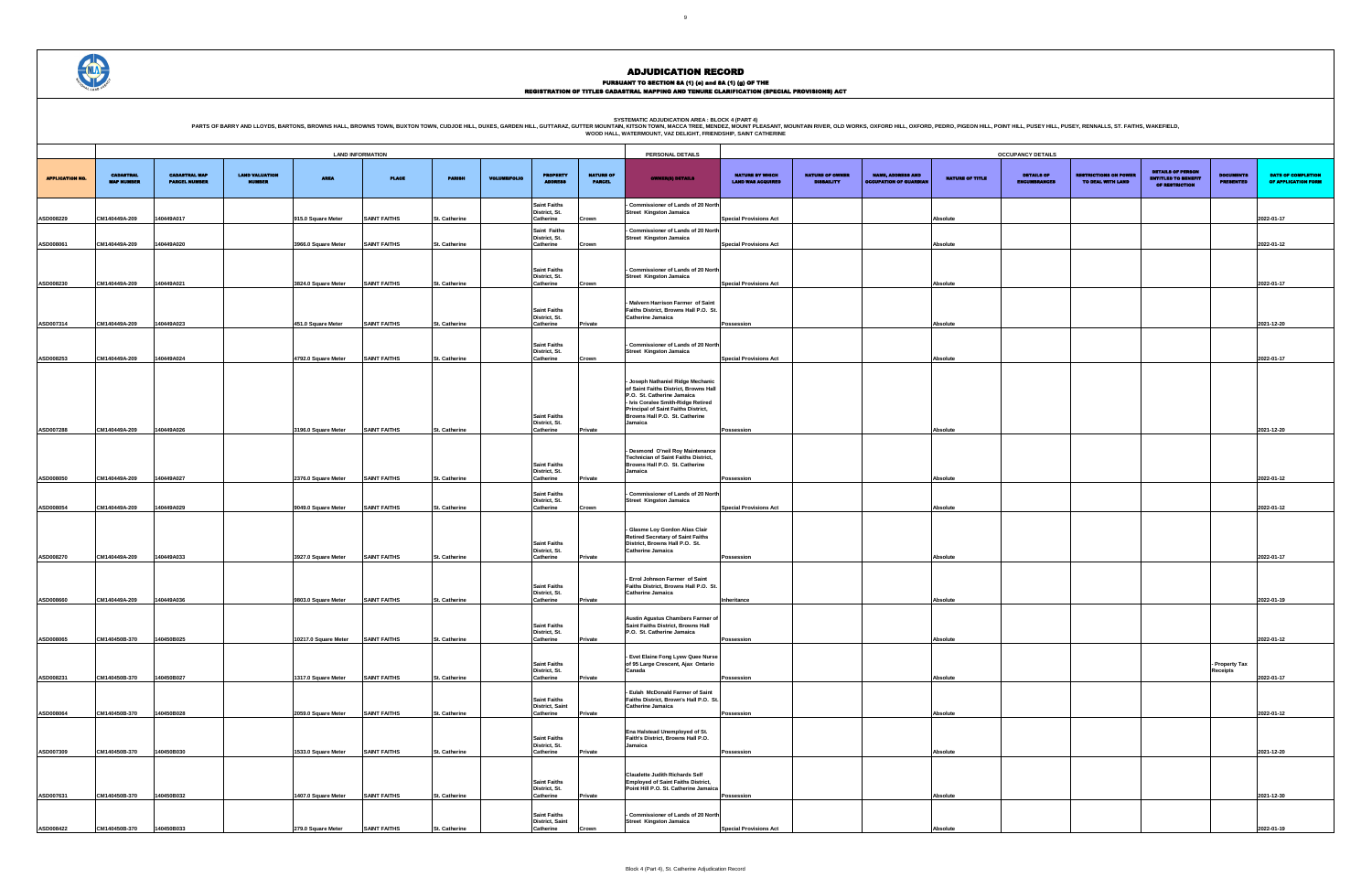PURSUANT TO SECTION 8A (1) (0) and 8A (1) (g) OF THE<br>REGISTRATION OF TITLES CADASTRAL MAPPING AND TENURE CLARIFICATION (SPECIAL PROVISIONS) ACT

SYSTEMATIC ADJUDICATION AREA : BLOCK 4 (PART 4)<br>PARTS OF BARRY AND LLOYDS, BARTONS, BROWNS HALL, BROWNS HALL, BROWNS TOWN, BUXTON TOWN, CUDJOE HILL, DUXES, GARDEN HILL, GUTTARAZ, GUTTER MOUNTIL, WATER MOUNT, VAZ DELIGHT, F

|                                                    |                                             |                                                           |                      | <b>OCCUPANCY DETAILS</b>                 |                                                   |                                                                          |                                                    |                                                  |
|----------------------------------------------------|---------------------------------------------|-----------------------------------------------------------|----------------------|------------------------------------------|---------------------------------------------------|--------------------------------------------------------------------------|----------------------------------------------------|--------------------------------------------------|
| <b>NATURE BY WHICH</b><br><b>LAND WAS ACQUIRED</b> | <b>NATURE OF OWNER</b><br><b>DISBAILITY</b> | <b>NAME, ADDRESS AND</b><br><b>OCCUPATION OF GUARDIAN</b> | NATURE OF TITLE      | <b>DETAILS OF</b><br><b>ENCUMBRANCES</b> | <b>RESTRICTIONS ON POWER</b><br>TO DEAL WITH LAND | <b>DETAILS OF PERSON</b><br><b>ENTITLED TO BENEFIT</b><br>OF RESTRICTION | <b>DOCUMENTS</b><br><b>PRESENTED</b>               | <b>DATE OF COMPLETION</b><br>OF APPLICATION FORM |
| <b>Special Provisions Act</b>                      |                                             |                                                           | Absolute             |                                          |                                                   |                                                                          |                                                    | 2022-01-19                                       |
|                                                    |                                             |                                                           |                      |                                          |                                                   |                                                                          |                                                    |                                                  |
| <b>Special Provisions Act</b>                      |                                             |                                                           | Absolute             |                                          |                                                   |                                                                          |                                                    | 2022-01-19                                       |
| Possession                                         |                                             |                                                           | Absolute             |                                          |                                                   |                                                                          |                                                    | 2022-01-19                                       |
|                                                    |                                             |                                                           |                      |                                          |                                                   |                                                                          |                                                    |                                                  |
| <b>Special Provisions Act</b>                      |                                             |                                                           | Absolute             |                                          |                                                   |                                                                          |                                                    | 2022-01-19                                       |
| Possession                                         |                                             |                                                           | Absolute             |                                          |                                                   |                                                                          |                                                    | 2022-01-13                                       |
| Possession                                         |                                             |                                                           | Absolute             |                                          |                                                   |                                                                          |                                                    | 2022-01-12                                       |
|                                                    |                                             |                                                           |                      |                                          |                                                   |                                                                          |                                                    |                                                  |
|                                                    |                                             |                                                           |                      |                                          |                                                   |                                                                          |                                                    |                                                  |
| Possession                                         |                                             |                                                           | Qualified            |                                          |                                                   |                                                                          |                                                    | 2022-01-12                                       |
| Possession                                         |                                             |                                                           | Absolute             |                                          |                                                   |                                                                          |                                                    | 2022-01-12                                       |
| Possession                                         |                                             |                                                           | Absolute             |                                          |                                                   |                                                                          |                                                    | 2021-12-20                                       |
| <b>Special Provisions Act</b>                      |                                             |                                                           |                      |                                          |                                                   |                                                                          |                                                    | 2022-01-19                                       |
| <b>Special Provisions Act</b>                      |                                             |                                                           | Absolute<br>Absolute |                                          |                                                   |                                                                          |                                                    | 2022-01-19                                       |
|                                                    |                                             |                                                           |                      |                                          |                                                   |                                                                          | - Last Will and<br>Testament of :<br>Joseph Thomas |                                                  |
| Possession                                         |                                             |                                                           | Absolute             |                                          |                                                   |                                                                          |                                                    | 2021-12-20                                       |
| <b>Special Provisions Act</b>                      |                                             |                                                           | Absolute             |                                          |                                                   |                                                                          |                                                    | 2022-01-19                                       |
|                                                    |                                             |                                                           |                      |                                          |                                                   |                                                                          | Agreement for<br>Sale<br>- Receipt                 |                                                  |
| Purchase                                           |                                             |                                                           | Absolute             |                                          |                                                   |                                                                          |                                                    | 2021-12-24                                       |
| Possession                                         |                                             |                                                           | Absolute             |                                          |                                                   |                                                                          | Agreement for<br>Sale                              | 2022-01-03                                       |
|                                                    |                                             |                                                           |                      |                                          |                                                   |                                                                          |                                                    |                                                  |
| Possession                                         |                                             |                                                           | Absolute             |                                          |                                                   |                                                                          |                                                    | 2022-01-17                                       |

|                        |                                       |                                              |                                 |                                            | <b>LAND INFORMATION</b>                    |                                |                     |                                                                |                                   | PERSONAL DETAILS                                                                                                                                                                                                                  |                                                    |                                             |                                                           |                        | <b>OCCUPANCY DETAILS</b>                 |                                                   |                                                                          |                                                           |                               |
|------------------------|---------------------------------------|----------------------------------------------|---------------------------------|--------------------------------------------|--------------------------------------------|--------------------------------|---------------------|----------------------------------------------------------------|-----------------------------------|-----------------------------------------------------------------------------------------------------------------------------------------------------------------------------------------------------------------------------------|----------------------------------------------------|---------------------------------------------|-----------------------------------------------------------|------------------------|------------------------------------------|---------------------------------------------------|--------------------------------------------------------------------------|-----------------------------------------------------------|-------------------------------|
| <b>APPLICATION NO.</b> | <b>CADASTRAL</b><br><b>MAP NUMBER</b> | <b>CADASTRAL MAP</b><br><b>PARCEL NUMBER</b> | <b>LAND VALUATION</b><br>NUMBER | <b>AREA</b>                                | <b>PLACE</b>                               | <b>PARISH</b>                  | <b>VOLUME/FOLIO</b> | <b>PROPERTY</b>                                                | <b>NATURE OF</b><br><b>PARCEL</b> | <b>OWNER(8) DETAILS</b>                                                                                                                                                                                                           | <b>NATURE BY WHICH</b><br><b>LAND WAS ACQUIRED</b> | <b>NATURE OF OWNER</b><br><b>DISBAILITY</b> | <b>NAME, ADDRESS AND</b><br><b>OCCUPATION OF GUARDIAL</b> | <b>NATURE OF TITLE</b> | <b>DETAILS OF</b><br><b>ENCUMBRANCES</b> | <b>RESTRICTIONS ON POWER</b><br>TO DEAL WITH LAND | <b>DETAILS OF PERSON</b><br><b>ENTITLED TO BENEFIT</b><br>OF RESTRICTION | <b>DOCUMENTS</b><br><b>PRESENTED</b>                      | <b>DATE:</b><br><b>OF API</b> |
| ASD008424              | CM140450B-370                         | 140450B034                                   |                                 | 590.0 Square Meter                         | <b>SAINT FAITHS</b>                        | St. Catherine                  |                     | <b>Saint Faiths</b><br>District, Saint<br>Catherine            | Crown                             | - Commissioner of Lands of 20 North<br><b>Street Kingston Jamaica</b>                                                                                                                                                             | <b>Special Provisions Act</b>                      |                                             |                                                           | Absolute               |                                          |                                                   |                                                                          |                                                           | 2022-01-19                    |
| ASD008423              | CM140450B-370                         | 140450B036                                   |                                 | 5475.0 Square Meter                        | <b>SAINT FAITHS</b>                        | St. Catherine                  |                     | <b>Saint Faiths</b><br><b>District, Saint</b><br>Catherine     |                                   | - Commissioner of Lands of 20 North<br>Street Kingston Jamaica                                                                                                                                                                    | <b>Special Provisions Act</b>                      |                                             |                                                           | Absolute               |                                          |                                                   |                                                                          |                                                           | 2022-01-19                    |
|                        |                                       |                                              |                                 |                                            |                                            |                                |                     | <b>Saint Faiths</b>                                            | Crown                             | - Omar Thomas School Bus Driver of<br>265C Norfolk Street. Dorchester                                                                                                                                                             |                                                    |                                             |                                                           |                        |                                          |                                                   |                                                                          |                                                           |                               |
| ASD008406              | CM140450B-370                         | 140450B037                                   |                                 | 1341.0 Square Meter                        | <b>SAINT FAITHS</b>                        | St. Catherine                  |                     | <b>District, Saint</b><br>Catherine                            | Private                           | <b>Massachusetts United States</b>                                                                                                                                                                                                | Possession                                         |                                             |                                                           | Absolute               |                                          |                                                   |                                                                          |                                                           | 2022-01-19                    |
| ASD008347              | CM140450B-370                         | 140450B039                                   |                                 | 276.0 Square Meter                         | <b>SAINT FAITHS</b>                        | St. Catherine                  |                     | <b>Saint Faith</b><br>District, St.<br>Catherine               | Crown                             | - Commissioner of Lands of 20 North<br><b>Street Kingston Jamaica</b>                                                                                                                                                             | <b>Special Provisions Act</b>                      |                                             |                                                           | Absolute               |                                          |                                                   |                                                                          |                                                           | 2022-01-19                    |
| ASD008115              | CM140450B-370                         | 140450B040                                   |                                 | 384.0 Square Meter                         | <b>SAINT FAITHS</b>                        | St. Catherine                  |                     | <b>Saint Faiths</b><br>District, St.<br>Catherine              | Private                           | David Wright Auto Body Repairman<br>of 219 Old Hope Road Kingston 6,<br>Saint Andrew Jamaica                                                                                                                                      | Possession                                         |                                             |                                                           | Absolute               |                                          |                                                   |                                                                          |                                                           | 2022-01-13                    |
|                        |                                       |                                              |                                 |                                            |                                            |                                |                     | <b>Saint Faiths</b><br>District, St.                           |                                   | - Edgar Wright Tailor of Lot 17 Block<br>5, Regent Street Kingston Jamaica                                                                                                                                                        |                                                    |                                             |                                                           |                        |                                          |                                                   |                                                                          |                                                           |                               |
| ASD008082<br>ASD008086 | CM140450B-370<br>CM140450B-370        | 140450B041<br>140450B042                     |                                 | 470.0 Square Meter<br>1173.0 Square Meter  | <b>SAINT FAITHS</b><br><b>SAINT FAITHS</b> | St. Catherine<br>St. Catherine |                     | Catherine<br><b>Saint Faiths</b><br>District, St.<br>Catherine | Private<br>Private                | - Jonah George Francis Retired<br>Teacher of Browns Hall District,<br>Brown's Hall P.O. St. Catherine<br>Jamaica<br>- Dean Francis Sales Representative<br>of Lot 30 Angels Court Drive,<br>Spanish Town St. Catherine<br>Jamaica | Possession<br>Possession                           |                                             |                                                           | Absolute<br>Qualified  |                                          |                                                   |                                                                          |                                                           | 2022-01-12<br>2022-01-12      |
|                        |                                       |                                              |                                 |                                            |                                            |                                |                     | <b>Saint Faiths</b><br>District, St.                           |                                   | - Merlyn Hyacinth Wright Teacher of<br>Saint Faiths District, Browns Hall<br>P.O. St. Catherine Jamaica                                                                                                                           |                                                    |                                             |                                                           |                        |                                          |                                                   |                                                                          |                                                           |                               |
| ASD008067              | CM140450B-370                         | 140450B043                                   |                                 | 2188.0 Square Meter                        | <b>SAINT FAITHS</b>                        | St. Catherine                  |                     | Catherine<br><b>Saint Faiths</b><br>District, St.              | Private                           | Wesley Leroy Henry Farmer of<br>Saint Faiths District, Browns Hall<br>P.O. St. Catherine Jamaica                                                                                                                                  | Possession                                         |                                             |                                                           | Absolute               |                                          |                                                   |                                                                          |                                                           | 2022-01-12                    |
| ASD007300<br>ASD008418 | CM140450B-370<br>CM140450B-370        | 140450B044<br>140450B045                     |                                 | 8052.0 Square Meter<br>1482.0 Square Meter | <b>SAINT FAITHS</b><br><b>SAINT FAITHS</b> | St. Catherine<br>St. Catherine |                     | Catherine<br><b>Saint Faiths</b><br>District, St.<br>Catherine | rivate<br>Crown                   | - Commissioner of Lands of 20 North<br><b>Street Kingston Jamaica</b>                                                                                                                                                             | Possession<br><b>Special Provisions Act</b>        |                                             |                                                           | Absolute<br>Absolute   |                                          |                                                   |                                                                          |                                                           | 2021-12-20<br>2022-01-19      |
| ASD008417              | CM140450B-370                         | 140450B046                                   |                                 | 2264.0 Square Meter                        | <b>SAINT FAITHS</b>                        | St. Catherine                  |                     | <b>Saint Faiths</b><br>District, St.<br>Catherine              | Crown                             | - Commissioner of Lands of 20 North<br>Street Kingston Jamaica                                                                                                                                                                    | <b>Special Provisions Act</b>                      |                                             |                                                           | Absolute               |                                          |                                                   |                                                                          |                                                           | 2022-01-19                    |
| ASD007297              | CM140450B-370                         | 140450B047                                   |                                 | 1.7357 Hectares                            | <b>SAINT FAITHS</b>                        | St. Catherine                  |                     | <b>Saint Faiths</b><br>DISTRICT, ST.<br>Catherine              | Private                           | - Gilmore Livingston Thomas Farmer<br>of Saint Faiths District, Browns Hall<br>P.O. St. Catherine Jamaica                                                                                                                         | Possession                                         |                                             |                                                           | Absolute               |                                          |                                                   |                                                                          | - Last Will and<br>Testament of :<br><b>Joseph Inomas</b> | 2021-12-20                    |
| ASD008588              | CM140450B-370                         | 140450B050                                   |                                 | 3526.0 Square Meter                        | <b>SAINT FAITHS</b>                        | St. Catherine                  |                     | <b>Saint Faiths</b><br>District, St.<br>Catherine              | Crown                             | - Commissioner of Lands of 20 North<br><b>Street Kingston Jamaica</b>                                                                                                                                                             | <b>Special Provisions Act</b>                      |                                             |                                                           | Absolute               |                                          |                                                   |                                                                          |                                                           | 2022-01-19                    |
| ASD007477              | CM140451-183                          | 140451004                                    |                                 | 1498.0 Square Meter                        | <b>BROWNS HALL</b>                         | St. Catherine                  |                     | <b>Browns Hall</b><br>District, St.<br>Catherine               | Private                           | - Lulena Cordella Malcolm Brown<br>Teacher of Wayne Pass District,<br>Browns Hall P.O. St. Catherine<br>Jamaica                                                                                                                   | Purchase                                           |                                             |                                                           | Absolute               |                                          |                                                   |                                                                          | Agreement for<br>Sale<br>- Receipt                        | 2021-12-24                    |
| ASD007736              | CM140451-183                          | 140451005                                    |                                 | 2114.0 Square Meter                        | <b>BROWNS HALL</b>                         | St. Catherine                  |                     | <b>Browns Hall</b><br>District, St.<br>Catherine               | Private                           | - Clement Albert Reid Phlebotomist/<br>Chef of Browns Hall District, Browns<br>Hall P.O. St. Catherine Jamaica                                                                                                                    | Possession                                         |                                             |                                                           | Absolute               |                                          |                                                   |                                                                          | - Agreement for<br>Sale                                   | 2022-01-03                    |
| ASD008244              | CM140451-183                          | 140451008                                    |                                 | 991.0 Square Meter                         | <b>BROWNS HALL</b>                         | St. Catherine                  |                     | <b>Browns Hall</b><br><b>District, Saint</b><br>Catherine      |                                   | - Leana Jones Higgler of Browns<br>Hall District, Browns Hall P.O. St.<br>Catherine Jamaica                                                                                                                                       | Possession                                         |                                             |                                                           | Absolute               |                                          |                                                   |                                                                          |                                                           | 2022-01-17                    |

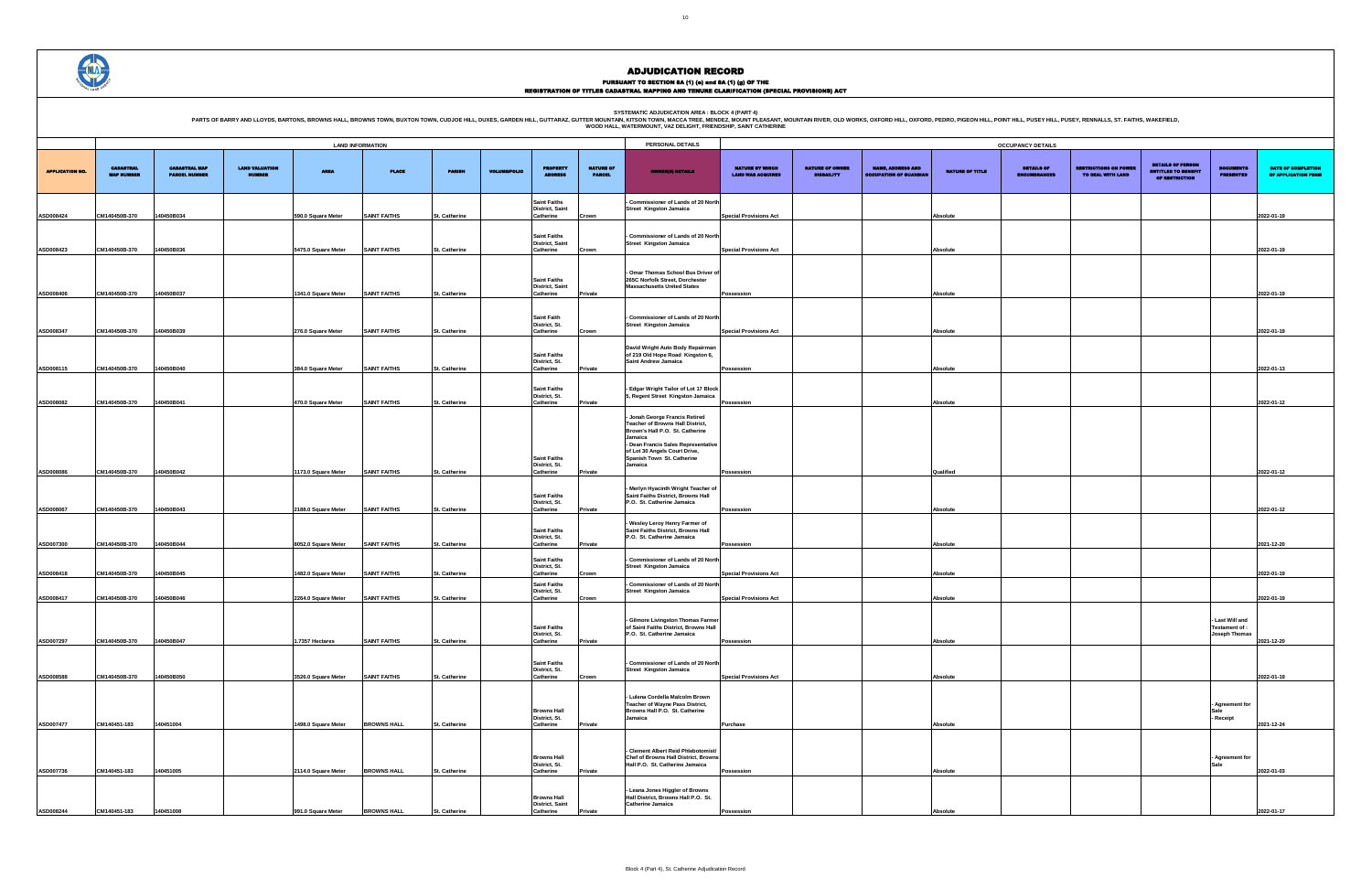PURSUANT TO SECTION 8A (1) (0) and 8A (1) (g) OF THE<br>REGISTRATION OF TITLES CADASTRAL MAPPING AND TENURE CLARIFICATION (SPECIAL PROVISIONS) ACT

SYSTEMATIC ADJUDICATION AREA : BLOCK 4 (PART 4)<br>PARTS OF BARRY AND LLOYDS, BARTONS, BROWNS HALL, BROWNS HALL, BROWNS TOWN, BUXTON TOWN, CUDJOE HILL, DUXES, GARDEN HILL, GUTTARAZ, GUTTER MOUNTAIN (KITSON TOWN, MACCA TREE, M

| <b>UPANCY DETAILS</b>                    |                                                   |                                                                          |                               |                                           |
|------------------------------------------|---------------------------------------------------|--------------------------------------------------------------------------|-------------------------------|-------------------------------------------|
| <b>DETAILS OF</b><br><b>ENCUMBRANCES</b> | <b>RESTRICTIONS ON POWER</b><br>TO DEAL WITH LAND | <b>DETAILS OF PERSON</b><br><b>ENTITLED TO BENEFIT</b><br>OF RESTRICTION | <b>DOCUMENTS</b><br>PRESENTED | DATE OF COMPLETION<br>OF APPLICATION FORM |
|                                          |                                                   |                                                                          |                               |                                           |
|                                          |                                                   |                                                                          |                               | 2022-01-19                                |
|                                          |                                                   |                                                                          |                               | 2022-01-19                                |
|                                          |                                                   |                                                                          |                               |                                           |
|                                          |                                                   |                                                                          |                               | 2021-12-30                                |
|                                          |                                                   |                                                                          |                               | 2022-01-13                                |
|                                          |                                                   |                                                                          |                               | 2022-01-19                                |
|                                          |                                                   |                                                                          |                               | 2022-01-19                                |
|                                          |                                                   |                                                                          |                               |                                           |
| ght of Way                               |                                                   |                                                                          |                               | 2022-01-04                                |
|                                          |                                                   |                                                                          |                               | 2022-01-03                                |
|                                          |                                                   |                                                                          |                               | 2021-12-10                                |
|                                          |                                                   |                                                                          |                               | 2022-01-19                                |
|                                          |                                                   |                                                                          |                               |                                           |
|                                          |                                                   |                                                                          |                               | 2021-12-31                                |
|                                          |                                                   |                                                                          |                               |                                           |
|                                          |                                                   |                                                                          |                               | 2022-01-07                                |
|                                          |                                                   |                                                                          |                               | 2021-12-31                                |
|                                          |                                                   |                                                                          |                               | 2022-01-03                                |
|                                          |                                                   |                                                                          |                               | 2022-01-04                                |

|                        | <b>LAND INFORMATION</b>               |                                              |                                        |                     |                                                   |                      |                     |                                                                        | PERSONAL DETAILS                  |                                                                                                          |                                                    |                                             |                                                           | <b>OCCUPANCY DETAILS</b> |                                          |                                                   |                                                                          |                                      |                              |
|------------------------|---------------------------------------|----------------------------------------------|----------------------------------------|---------------------|---------------------------------------------------|----------------------|---------------------|------------------------------------------------------------------------|-----------------------------------|----------------------------------------------------------------------------------------------------------|----------------------------------------------------|---------------------------------------------|-----------------------------------------------------------|--------------------------|------------------------------------------|---------------------------------------------------|--------------------------------------------------------------------------|--------------------------------------|------------------------------|
| <b>APPLICATION NO.</b> | <b>CADASTRAL</b><br><b>MAP NUMBER</b> | <b>CADASTRAL MAP</b><br><b>PARCEL NUMBER</b> | <b>LAND VALUATION</b><br><b>NUMBER</b> | <b>AREA</b>         | <b>PLACE</b>                                      | <b>PARISH</b>        | <b>VOLUME/FOLIO</b> | <b>PROPERTY</b><br><b>BRA</b>                                          | <b>NATURE OF</b><br><b>PARCEL</b> | <b>OWNER(8) DETAILS</b>                                                                                  | <b>NATURE BY WHICH</b><br><b>LAND WAS ACQUIRED</b> | <b>NATURE OF OWNER</b><br><b>DISBAILITY</b> | <b>NAME, ADDRESS AND</b><br><b>OCCUPATION OF GUARDIAL</b> | NATURE OF TITLE          | <b>DETAILS OF</b><br><b>ENCUMBRANCES</b> | <b>RESTRICTIONS ON POWER</b><br>TO DEAL WITH LAND | <b>DETAILS OF PERSON</b><br><b>ENTITLED TO BENEFIT</b><br>OF RESTRICTION | <b>DOCUMENTS</b><br><b>PRESENTED</b> | <b>DATE</b><br><b>OF API</b> |
| ASD008550              | CM140451-183                          | 140451009                                    |                                        | 466.0 Square Meter  | <b>BROWNS HALL</b>                                | St. Catherine        |                     | <b>Browns Hall</b><br>District, Saint<br>Catherine                     | Crown                             | - Commissioner of Lands of 20 North<br>Street Kingston Jamaica                                           | <b>Special Provisions Act</b>                      |                                             |                                                           | Absolute                 |                                          |                                                   |                                                                          |                                      | 2022-01-19                   |
|                        |                                       |                                              |                                        |                     |                                                   |                      |                     | <b>Browns Hall</b><br>District, St.                                    |                                   | - Commissioner of Lands of 20 North<br><b>Street Kingston Jamaica</b>                                    |                                                    |                                             |                                                           |                          |                                          |                                                   |                                                                          |                                      |                              |
| ASD008531              | CM140451-183                          | 140451010                                    |                                        | 984.0 Square Meter  | <b>BROWNS HALL</b>                                | St. Catherine        |                     | Catherine                                                              | Crown                             |                                                                                                          | <b>Special Provisions Act</b>                      |                                             |                                                           | Absolute                 |                                          |                                                   |                                                                          |                                      | 2022-01-19                   |
| ASD007661              | CM140451-183                          | 140451011                                    |                                        | 357.0 Square Meter  | <b>BROWNS HALL</b>                                | St. Catherine        |                     | <b>Browns Hall</b><br>District, St.<br>Catherine                       | Crown                             | - Commissioner of Lands of 20 North<br><b>Street Kingston Jamaica</b>                                    | <b>Special Provisions Act</b>                      |                                             |                                                           | Absolute                 |                                          |                                                   |                                                                          |                                      | 2021-12-30                   |
| ASD008124              | CM140451-183                          | 140451012                                    |                                        | 5700.0 Square Meter | <b>BROWNS HALL</b>                                | St. Catherine        |                     | <b>Browns Hall</b><br>District, St.<br>Catherine<br><b>Browns Hall</b> | Private                           | - Bernice Ann Taylor Farmer of 4<br>Sabiston Drive Ontario Canada<br>- Commissioner of Lands of 20 North | Possession                                         |                                             |                                                           | Qualified                |                                          |                                                   |                                                                          |                                      | 2022-01-13                   |
| ASD008446              | CM140451-183                          | 140451014                                    |                                        | 1494.0 Square Meter | <b>BROWNS HALL</b>                                | St. Catherine        |                     | District, St.<br>Catherine<br><b>Browns Hall</b>                       | Crown                             | Street Kingston Jamaica<br>- Commissioner of Lands of 20 North                                           | <b>Special Provisions Act</b>                      |                                             |                                                           | Absolute                 |                                          |                                                   |                                                                          |                                      | 2022-01-19                   |
| ASD008489              | CM140451-183                          | 140451015                                    |                                        | 5190.0 Square Meter | <b>BROWNS HALL</b>                                | St. Catherine        |                     | District, St.<br>Catherine                                             | Crown                             | Street Kingston Jamaica                                                                                  | <b>Special Provisions Act</b>                      |                                             |                                                           | Absolute                 |                                          |                                                   |                                                                          |                                      | 2022-01-19                   |
| ASD007785              | CM140453B1-243                        | 140453B1002                                  |                                        | 7045.0 Square Meter | <b>MACCA TREE CALLED</b><br><b>MOUNT PLEASANT</b> | St. Catherine        |                     | <b>Mount Pleasant</b><br>District, St.<br>Catherine                    | Crown                             | - Commissioner of Lands of 20 North<br>Street Kingston Jamaica                                           | <b>Special Provisions Act</b>                      |                                             |                                                           | Absolute                 | <b>Right of Way</b>                      |                                                   |                                                                          |                                      | 2022-01-04                   |
| ASD007730              | CM140453B1-243                        | 140453B1003                                  |                                        | 744.0 Square Meter  | <b>MACCA TREE CALLED</b><br><b>MOUNT PLEASANT</b> | St. Catherine        |                     | <b>Mount Pleasant</b><br>District, St.<br>Catherine                    | Crown                             | - Commissioner of Lands of 20 North<br><b>Street Kingston Jamaica</b>                                    | <b>Special Provisions Act</b>                      |                                             |                                                           | Absolute                 |                                          |                                                   |                                                                          |                                      | 2022-01-03                   |
| ASD007213              | CM140453B1-243                        | 140453B1004                                  |                                        | 624.0 Square Meter  | <b>MACCA TREE CALLED</b><br><b>MOUNT PLEASANT</b> | St. Catherine        |                     | <b>Mount Pleasant</b><br>District, St.<br>Catherine                    | Crown                             | Commissioner of Lands of 20 North<br>Street Kingston Jamaica                                             | <b>Special Provisions Act</b>                      |                                             |                                                           | Absolute                 |                                          |                                                   |                                                                          |                                      | 2021-12-10                   |
| ASD008675              | CM140453B1-243                        | 140453B1006                                  |                                        | 4203.0 Square Meter | <b>MACCA TREE CALLED</b><br><b>MOUNT PLEASANT</b> | St. Catherine        |                     | <b>Mount Pleasant</b><br>District, St.<br>Catherine                    | <b>Private</b>                    | - The United Church Corporation of<br>12 Carlton Crescent, Kingston 10 St.<br>Andrew Jamaica             | Possession                                         |                                             |                                                           | Absolute                 |                                          |                                                   |                                                                          |                                      | 2022-01-19                   |
| ASD007722              | CM140453B1-243 140453B1008            |                                              |                                        | 475.0 Square Meter  | <b>MACCA TREE CALLED</b><br><b>MOUNT PLEASANT</b> | St. Catherine        |                     | <b>Mount Pleasant</b><br>District, St.<br>Catherine                    | Crown                             | - Commissioner of Lands of 20 North<br>Street Kingston Jamaica                                           | <b>Special Provisions Act</b>                      |                                             |                                                           | Absolute                 |                                          |                                                   |                                                                          |                                      | 2021-12-31                   |
|                        |                                       |                                              |                                        |                     |                                                   |                      |                     |                                                                        |                                   | - Kemar Trevor Henry Phlebotomist<br>of Lot 60, 1st Avenue Eltham Acres,                                 |                                                    |                                             |                                                           |                          |                                          |                                                   |                                                                          |                                      |                              |
| ASD007911              | CM140453B1-243                        | 140453B1009                                  |                                        | 7902.0 Square Meter | <b>MACCA TREE CALLED</b><br><b>MOUNT PLEASANT</b> | St. Catherine        |                     | <b>Mount Pleasant</b><br>District, St.<br>Catherine                    | Private                           | Spanish Town St. Catherine<br>Jamaica                                                                    | Possession                                         |                                             |                                                           | Qualified                |                                          |                                                   |                                                                          |                                      | 2022-01-07                   |
| ASD007724              | CM140453B1-243                        | 140453B1010                                  |                                        | 201.0 Square Meter  | <b>MACCA TREE CALLED</b><br><b>MOUNT PLEASANT</b> | St. Catherine        |                     | <b>Mount Pleasant</b><br>District, St.<br>Catherine                    | Crown                             | - Commissioner of Lands of 20 North<br><b>Street Kingston Jamaica</b>                                    | <b>Special Provisions Act</b>                      |                                             |                                                           | Absolute                 |                                          |                                                   |                                                                          |                                      | 2021-12-31                   |
| ASD007725              | CM140453B1-243                        | 140453B1011                                  |                                        | 1445.0 Square Meter | <b>MACCA TREE CALLED</b><br><b>MOUNT PLEASANT</b> | <b>St. Catherine</b> |                     | <b>Mount Pleasant</b><br>District, St.<br>Catherine                    | Crown                             | - Commissioner of Lands of 20 North<br><b>Street Kingston Jamaica</b>                                    | Possession                                         |                                             |                                                           | Absolute                 |                                          |                                                   |                                                                          |                                      | 2022-01-03                   |
| ASD007782              | CM140453B1-243                        | 140453B1014                                  |                                        | 3509.0 Square Meter | <b>MACCA TREE CALLED</b><br><b>MOUNT PLEASANT</b> | St. Catherine        |                     | <b>Mount Pleasant</b><br>District, St.<br>Catherine                    | Crown                             | - Commissioner of Lands of 20 North<br><b>Street Kingston Jamaica</b>                                    | <b>Special Provisions Act</b>                      |                                             |                                                           | Absolute                 |                                          |                                                   |                                                                          |                                      | 2022-01-04                   |

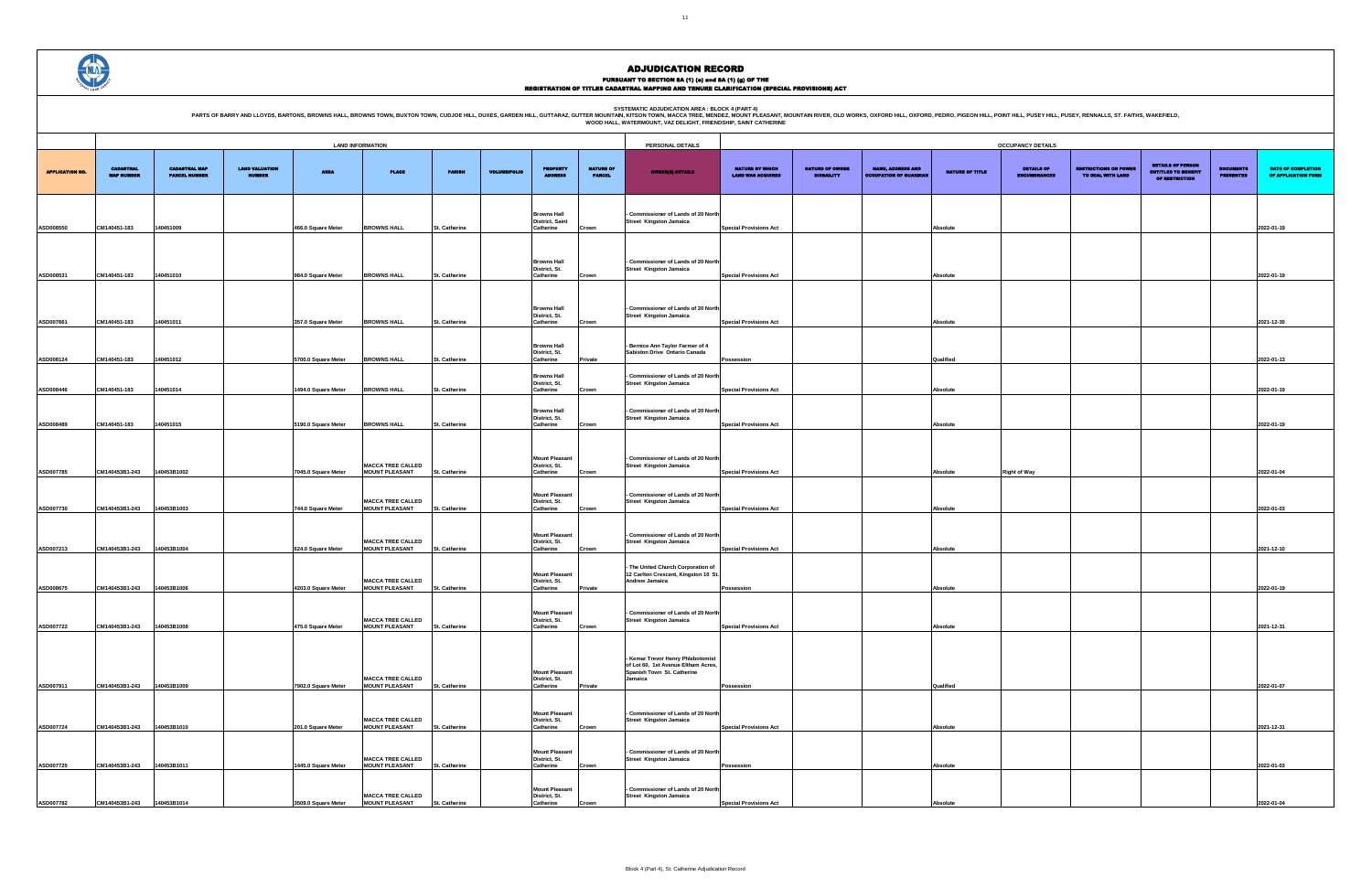### PURSUANT TO SECTION 8A (1) (e) and 8A (1) (g) OF THE<br>REGISTRATION OF TITLES CADASTRAL MAPPING AND TENURE CLARIFICATION (SPECIAL PROVISIONS) ACT

| <b>CUPANCY DETAILS</b> |                              |                            |                                           |                     |
|------------------------|------------------------------|----------------------------|-------------------------------------------|---------------------|
|                        |                              |                            |                                           |                     |
|                        |                              | <b>DETAILS OF PERSON</b>   |                                           |                     |
| <b>DETAILS OF</b>      | <b>RESTRICTIONS ON POWER</b> | <b>ENTITLED TO BENEFIT</b> | <b>DOCUMENTS</b>                          | DATE OF COMPLETION  |
| <b>ENCUMBRANCES</b>    | TO DEAL WITH LAND            | OF RESTRICTION             | <b>PRESENTED</b>                          | OF APPLICATION FORM |
|                        |                              |                            |                                           |                     |
|                        |                              |                            |                                           |                     |
|                        |                              |                            |                                           |                     |
|                        |                              |                            |                                           |                     |
|                        |                              |                            |                                           |                     |
|                        |                              |                            |                                           |                     |
|                        |                              |                            |                                           | 2022-01-04          |
|                        |                              |                            |                                           |                     |
|                        |                              |                            |                                           |                     |
|                        |                              |                            |                                           |                     |
|                        |                              |                            |                                           |                     |
| e Holding Title        |                              |                            |                                           | 2022-01-04          |
|                        |                              |                            |                                           |                     |
|                        |                              |                            |                                           |                     |
|                        |                              |                            |                                           |                     |
|                        |                              |                            |                                           | 2022-01-04          |
|                        |                              |                            |                                           |                     |
|                        |                              |                            |                                           |                     |
|                        |                              |                            |                                           |                     |
|                        |                              |                            |                                           |                     |
|                        |                              |                            |                                           | 2022-01-03          |
|                        |                              |                            |                                           |                     |
|                        |                              |                            | - Last Will and                           |                     |
|                        |                              |                            | Testament of :<br><b>Colin and Voulit</b> |                     |
|                        |                              |                            | Henry                                     |                     |
|                        |                              |                            |                                           | 2022-01-04          |
|                        |                              |                            |                                           |                     |
|                        |                              |                            |                                           |                     |
|                        |                              |                            |                                           |                     |
|                        |                              |                            |                                           |                     |
|                        |                              |                            |                                           |                     |
|                        |                              |                            |                                           | 2022-01-03          |
|                        |                              |                            |                                           |                     |
|                        |                              |                            |                                           |                     |
|                        |                              |                            |                                           | 2022-01-19          |
|                        |                              |                            |                                           |                     |
|                        |                              |                            |                                           |                     |
|                        |                              |                            |                                           |                     |
|                        |                              |                            |                                           | 2022-01-19          |
|                        |                              |                            |                                           |                     |
|                        |                              |                            |                                           |                     |
|                        |                              |                            |                                           |                     |
|                        |                              |                            |                                           |                     |
|                        |                              |                            |                                           | 2022-01-10          |
|                        |                              |                            |                                           |                     |
|                        |                              |                            |                                           |                     |
|                        |                              |                            |                                           | 2022-01-17          |
|                        |                              |                            |                                           |                     |
|                        |                              |                            |                                           |                     |
|                        |                              |                            |                                           |                     |
|                        |                              |                            |                                           |                     |
|                        |                              |                            |                                           |                     |
|                        |                              |                            |                                           | 2022-01-17          |
|                        |                              |                            |                                           |                     |
|                        |                              |                            |                                           |                     |
|                        |                              |                            |                                           |                     |
|                        |                              |                            |                                           |                     |
|                        |                              |                            |                                           | 2022-01-17          |
|                        |                              |                            |                                           |                     |
|                        |                              |                            |                                           |                     |
|                        |                              |                            |                                           |                     |
|                        |                              |                            |                                           | 2022-01-19          |
|                        |                              |                            |                                           |                     |
|                        |                              |                            |                                           |                     |
|                        |                              |                            |                                           |                     |
|                        |                              |                            |                                           |                     |
|                        |                              |                            |                                           | 2022-01-17          |
|                        |                              |                            |                                           |                     |
|                        |                              |                            |                                           |                     |
|                        |                              |                            |                                           |                     |
|                        |                              |                            |                                           |                     |
|                        |                              |                            |                                           | 2022-01-17          |



#### ADJUDICATION RECORD

**SYSTEMATIC ADJUDICATION AREA : BLOCK 4 (PART 4)**

|                       |                                       |                                              |                                        |                     | <b>LAND INFORMATION</b>                           |                      |                     |                                                     |                                   | PERSONAL DETAILS                                                                                                                           |                                                    |                                             |                                                           |                 | <b>OCCUPANCY DETAILS</b>                 |                                                   |                                                                   |                                                              |                               |
|-----------------------|---------------------------------------|----------------------------------------------|----------------------------------------|---------------------|---------------------------------------------------|----------------------|---------------------|-----------------------------------------------------|-----------------------------------|--------------------------------------------------------------------------------------------------------------------------------------------|----------------------------------------------------|---------------------------------------------|-----------------------------------------------------------|-----------------|------------------------------------------|---------------------------------------------------|-------------------------------------------------------------------|--------------------------------------------------------------|-------------------------------|
| <b>APPLICATION NO</b> | <b>CADASTRAL</b><br><b>MAP NUMBER</b> | <b>CADASTRAL MAP</b><br><b>PARCEL NUMBER</b> | <b>LAND VALUATION</b><br><b>NUMBER</b> | <b>AREA</b>         | <b>PLACE</b>                                      | <b>PARISH</b>        | <b>VOLUME/FOLIO</b> | <b>PROPERTY</b>                                     | <b>NATURE OF</b><br><b>PARCEL</b> | <b>OWNER(8) DETAILS</b>                                                                                                                    | <b>NATURE BY WHICH</b><br><b>LAND WAS ACQUIRED</b> | <b>NATURE OF OWNER</b><br><b>DISBAILITY</b> | <b>NAME, ADDRESS AND</b><br><b>OCCUPATION OF GUARDIAL</b> | NATURE OF TITLE | <b>DETAILS OF</b><br><b>ENCUMBRANCES</b> | <b>LESTRICTIONS ON POWER</b><br>TO DEAL WITH LAND | <b>DETAILS OF PERSON</b><br>ENTITLED TO BENEFIT<br>OF RESTRICTION | <b>CUMENTS</b><br><b>PRESENTED</b>                           | <b>DATE:</b><br><b>OF API</b> |
|                       |                                       |                                              |                                        |                     |                                                   |                      |                     |                                                     |                                   |                                                                                                                                            |                                                    |                                             |                                                           |                 |                                          |                                                   |                                                                   |                                                              |                               |
| ASD007802             | CM140453B2-249                        | 140453B1015                                  |                                        | 2336.0 Square Meter | <b>MACCA TREE CALLED</b><br><b>MOUNT PLEASANT</b> | St. Catherine        |                     | <b>Mount Pleasant</b><br>District, St.<br>Catherine | rivate                            | Shane Mario Harris Mason of<br>Macca Tree District, Brown's Hall<br>P.O St. Catherine Jamaica                                              | Possession                                         |                                             |                                                           | <b>Absolute</b> |                                          |                                                   |                                                                   |                                                              | 2022-01-04                    |
|                       |                                       |                                              |                                        |                     |                                                   |                      |                     | <b>Mount Pleasant</b>                               |                                   | - Shane Mario Harris Mason of<br>Macca Tree District, Brown's Hall                                                                         |                                                    |                                             |                                                           |                 |                                          |                                                   |                                                                   |                                                              |                               |
| ASD007807             | CM140453B1-243                        | 140453B1016                                  |                                        | 4140.0 Square Meter | <b>MACCA TREE CALLED</b><br><b>MOUNT PLEASANT</b> | St. Catherine        |                     | District, St.<br>Catherine                          | Private                           | P.O St. Catherine Jamaica                                                                                                                  | Possession                                         |                                             |                                                           | <b>Absolute</b> | <b>One Holding Title</b>                 |                                                   |                                                                   |                                                              | 2022-01-04                    |
| ASD007784             | CM140453B1-243                        | 140453B1017                                  |                                        | 2933.0 Square Meter | <b>MACCA TREE CALLED</b><br><b>MOUNT PLEASANT</b> | St. Catherine        |                     | <b>Mount Pleasant</b><br>District, St.<br>Catherine | Crown                             | Commissioner of Lands of 20 North<br>Street Kingston Jamaica                                                                               | <b>Special Provisions Act</b>                      |                                             |                                                           | <b>Absolute</b> |                                          |                                                   |                                                                   |                                                              | 2022-01-04                    |
|                       |                                       |                                              |                                        |                     |                                                   |                      |                     |                                                     |                                   | William Daniels Mason of Macca                                                                                                             |                                                    |                                             |                                                           |                 |                                          |                                                   |                                                                   |                                                              |                               |
| ASD007727             | CM140453B1-243                        | 140453B1019                                  |                                        | 1164.0 Square Meter | <b>MACCA TREE CALLED</b><br><b>MOUNT PLEASANT</b> | <b>St. Catherine</b> |                     | <b>Mount Pleasant</b><br>District, St.<br>Catherine | Private                           | Tree District, Browns Hall P.O. St.<br><b>Catherine Jamaica</b>                                                                            | Possession                                         |                                             |                                                           | Qualified       |                                          |                                                   |                                                                   |                                                              | 2022-01-03                    |
|                       |                                       |                                              |                                        |                     | <b>MACCA TREE CALLED</b>                          |                      |                     | <b>Mount Pleasant</b><br>District, St.              |                                   | - Sherwin Dannavan Newell Alias<br>Shudly/ Macca Tree Bus Driver of<br>Mount Pleasant District, Brown's<br>Hall P.O. St. Catherine Jamaica |                                                    |                                             |                                                           |                 |                                          |                                                   |                                                                   | - Last Will and<br>Testament of :<br><b>Colin and Voulit</b> |                               |
| ASD007806             | CM140453B1-243                        | 140453B1020                                  |                                        | 1051.0 Square Meter | <b>MOUNT PLEASANT</b>                             | St. Catherine        |                     | Catherine                                           | Private                           |                                                                                                                                            | Possession                                         |                                             |                                                           | Qualified       |                                          |                                                   |                                                                   | Henry                                                        | 2022-01-04                    |
|                       |                                       |                                              |                                        |                     | <b>MACCA TREE CALLED</b>                          |                      |                     | <b>Mount Pleasant</b><br>District,                  |                                   | <b>Errol Thoms Farmer of Mount</b><br>Pleasant District, Browns Hall P.O.<br>St.Catherine St. Catherine Jamaica                            |                                                    |                                             |                                                           |                 |                                          |                                                   |                                                                   |                                                              |                               |
| ASD007732             | CM140453B1-243                        | 140453B1023                                  |                                        | 2623.0 Square Meter | <b>MOUNT PLEASANT</b>                             | <b>St. Catherine</b> |                     | <b>St.Catherine</b>                                 | Private                           |                                                                                                                                            | Possession                                         |                                             |                                                           | <b>Absolute</b> |                                          |                                                   |                                                                   |                                                              | 2022-01-03                    |
| ASD008691             | CM140456-212                          | 140456001                                    |                                        | 1020.0 Square Meter | <b>BARTONS</b>                                    | <b>St. Catherine</b> |                     | <b>Bartons District,</b><br><b>St. Catherine</b>    | Crown                             | - Commissioner of Lands of 20 North<br><b>Street Kingston Jamaica</b>                                                                      | <b>Special Provisions Act</b>                      |                                             |                                                           | <b>Absolute</b> |                                          |                                                   |                                                                   |                                                              | 2022-01-19                    |
|                       |                                       |                                              |                                        |                     |                                                   |                      |                     |                                                     |                                   | Commissioner of Lands of 20 North                                                                                                          |                                                    |                                             |                                                           |                 |                                          |                                                   |                                                                   |                                                              |                               |
| ASD008494             | CM140456-212                          | 140456003                                    |                                        | 1739.0 Square Meter | <b>BARTONS</b>                                    | St. Catherine        |                     | <b>Bartons District,</b><br>St. Catherine           | Crown                             | <b>Street Kingston Jamaica</b>                                                                                                             | Special Provisions Act                             |                                             |                                                           | <b>Absolute</b> |                                          |                                                   |                                                                   |                                                              | 2022-01-19                    |
|                       |                                       |                                              |                                        |                     |                                                   |                      |                     | <b>Bartons District,</b>                            |                                   | - Daphnie Marjorie Evans Retired<br><b>Businesswoman of Bartons District,</b><br>Browns Hall P.O. St. Catherine<br>Jamaica                 |                                                    |                                             |                                                           |                 |                                          |                                                   |                                                                   |                                                              |                               |
| ASD007935             | CM140456-212                          | 140456004                                    |                                        | 1941.0 Square Meter | <b>BARTONS</b>                                    | <b>St. Catherine</b> |                     | St. Catherine                                       | Private                           |                                                                                                                                            | Possession                                         |                                             |                                                           | <b>Absolute</b> |                                          |                                                   |                                                                   |                                                              | 2022-01-10                    |
| ASD008257             | CM140456-212                          | 140456005                                    |                                        | 3397.0 Square Meter | <b>BARTONS</b>                                    | St. Catherine        |                     | <b>Bartons District,</b><br>St. Catherine           | Crown                             | - Commissioner of Lands of 20 North<br><b>Street Kingston Jamaica</b>                                                                      | <b>Special Provisions Act</b>                      |                                             |                                                           | <b>Absolute</b> |                                          |                                                   |                                                                   |                                                              | 2022-01-17                    |
|                       |                                       |                                              |                                        |                     |                                                   |                      |                     |                                                     |                                   | - Beverly Maureen Gardener-<br>Williams Alias Miss Bev Retired<br>Nurse of 67 Ledyard Avenue,<br><b>Bloomfield Connecticut United</b>      |                                                    |                                             |                                                           |                 |                                          |                                                   |                                                                   |                                                              |                               |
| ASD008278             | CM140456-212                          | 140456006                                    |                                        | 9458.0 Square Meter | <b>BARTONS</b>                                    | St. Catherine        |                     | <b>Bartons District,</b><br>St. Catherine           | Private                           | <b>States</b>                                                                                                                              | Possession                                         |                                             |                                                           | Qualified       |                                          |                                                   |                                                                   |                                                              | 2022-01-17                    |
|                       |                                       |                                              |                                        |                     |                                                   |                      |                     | <b>Bartons District,</b>                            |                                   | - Sylvena Hunter Retired Farmer of<br>Bartons District, Bartons P.O. St.<br><b>Catherine Jamaica</b>                                       |                                                    |                                             |                                                           |                 |                                          |                                                   |                                                                   |                                                              |                               |
| ASD008204             | CM140456-212                          | 140456008                                    |                                        | 311.0 Square Meter  | <b>BARTONS</b>                                    | St. Catherine        |                     | St. Catherine                                       | Private                           |                                                                                                                                            | Possession                                         |                                             |                                                           | <b>Absolute</b> |                                          |                                                   |                                                                   |                                                              | 2022-01-17                    |
| ASD008575             | CM140456-212                          | 140456009                                    |                                        | 1134.0 Square Meter | <b>BARTONS</b>                                    | St. Catherine        |                     | <b>Bartons District,</b><br><b>St. Catherine</b>    | Private                           | - Daniel Emanuel Brown Retiree of<br>Bartons District, Bartons P.O. St.<br><b>Catherine Jamaica</b>                                        | Possession                                         |                                             |                                                           | <b>Absolute</b> |                                          |                                                   |                                                                   |                                                              | 2022-01-19                    |
|                       |                                       |                                              |                                        |                     |                                                   |                      |                     |                                                     |                                   |                                                                                                                                            |                                                    |                                             |                                                           |                 |                                          |                                                   |                                                                   |                                                              |                               |
| ASD008236             | CM140456-212                          | 140456010                                    |                                        | 1979.0 Square Meter | <b>BARTONS</b>                                    | St. Catherine        |                     | <b>Bartons District,</b><br>St. Catherine           | Crown                             | - Commissioner of Lands of 20 North<br><b>Street Kingston Jamaica</b>                                                                      | <b>Special Provisions Act</b>                      |                                             |                                                           | Absolute        |                                          |                                                   |                                                                   |                                                              | 2022-01-17                    |
|                       |                                       |                                              |                                        |                     |                                                   |                      |                     |                                                     |                                   |                                                                                                                                            |                                                    |                                             |                                                           |                 |                                          |                                                   |                                                                   |                                                              |                               |
|                       | CM140456-212                          | 140456012                                    |                                        | 1589.0 Square Meter | <b>BARTONS</b>                                    | St. Catherine        |                     | <b>Bartons District,</b><br>St. Catherine           |                                   | - Commissioner of Lands of 20 North<br>Street Kingston Jamaica                                                                             | <b>Special Provisions Act</b>                      |                                             |                                                           |                 |                                          |                                                   |                                                                   |                                                              | 2022-01-17                    |
| ASD008235             |                                       |                                              |                                        |                     |                                                   |                      |                     |                                                     | Crown                             |                                                                                                                                            |                                                    |                                             |                                                           | <b>Absolute</b> |                                          |                                                   |                                                                   |                                                              |                               |

.<br>DINT HILL, PUSEY HILL, PUSEY, RENNALLS, ST. FAITHS, WAKEFIELD,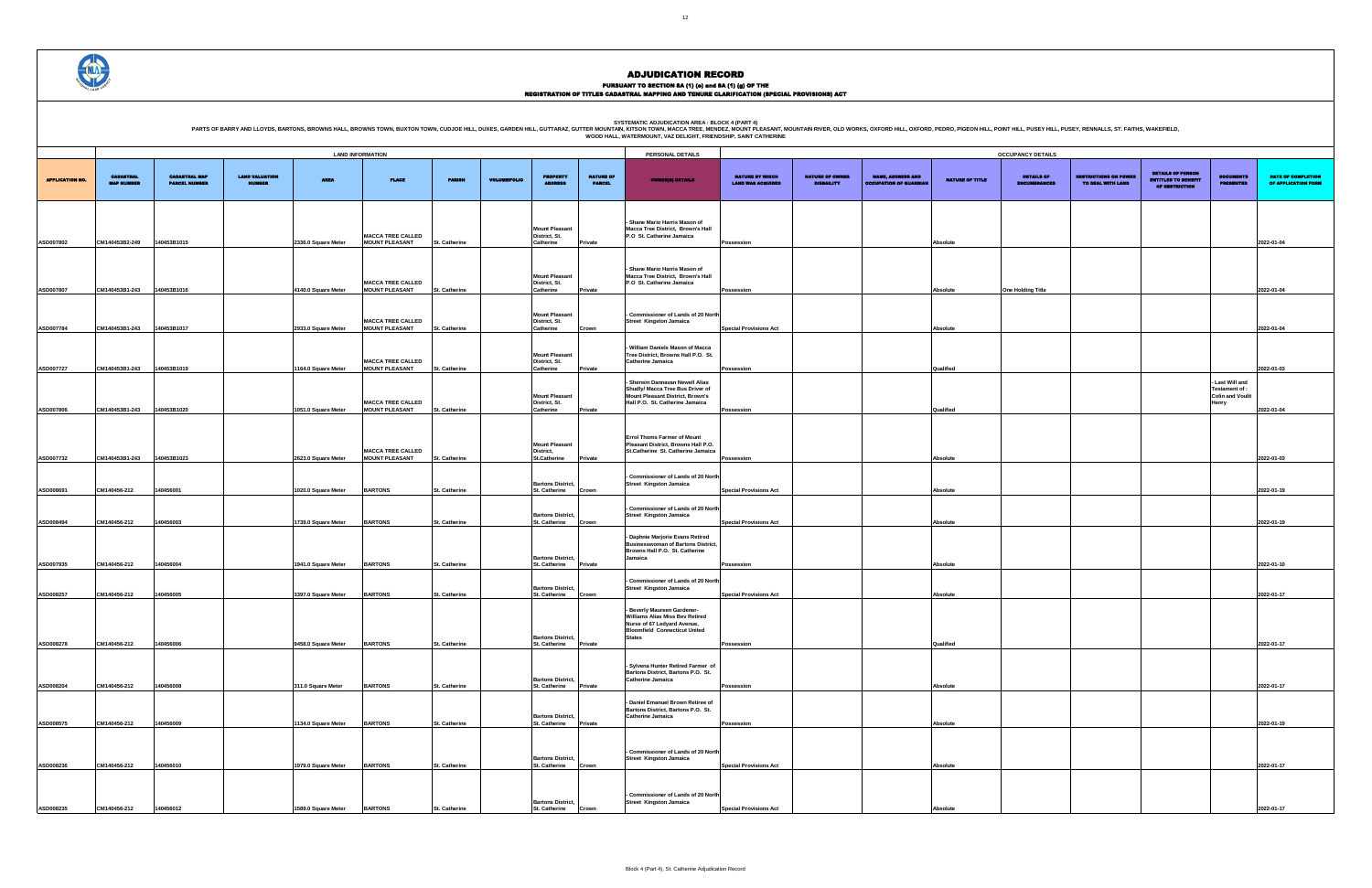PURSUANT TO SECTION 8A (1) (e) and 8A (1) (g) OF THE<br>REGISTRATION OF TITLES CADASTRAL MAPPING AND TENURE CLARIFICATION (SPECIAL PROVISIONS) ACT

SYSTEMATIC ADJUDICATION AREA : BLOCK 4 (PART 4)<br>PARTS OF BARRY AND LLOYDS, BARTONS, BROWNS HALL, BROWNS HALL, BROWNS TOWN, BUXTON TOWN, CUDJOE HILL, DUXES, GARDEN HILL, GUTTARAZ, GUTTER MOUNTAIN (KITSON TOWN, MACCA TREE, M

| <b>CUPANCY DETAILS</b>            |                                                   |                                                                          |                                                    |                                           |
|-----------------------------------|---------------------------------------------------|--------------------------------------------------------------------------|----------------------------------------------------|-------------------------------------------|
| DETAILS OF<br><b>ENCUMBRANCES</b> | <b>RESTRICTIONS ON POWER</b><br>TO DEAL WITH LAND | <b>DETAILS OF PERSON</b><br><b>ENTITLED TO BENEFIT</b><br>OF RESTRICTION | <b>DOCUMENTS</b><br><b>PRESENTED</b>               | DATE OF COMPLETION<br>OF APPLICATION FORM |
|                                   |                                                   |                                                                          |                                                    |                                           |
|                                   |                                                   |                                                                          |                                                    |                                           |
|                                   |                                                   |                                                                          |                                                    |                                           |
|                                   |                                                   |                                                                          | - Property Tax<br>Receipts                         | 2021-12-20                                |
|                                   |                                                   |                                                                          |                                                    |                                           |
|                                   |                                                   |                                                                          |                                                    | 2022-01-17                                |
|                                   |                                                   |                                                                          |                                                    | 2022-01-19                                |
|                                   |                                                   |                                                                          |                                                    |                                           |
|                                   |                                                   |                                                                          | - Survey Plan<br><b>Examination No.</b><br>:960620 | 2022-01-19                                |
|                                   |                                                   |                                                                          |                                                    |                                           |
|                                   |                                                   |                                                                          |                                                    | 2022-01-19                                |
|                                   |                                                   |                                                                          |                                                    | 2022-01-19                                |
|                                   |                                                   |                                                                          |                                                    |                                           |
|                                   |                                                   |                                                                          |                                                    | 2022-01-19                                |
|                                   |                                                   |                                                                          |                                                    |                                           |
|                                   |                                                   |                                                                          |                                                    | 2022-01-17                                |
|                                   |                                                   |                                                                          |                                                    |                                           |
|                                   |                                                   |                                                                          |                                                    |                                           |
|                                   |                                                   |                                                                          |                                                    |                                           |

|                        | <b>LAND INFORMATION</b><br>PERSONAL DETAILS                       |                      |               |                     |                |               |                     |                                                                              |                                   | <b>OCCUPANCY DETAILS</b>                                                                     |                          |                          |                               |                 |                                          |                                                   |                                              |                                         |                       |
|------------------------|-------------------------------------------------------------------|----------------------|---------------|---------------------|----------------|---------------|---------------------|------------------------------------------------------------------------------|-----------------------------------|----------------------------------------------------------------------------------------------|--------------------------|--------------------------|-------------------------------|-----------------|------------------------------------------|---------------------------------------------------|----------------------------------------------|-----------------------------------------|-----------------------|
|                        | <b>CADASTRAL</b><br><b>CADASTRAL MAP</b><br><b>LAND VALUATION</b> |                      |               |                     |                |               |                     | <b>NATURE OF OWNER</b><br><b>NATURE BY WHICH</b><br><b>NAME, ADDRESS AND</b> |                                   |                                                                                              |                          | <b>DETAILS OF PERSON</b> |                               |                 |                                          |                                                   |                                              |                                         |                       |
| <b>APPLICATION NO.</b> | <b>MAP NUMBER</b>                                                 | <b>PARCEL NUMBER</b> | <b>NUMBER</b> | <b>AREA</b>         | <b>PLACE</b>   | <b>PARISH</b> | <b>VOLUME/FOLIO</b> | <b>PROPERTY</b><br>ADDRESS                                                   | <b>NATURE OF</b><br><b>PARCEL</b> | <b>OWNER(8) DETAILS</b>                                                                      | <b>LAND WAS ACQUIRED</b> | <b>DISBAILITY</b>        | <b>OCCUPATION OF GUARDIAN</b> | NATURE OF TITLE | <b>DETAILS OF</b><br><b>ENCUMBRANCES</b> | <b>RESTRICTIONS ON POWER</b><br>TO DEAL WITH LAND | <b>ENTITLED TO BENEFIT</b><br>OF RESTRICTION | <b>DOCUMENTS</b><br><b>PRESENTED</b>    | <b>DATE</b><br>OF API |
|                        |                                                                   |                      |               |                     |                |               |                     |                                                                              |                                   |                                                                                              |                          |                          |                               |                 |                                          |                                                   |                                              |                                         |                       |
|                        |                                                                   |                      |               |                     |                |               |                     |                                                                              |                                   |                                                                                              |                          |                          |                               |                 |                                          |                                                   |                                              |                                         |                       |
|                        |                                                                   |                      |               |                     |                |               |                     |                                                                              |                                   | - Reginald Tulloch Farmer of Bartons<br>District, Bartons P.O. St. Catherine                 |                          |                          |                               |                 |                                          |                                                   |                                              |                                         |                       |
|                        |                                                                   |                      |               |                     |                |               |                     |                                                                              |                                   | Jamaica<br>- Joseph James Tulloch Alias James                                                |                          |                          |                               |                 |                                          |                                                   |                                              |                                         |                       |
|                        |                                                                   |                      |               |                     |                |               |                     |                                                                              |                                   | <b>Construction Worker of Bartons</b><br>District, Bartons P.O. St. Catherine                |                          |                          |                               |                 |                                          |                                                   |                                              |                                         |                       |
|                        |                                                                   |                      |               |                     |                |               |                     |                                                                              |                                   | Jamaica<br>- Clarence Tulloch Farmer of                                                      |                          |                          |                               |                 |                                          |                                                   |                                              |                                         |                       |
|                        |                                                                   |                      |               |                     |                |               |                     |                                                                              |                                   | Bartons District, Bartons P.O. St.<br>Catherine Jamaica<br>- Jommar Jerdon Tulloch Farmer of |                          |                          |                               |                 |                                          |                                                   |                                              |                                         |                       |
|                        |                                                                   |                      |               |                     |                |               |                     | <b>Bartons District,</b>                                                     |                                   | Spring Field District Guy's Hill P.O.<br>St. Catherine Jamaica                               |                          |                          |                               |                 |                                          |                                                   |                                              | - Property Tax<br>Receipts              |                       |
| ASD007306              | CM140456-212                                                      | 140456013            |               | 551.0 Square Meter  | <b>BARTONS</b> | St. Catherine |                     | St. Catherine                                                                | Private                           |                                                                                              | Possession               |                          |                               | Absolute        |                                          |                                                   |                                              |                                         | 2021-12-20            |
|                        |                                                                   |                      |               |                     |                |               |                     |                                                                              |                                   |                                                                                              |                          |                          |                               |                 |                                          |                                                   |                                              |                                         |                       |
|                        |                                                                   |                      |               |                     |                |               |                     |                                                                              |                                   | - Isola Robinson Store Clerk of<br>Bartons District, Bartons P.O. St.                        |                          |                          |                               |                 |                                          |                                                   |                                              |                                         |                       |
| ASD008221              | CM140456-212                                                      | 140456014            |               | 480.0 Square Meter  | <b>BARTONS</b> | St. Catherine |                     | <b>Bartons District,</b><br>St. Catherine                                    | Private                           | Catherine Jamaica                                                                            | Possession               |                          |                               | Absolute        |                                          |                                                   |                                              |                                         | 2022-01-17            |
|                        |                                                                   |                      |               |                     |                |               |                     |                                                                              |                                   |                                                                                              |                          |                          |                               |                 |                                          |                                                   |                                              |                                         |                       |
|                        |                                                                   |                      |               |                     |                |               |                     |                                                                              |                                   | <b>James Augustus Douglas Self</b>                                                           |                          |                          |                               |                 |                                          |                                                   |                                              |                                         |                       |
|                        |                                                                   |                      |               |                     |                |               |                     | <b>Bartons District,</b>                                                     |                                   | Employed of Jones Hill District,<br>Bartons P.O. St. Catherine Jamaica                       |                          |                          |                               |                 |                                          |                                                   |                                              |                                         |                       |
| ASD008671              | CM140456-212                                                      | 140456015            |               | 625.0 Square Meter  | <b>BARTONS</b> | St. Catherine |                     | St. Catherine                                                                | Private                           |                                                                                              | Possession               |                          |                               | Absolute        |                                          |                                                   |                                              |                                         | 2022-01-19            |
|                        |                                                                   |                      |               |                     |                |               |                     |                                                                              |                                   |                                                                                              |                          |                          |                               |                 |                                          |                                                   |                                              |                                         |                       |
|                        |                                                                   |                      |               |                     |                |               |                     |                                                                              |                                   | - Elijah Pitterson Businessman of<br>Bartons District, Bartons P.O. St.                      |                          |                          |                               |                 |                                          |                                                   |                                              | - Survey Plan<br><b>Examination No.</b> |                       |
| ASD008677              | CM140456-212                                                      | 140456016            |               | 482.0 Square Meter  | <b>BARTONS</b> | St. Catherine |                     | <b>Bartons District,</b><br>St. Catherine                                    | Private                           | <b>Catherine Jamaica</b>                                                                     | Possession               |                          |                               | Absolute        |                                          |                                                   |                                              | 960620                                  | 2022-01-19            |
|                        |                                                                   |                      |               |                     |                |               |                     |                                                                              |                                   |                                                                                              |                          |                          |                               |                 |                                          |                                                   |                                              |                                         |                       |
|                        |                                                                   |                      |               |                     |                |               |                     |                                                                              |                                   | - Bernard O'Connor Self Employed                                                             |                          |                          |                               |                 |                                          |                                                   |                                              |                                         |                       |
|                        |                                                                   |                      |               |                     |                |               |                     | <b>Bartons District,</b>                                                     |                                   | of 15 Third Street, Kingston 12 St.<br>Andrew Jamaica                                        |                          |                          |                               |                 |                                          |                                                   |                                              |                                         |                       |
| ASD008688              | CM140456-212                                                      | 140456018            |               | 783.0 Square Meter  | <b>BARTONS</b> | St. Catherine |                     | St. Catherine                                                                | Private                           |                                                                                              | Possession               |                          |                               | Absolute        |                                          |                                                   |                                              |                                         | 2022-01-19            |
|                        |                                                                   |                      |               |                     |                |               |                     |                                                                              |                                   |                                                                                              |                          |                          |                               |                 |                                          |                                                   |                                              |                                         |                       |
|                        |                                                                   |                      |               |                     |                |               |                     |                                                                              |                                   | - Webley Boysie Smith Farmer of<br>Bartons District, Bartons P.O. St.                        |                          |                          |                               |                 |                                          |                                                   |                                              |                                         |                       |
| ASD008665              | CM140456-212                                                      | 140456019            |               | 645.0 Square Meter  | <b>BARTONS</b> | St. Catherine |                     | <b>Bartons District,</b><br>St. Catherine                                    | Private                           | Catherine Jamaica                                                                            | Possession               |                          |                               | Absolute        |                                          |                                                   |                                              |                                         | 2022-01-19            |
|                        |                                                                   |                      |               |                     |                |               |                     |                                                                              |                                   |                                                                                              |                          |                          |                               |                 |                                          |                                                   |                                              |                                         |                       |
|                        |                                                                   |                      |               |                     |                |               |                     |                                                                              |                                   | - Austin Sigmund Singh Retired                                                               |                          |                          |                               |                 |                                          |                                                   |                                              |                                         |                       |
|                        |                                                                   |                      |               |                     |                |               |                     |                                                                              |                                   | Mechanic of 2 Polbeck District, Old<br>Harbour, Old Harbour P.O. St.                         |                          |                          |                               |                 |                                          |                                                   |                                              |                                         |                       |
| ASD008684              | CM140456-212                                                      | 140456021            |               | 7768.0 Square Meter | <b>BARTONS</b> | St. Catherine |                     | <b>Bartons District,</b><br>St. Catherine Private                            |                                   | Catherine Jamaica                                                                            | Possession               |                          |                               | Absolute        |                                          |                                                   |                                              |                                         | 2022-01-19            |
|                        |                                                                   |                      |               |                     |                |               |                     |                                                                              |                                   |                                                                                              |                          |                          |                               |                 |                                          |                                                   |                                              |                                         |                       |
|                        |                                                                   |                      |               |                     |                |               |                     |                                                                              |                                   | - Adassa Rhoden Retired Domestic                                                             |                          |                          |                               |                 |                                          |                                                   |                                              |                                         |                       |
|                        |                                                                   |                      |               |                     |                |               |                     | <b>Bartons District,</b>                                                     |                                   | <b>Worker of Bartons District, Bartons</b><br>P.O. St. Catherine Jamaica                     |                          |                          |                               |                 |                                          |                                                   |                                              |                                         |                       |
| ASD008190              | CM140456-212                                                      | 140456022            |               | 1149.0 Square Meter | <b>BARTONS</b> | St. Catherine |                     | St. Catherine                                                                | Private                           |                                                                                              | Possession               |                          |                               | Absolute        |                                          |                                                   |                                              |                                         | 2022-01-17            |
|                        |                                                                   |                      |               |                     |                |               |                     |                                                                              |                                   |                                                                                              |                          |                          |                               |                 |                                          |                                                   |                                              |                                         |                       |
|                        |                                                                   |                      |               |                     |                |               |                     |                                                                              |                                   | - Delroy Agustus Clarke Alias Duggu                                                          |                          |                          |                               |                 |                                          |                                                   |                                              |                                         |                       |
|                        |                                                                   |                      |               |                     |                |               |                     |                                                                              |                                   | Unemployed of Bartons District,<br>Bartons P.O. St. Catherine Jamaica                        |                          |                          |                               |                 |                                          |                                                   |                                              |                                         |                       |
|                        |                                                                   |                      |               |                     |                |               |                     |                                                                              |                                   | - Gladys Euphemia Thompson-<br><b>Clarke Unemployed of Bartons</b>                           |                          |                          |                               |                 |                                          |                                                   |                                              |                                         |                       |
| ASD007277              | CM140456-212                                                      | 140456023            |               | 3997.0 Square Meter | <b>BARTONS</b> | St. Catherine |                     | <b>Bartons District,</b><br>St. Catherine Private                            |                                   | District, Bartons P.O. St. Catherine<br>Jamaica                                              | Possession               |                          |                               | Absolute        |                                          |                                                   |                                              |                                         |                       |
|                        |                                                                   |                      |               |                     |                |               |                     |                                                                              |                                   |                                                                                              |                          |                          |                               |                 |                                          |                                                   |                                              |                                         | 2021-12-17            |